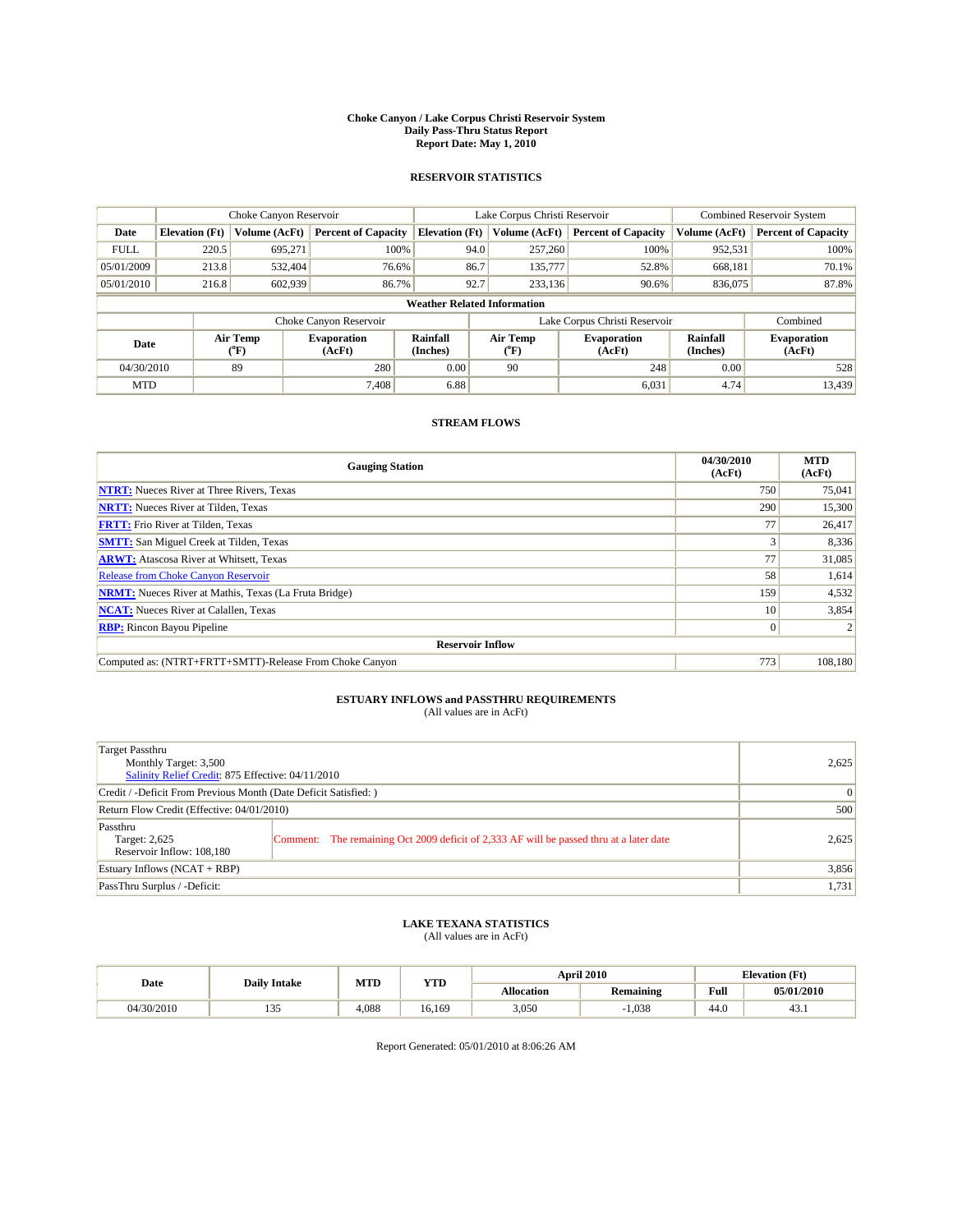#### **Choke Canyon / Lake Corpus Christi Reservoir System Daily Pass-Thru Status Report Report Date: May 2, 2010**

## **RESERVOIR STATISTICS**

|                                                                                   | Choke Canyon Reservoir |               |                            |                                    | Lake Corpus Christi Reservoir | <b>Combined Reservoir System</b> |                              |                            |
|-----------------------------------------------------------------------------------|------------------------|---------------|----------------------------|------------------------------------|-------------------------------|----------------------------------|------------------------------|----------------------------|
| Date                                                                              | <b>Elevation</b> (Ft)  | Volume (AcFt) | <b>Percent of Capacity</b> | <b>Elevation</b> (Ft)              | Volume (AcFt)                 | <b>Percent of Capacity</b>       | Volume (AcFt)                | <b>Percent of Capacity</b> |
| <b>FULL</b>                                                                       | 220.5                  | 695.271       | 100%                       | 94.0                               | 257,260                       | 100%                             | 952,531                      | 100%                       |
| 05/02/2009                                                                        | 213.7                  | 531,958       | 76.5%                      | 86.7                               | 135,637                       | 52.7%                            | 667,595                      | 70.1%                      |
| 05/02/2010                                                                        | 216.8                  | 601,734       | 86.5%                      | 92.7                               | 233,136                       | 90.6%                            | 834,870                      | 87.6%                      |
|                                                                                   |                        |               |                            | <b>Weather Related Information</b> |                               |                                  |                              |                            |
|                                                                                   |                        |               | Choke Canyon Reservoir     |                                    |                               | Lake Corpus Christi Reservoir    |                              | Combined                   |
| Air Temp<br><b>Evaporation</b><br>Date<br>(AcFt)<br>$({}^{\mathrm{o}}\mathrm{F})$ |                        |               | Rainfall<br>(Inches)       | Air Temp<br>(°F)                   | <b>Evaporation</b><br>(AcFt)  | Rainfall<br>(Inches)             | <b>Evaporation</b><br>(AcFt) |                            |
| 05/01/2010                                                                        |                        | 84            | 461                        | 0.00                               | 87                            | 362                              | 0.00                         | 823                        |
| <b>MTD</b>                                                                        |                        |               | 461                        | 0.00                               |                               | 362                              | 0.00                         | 823                        |

## **STREAM FLOWS**

| <b>Gauging Station</b>                                       | 05/01/2010<br>(AcFt) | <b>MTD</b><br>(AcFt) |  |  |  |  |
|--------------------------------------------------------------|----------------------|----------------------|--|--|--|--|
| <b>NTRT:</b> Nueces River at Three Rivers, Texas             | 500                  | 500                  |  |  |  |  |
| <b>NRTT:</b> Nueces River at Tilden, Texas                   | 212                  | 212                  |  |  |  |  |
| <b>FRTT:</b> Frio River at Tilden, Texas                     | 71                   | 71                   |  |  |  |  |
| <b>SMTT:</b> San Miguel Creek at Tilden, Texas               |                      |                      |  |  |  |  |
| <b>ARWT:</b> Atascosa River at Whitsett, Texas               | 75                   | 75                   |  |  |  |  |
| <b>Release from Choke Canyon Reservoir</b>                   | 58                   | 58                   |  |  |  |  |
| <b>NRMT:</b> Nueces River at Mathis, Texas (La Fruta Bridge) | 179                  | 179                  |  |  |  |  |
| <b>NCAT:</b> Nueces River at Calallen, Texas                 | $\Omega$             | $\Omega$             |  |  |  |  |
| <b>RBP:</b> Rincon Bayou Pipeline                            | $\overline{0}$       | $\Omega$             |  |  |  |  |
| <b>Reservoir Inflow</b>                                      |                      |                      |  |  |  |  |
| Computed as: (NTRT+FRTT+SMTT)-Release From Choke Canyon      | 516                  | 516                  |  |  |  |  |

# **ESTUARY INFLOWS and PASSTHRU REQUIREMENTS**<br>(All values are in AcFt)

| Target Passthru<br>Monthly Target: 25,500<br>Salinity Relief Credit: 0 Effective: |                                                                                         | 25,500          |  |
|-----------------------------------------------------------------------------------|-----------------------------------------------------------------------------------------|-----------------|--|
| Credit / -Deficit From Previous Month (Date Deficit Satisfied: )                  | 1,731                                                                                   |                 |  |
| Return Flow Credit (Effective: 05/01/2010)                                        | 500                                                                                     |                 |  |
| Passthru<br>Target: 25,500<br>Reservoir Inflow: 516                               | Comment: The remaining Oct 2009 deficit of 2,333 AF will be passed thru at a later date | 516             |  |
| Estuary Inflows (NCAT + RBP)                                                      |                                                                                         |                 |  |
| PassThru Surplus / -Deficit:                                                      |                                                                                         | $\vert 0 \vert$ |  |

## **LAKE TEXANA STATISTICS** (All values are in AcFt)

|            | <b>Daily Intake</b> | MTD                           | <b>YTD</b> |                   | <b>May 2010</b>  | <b>Elevation</b> (Ft) |            |
|------------|---------------------|-------------------------------|------------|-------------------|------------------|-----------------------|------------|
| Date       |                     |                               |            | <b>Allocation</b> | <b>Remaining</b> | Full                  | 05/02/2010 |
| 05/01/2010 | $\sim$<br>1 J J     | $\sim$ $\sim$ $\sim$<br>1 J J | 16.304     | 4,100             | 3,965            | 44.0                  | 43.1       |

Report Generated: 05/02/2010 at 8:05:04 AM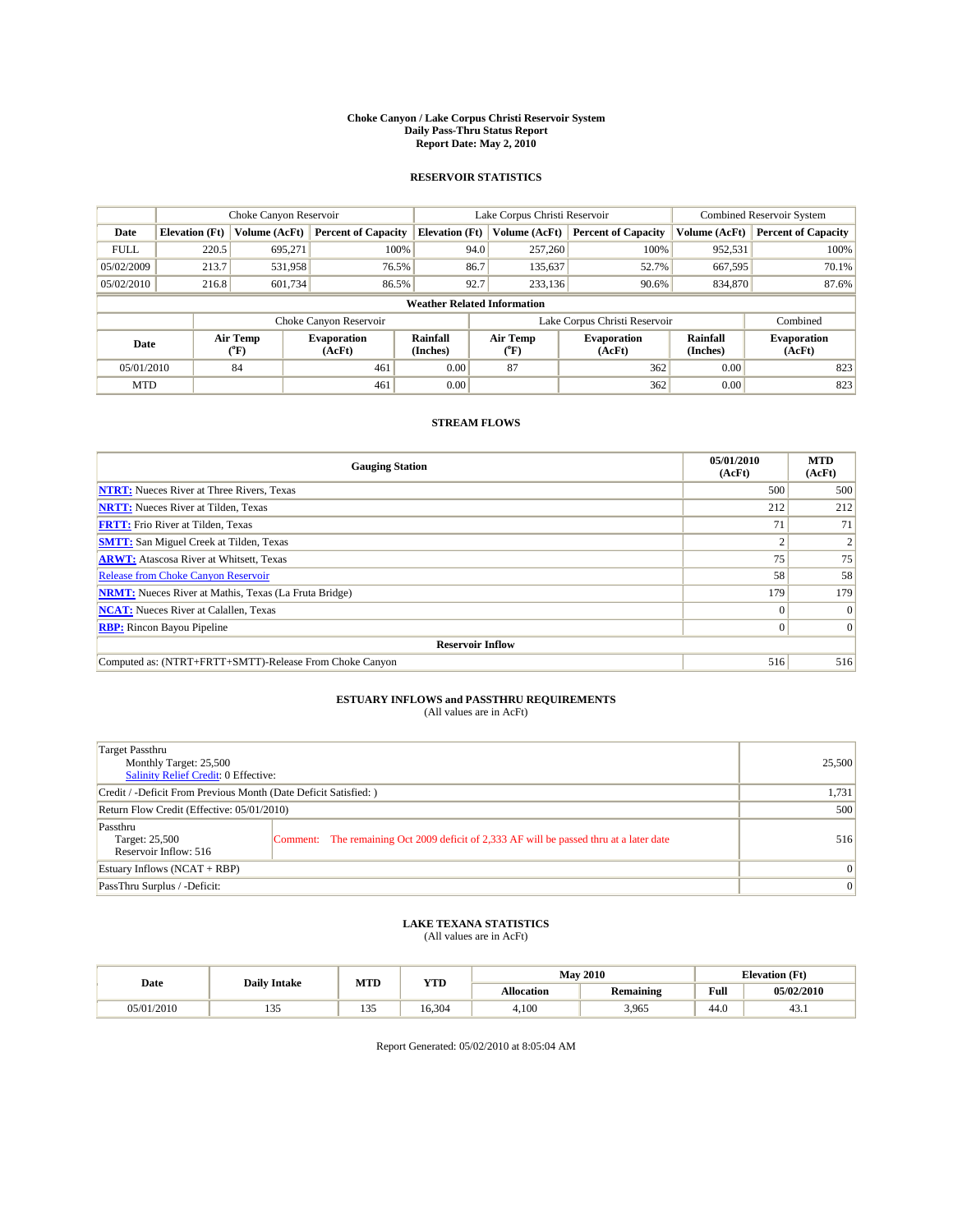#### **Choke Canyon / Lake Corpus Christi Reservoir System Daily Pass-Thru Status Report Report Date: May 3, 2010**

## **RESERVOIR STATISTICS**

|                                                                                                      | Choke Canyon Reservoir |                              |                            |                                    | Lake Corpus Christi Reservoir | Combined Reservoir System     |               |                            |
|------------------------------------------------------------------------------------------------------|------------------------|------------------------------|----------------------------|------------------------------------|-------------------------------|-------------------------------|---------------|----------------------------|
| Date                                                                                                 | <b>Elevation</b> (Ft)  | Volume (AcFt)                | <b>Percent of Capacity</b> | <b>Elevation</b> (Ft)              | Volume (AcFt)                 | <b>Percent of Capacity</b>    | Volume (AcFt) | <b>Percent of Capacity</b> |
| <b>FULL</b>                                                                                          | 220.5                  | 695.271                      | 100%                       | 94.0                               | 257,260                       | 100%                          | 952,531       | 100%                       |
| 05/03/2009                                                                                           | 213.7                  | 531.513                      | 76.4%                      | 86.7                               | 135,219                       | 52.6%                         | 666,732       | 70.0%                      |
| 05/03/2010                                                                                           | 216.8                  | 603,180                      | 86.8%                      | 92.6                               | 232,249                       | 90.3%                         | 835,429       | 87.7%                      |
|                                                                                                      |                        |                              |                            | <b>Weather Related Information</b> |                               |                               |               |                            |
|                                                                                                      |                        |                              | Choke Canyon Reservoir     |                                    |                               | Lake Corpus Christi Reservoir |               | Combined                   |
| Air Temp<br>Rainfall<br>Air Temp<br><b>Evaporation</b><br>Date<br>(AcFt)<br>(Inches)<br>(°F)<br>("F) |                        | <b>Evaporation</b><br>(AcFt) | Rainfall<br>(Inches)       | <b>Evaporation</b><br>(AcFt)       |                               |                               |               |                            |
| 05/02/2010                                                                                           |                        | 86                           | 462                        | 0.00                               | 85                            | 413                           | 0.00          | 875                        |
| <b>MTD</b>                                                                                           |                        |                              | 923                        | 0.00                               |                               | 775                           | 0.00          | 1,698                      |

## **STREAM FLOWS**

| <b>Gauging Station</b>                                       | 05/02/2010<br>(AcFt) | <b>MTD</b><br>(AcFt) |  |  |  |  |
|--------------------------------------------------------------|----------------------|----------------------|--|--|--|--|
| <b>NTRT:</b> Nueces River at Three Rivers, Texas             | 397                  | 897                  |  |  |  |  |
| <b>NRTT:</b> Nueces River at Tilden, Texas                   | 175                  | 387                  |  |  |  |  |
| <b>FRTT:</b> Frio River at Tilden, Texas                     | 58                   | 129                  |  |  |  |  |
| <b>SMTT:</b> San Miguel Creek at Tilden, Texas               |                      |                      |  |  |  |  |
| <b>ARWT:</b> Atascosa River at Whitsett, Texas               | 71                   | 147                  |  |  |  |  |
| <b>Release from Choke Canyon Reservoir</b>                   | 58                   | 115                  |  |  |  |  |
| <b>NRMT:</b> Nueces River at Mathis, Texas (La Fruta Bridge) | 181                  | 359                  |  |  |  |  |
| <b>NCAT:</b> Nueces River at Calallen, Texas                 |                      |                      |  |  |  |  |
| <b>RBP:</b> Rincon Bayou Pipeline                            | $\overline{0}$       | $\Omega$             |  |  |  |  |
| <b>Reservoir Inflow</b>                                      |                      |                      |  |  |  |  |
| Computed as: (NTRT+FRTT+SMTT)-Release From Choke Canyon      | 399                  | 915                  |  |  |  |  |

# **ESTUARY INFLOWS and PASSTHRU REQUIREMENTS**<br>(All values are in AcFt)

| Target Passthru<br>Monthly Target: 25,500<br>Salinity Relief Credit: 0 Effective: |                                                                                         | 25,500          |
|-----------------------------------------------------------------------------------|-----------------------------------------------------------------------------------------|-----------------|
| Credit / -Deficit From Previous Month (Date Deficit Satisfied: )                  | 1,731                                                                                   |                 |
| Return Flow Credit (Effective: 05/01/2010)                                        | 500                                                                                     |                 |
| Passthru<br>Target: 25,500<br>Reservoir Inflow: 915                               | Comment: The remaining Oct 2009 deficit of 2,333 AF will be passed thru at a later date | 915             |
| Estuary Inflows $(NCAT + RBP)$                                                    |                                                                                         | $\frac{3}{3}$   |
| PassThru Surplus / -Deficit:                                                      |                                                                                         | $\vert 0 \vert$ |

# **LAKE TEXANA STATISTICS** (All values are in AcFt)

| <b>Daily Intake</b> |                 | MTD | <b>YTD</b> | <b>May 2010</b>   |                  |      | <b>Elevation</b> (Ft) |
|---------------------|-----------------|-----|------------|-------------------|------------------|------|-----------------------|
| Date                |                 |     |            | <b>Allocation</b> | <b>Remaining</b> | Full | 05/03/2010            |
| 05/02/2010          | $\sim$<br>1 J J | 269 | 16.439     | 4,100             | 3.831            | 44.0 | 43.1                  |

Report Generated: 05/03/2010 at 8:52:44 AM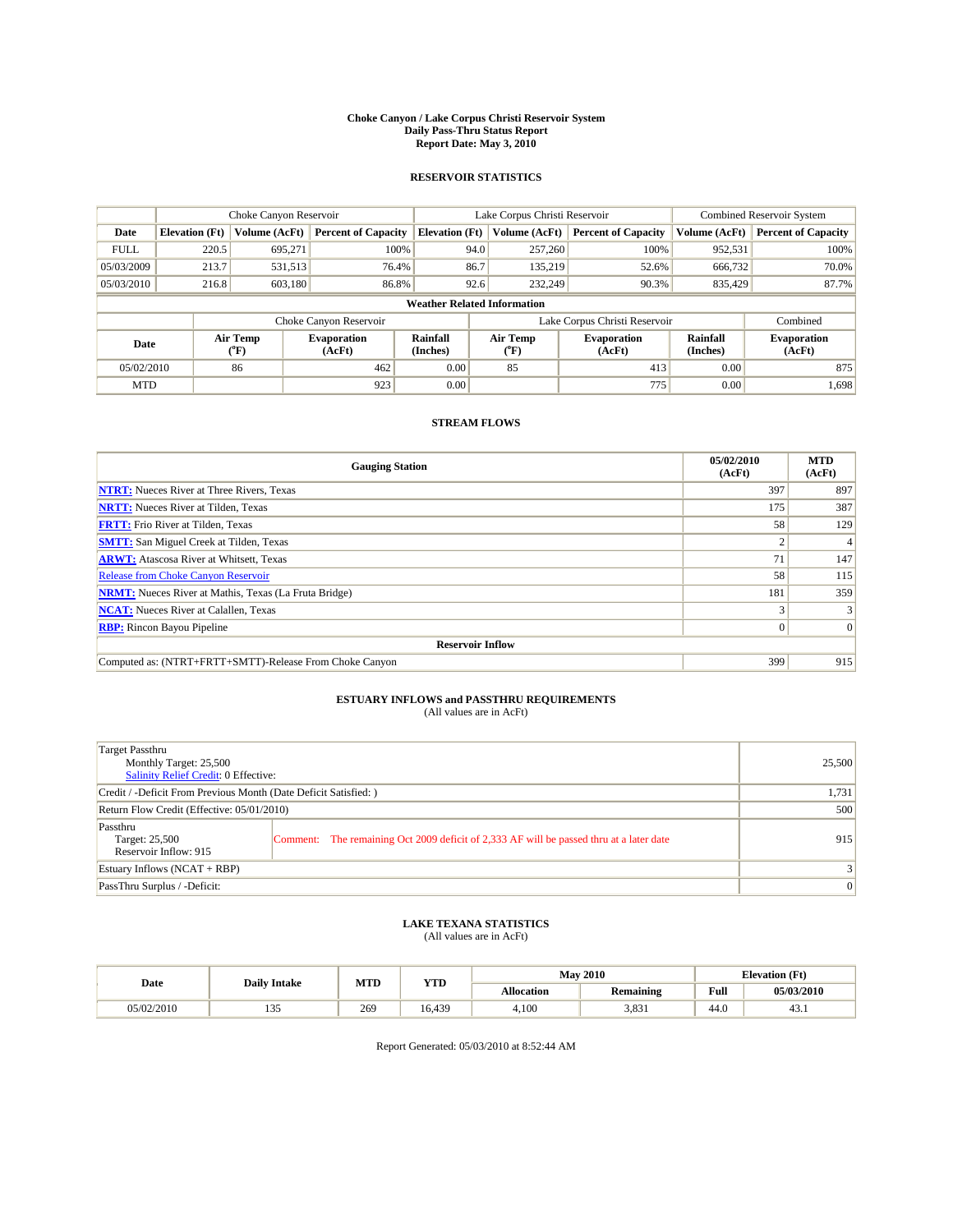#### **Choke Canyon / Lake Corpus Christi Reservoir System Daily Pass-Thru Status Report Report Date: May 4, 2010**

## **RESERVOIR STATISTICS**

|                                                   | Choke Canyon Reservoir |               | Lake Corpus Christi Reservoir |                                    |                               |                                   | Combined Reservoir System    |                      |                              |
|---------------------------------------------------|------------------------|---------------|-------------------------------|------------------------------------|-------------------------------|-----------------------------------|------------------------------|----------------------|------------------------------|
| Date                                              | <b>Elevation</b> (Ft)  | Volume (AcFt) | <b>Percent of Capacity</b>    | <b>Elevation</b> (Ft)              |                               | Volume (AcFt)                     | <b>Percent of Capacity</b>   | Volume (AcFt)        | <b>Percent of Capacity</b>   |
| <b>FULL</b>                                       | 220.5                  | 695,271       | 100%                          |                                    | 94.0                          | 257,260                           | 100%                         | 952,531              | 100%                         |
| 05/04/2009                                        | 213.7                  | 531.735       | 76.5%                         |                                    | 86.7                          | 136,056                           | 52.9%                        | 667,791              | 70.1%                        |
| 05/04/2010                                        | 216.8                  | 602,457       | 86.7%                         |                                    | 92.6                          | 232,071                           | 90.2%                        | 834,528              | 87.6%                        |
|                                                   |                        |               |                               | <b>Weather Related Information</b> |                               |                                   |                              |                      |                              |
|                                                   |                        |               | Choke Canyon Reservoir        |                                    | Lake Corpus Christi Reservoir |                                   |                              |                      | Combined                     |
| Air Temp<br>Date<br>$({}^{\mathrm{o}}\mathrm{F})$ |                        |               | <b>Evaporation</b><br>(AcFt)  | Rainfall<br>(Inches)               |                               | Air Temp<br>$({}^{\circ}{\rm F})$ | <b>Evaporation</b><br>(AcFt) | Rainfall<br>(Inches) | <b>Evaporation</b><br>(AcFt) |
| 05/03/2010                                        |                        | 90            | 434                           | 0.00                               |                               | 91                                | 392                          | 0.00                 | 826                          |
| <b>MTD</b>                                        |                        |               | 1,357                         | 0.00                               |                               |                                   | 1.167                        | 0.00                 | 2,524                        |

## **STREAM FLOWS**

| <b>Gauging Station</b>                                       | 05/03/2010<br>(AcFt) | <b>MTD</b><br>(AcFt) |  |  |  |  |
|--------------------------------------------------------------|----------------------|----------------------|--|--|--|--|
| <b>NTRT:</b> Nueces River at Three Rivers, Texas             | 341                  | 1,239                |  |  |  |  |
| <b>NRTT:</b> Nueces River at Tilden, Texas                   | 149                  | 536                  |  |  |  |  |
| <b>FRTT:</b> Frio River at Tilden, Texas                     | 48                   | 177                  |  |  |  |  |
| <b>SMTT:</b> San Miguel Creek at Tilden, Texas               |                      | 6                    |  |  |  |  |
| <b>ARWT:</b> Atascosa River at Whitsett, Texas               | 69                   | 216                  |  |  |  |  |
| <b>Release from Choke Canyon Reservoir</b>                   | 58                   | 173                  |  |  |  |  |
| <b>NRMT:</b> Nueces River at Mathis, Texas (La Fruta Bridge) | 173                  | 532                  |  |  |  |  |
| <b>NCAT:</b> Nueces River at Calallen, Texas                 | 18                   | 21                   |  |  |  |  |
| <b>RBP:</b> Rincon Bayou Pipeline                            | $\overline{0}$       | $\Omega$             |  |  |  |  |
| <b>Reservoir Inflow</b>                                      |                      |                      |  |  |  |  |
| Computed as: (NTRT+FRTT+SMTT)-Release From Choke Canyon      | 333                  | 1,249                |  |  |  |  |

# **ESTUARY INFLOWS and PASSTHRU REQUIREMENTS**<br>(All values are in AcFt)

| Target Passthru<br>Monthly Target: 25,500<br>Salinity Relief Credit: 0 Effective: |                                                                                         | 25,500 |  |  |  |
|-----------------------------------------------------------------------------------|-----------------------------------------------------------------------------------------|--------|--|--|--|
| Credit / -Deficit From Previous Month (Date Deficit Satisfied: )                  |                                                                                         |        |  |  |  |
| Return Flow Credit (Effective: 05/01/2010)                                        |                                                                                         |        |  |  |  |
| Passthru<br>Target: 25,500<br>Reservoir Inflow: 1,249                             | Comment: The remaining Oct 2009 deficit of 2,333 AF will be passed thru at a later date | 1.249  |  |  |  |
| Estuary Inflows (NCAT + RBP)                                                      |                                                                                         | 21     |  |  |  |
| PassThru Surplus / -Deficit:                                                      | $\vert 0 \vert$                                                                         |        |  |  |  |

# **LAKE TEXANA STATISTICS** (All values are in AcFt)

| <b>Daily Intake</b> |                 | MTD | <b>YTD</b> | <b>May 2010</b> |           |             | <b>Elevation</b> (Ft) |  |
|---------------------|-----------------|-----|------------|-----------------|-----------|-------------|-----------------------|--|
| Date                |                 |     |            | Allocation      | Remaining | <b>Full</b> | 05/04/2010            |  |
| 05/03/2010          | $\sim$<br>1 J J | 404 | 16.573     | 4.100           | 3,696     | 44.0        | 43.0                  |  |

Report Generated: 05/04/2010 at 8:59:34 AM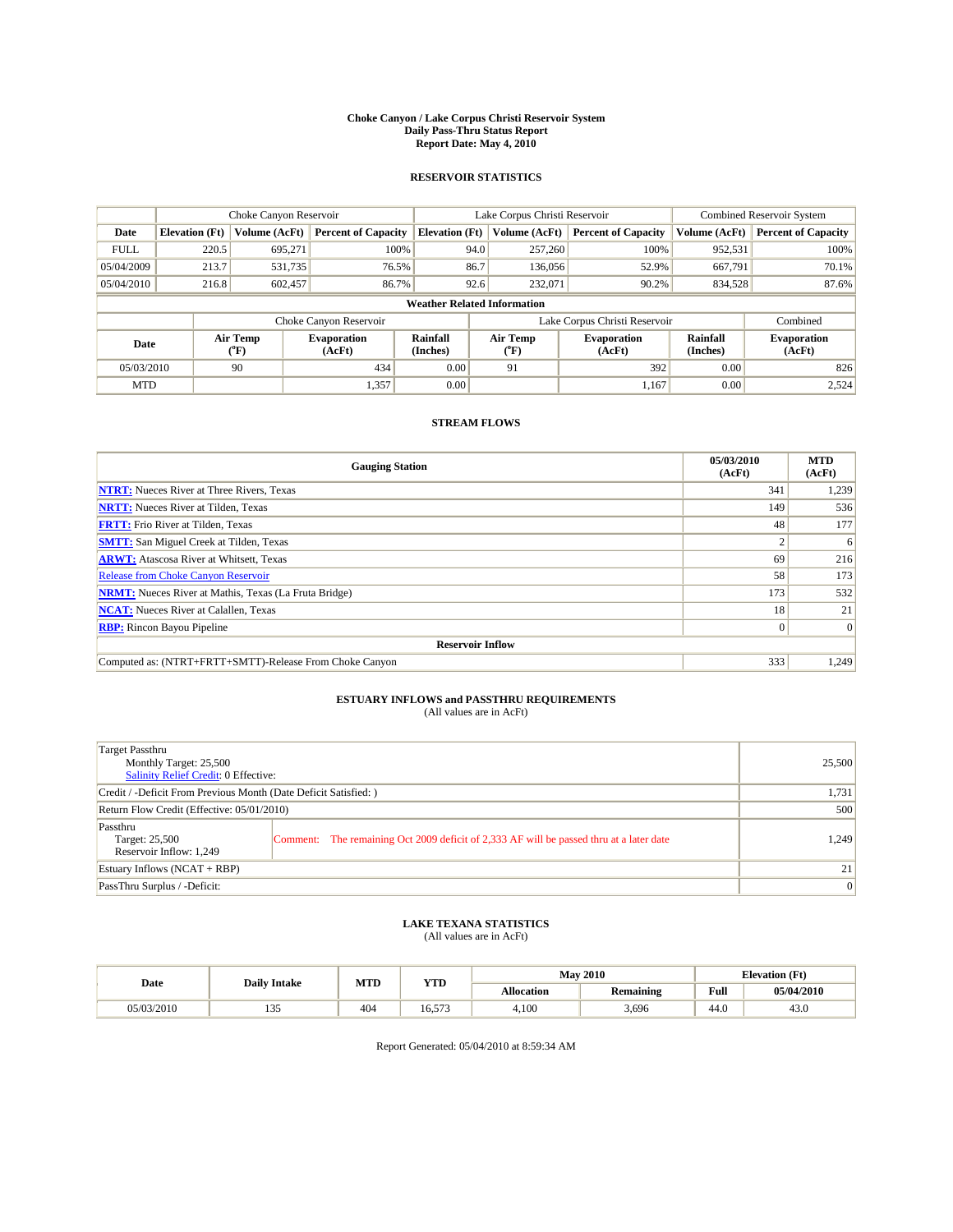#### **Choke Canyon / Lake Corpus Christi Reservoir System Daily Pass-Thru Status Report Report Date: May 5, 2010**

## **RESERVOIR STATISTICS**

|             | Choke Canyon Reservoir              |               |                              |                                    | Lake Corpus Christi Reservoir | Combined Reservoir System    |                      |                              |
|-------------|-------------------------------------|---------------|------------------------------|------------------------------------|-------------------------------|------------------------------|----------------------|------------------------------|
| Date        | <b>Elevation</b> (Ft)               | Volume (AcFt) | <b>Percent of Capacity</b>   | <b>Elevation</b> (Ft)              | Volume (AcFt)                 | <b>Percent of Capacity</b>   | Volume (AcFt)        | <b>Percent of Capacity</b>   |
| <b>FULL</b> | 220.5                               | 695,271       | 100%                         | 94.0                               | 257,260                       | 100%                         | 952,531              | 100%                         |
| 05/05/2009  | 213.7                               | 531,290       | 76.4%                        | 86.6                               | 134,802                       | 52.4%                        | 666.092              | 69.9%                        |
| 05/05/2010  | 216.8                               | 601,734       | 86.5%                        | 92.6                               | 232,426                       | 90.3%                        | 834,160              | 87.6%                        |
|             |                                     |               |                              | <b>Weather Related Information</b> |                               |                              |                      |                              |
|             |                                     |               | Choke Canyon Reservoir       |                                    | Lake Corpus Christi Reservoir |                              |                      | Combined                     |
|             | Air Temp<br>Date<br>${}^{\circ}$ F) |               | <b>Evaporation</b><br>(AcFt) | <b>Rainfall</b><br>(Inches)        | Air Temp<br>$(^oF)$           | <b>Evaporation</b><br>(AcFt) | Rainfall<br>(Inches) | <b>Evaporation</b><br>(AcFt) |
| 05/04/2010  |                                     | 90            | 447                          | 0.00                               | 89                            | 310                          | 0.00                 | 757                          |
| <b>MTD</b>  |                                     |               | 1,804                        | 0.00                               |                               | 1,477                        | 0.00                 | 3,281                        |

## **STREAM FLOWS**

| <b>Gauging Station</b>                                       | 05/04/2010<br>(AcFt) | <b>MTD</b><br>(AcFt) |  |  |  |  |
|--------------------------------------------------------------|----------------------|----------------------|--|--|--|--|
| <b>NTRT:</b> Nueces River at Three Rivers, Texas             | 308                  | 1,546                |  |  |  |  |
| <b>NRTT:</b> Nueces River at Tilden, Texas                   | 119                  | 655                  |  |  |  |  |
| <b>FRTT:</b> Frio River at Tilden, Texas                     | 38                   | 214                  |  |  |  |  |
| <b>SMTT:</b> San Miguel Creek at Tilden, Texas               |                      |                      |  |  |  |  |
| <b>ARWT:</b> Atascosa River at Whitsett, Texas               | 67                   | 284                  |  |  |  |  |
| <b>Release from Choke Canyon Reservoir</b>                   | 58                   | 230                  |  |  |  |  |
| <b>NRMT:</b> Nueces River at Mathis, Texas (La Fruta Bridge) | 177                  | 709                  |  |  |  |  |
| <b>NCAT:</b> Nueces River at Calallen, Texas                 |                      | 33                   |  |  |  |  |
| <b>RBP:</b> Rincon Bayou Pipeline                            | $\overline{0}$       | $\Omega$             |  |  |  |  |
| <b>Reservoir Inflow</b>                                      |                      |                      |  |  |  |  |
| Computed as: (NTRT+FRTT+SMTT)-Release From Choke Canyon      | 289                  | 1,538                |  |  |  |  |

# **ESTUARY INFLOWS and PASSTHRU REQUIREMENTS**<br>(All values are in AcFt)

| Target Passthru                                                  |                                                                                         |        |
|------------------------------------------------------------------|-----------------------------------------------------------------------------------------|--------|
| Monthly Target: 25,500                                           |                                                                                         | 25,500 |
| <b>Salinity Relief Credit: 0 Effective:</b>                      |                                                                                         |        |
| Credit / -Deficit From Previous Month (Date Deficit Satisfied: ) | 1,731                                                                                   |        |
| Return Flow Credit (Effective: 05/01/2010)                       | 500                                                                                     |        |
| Passthru                                                         |                                                                                         |        |
| Target: 25,500                                                   | Comment: The remaining Oct 2009 deficit of 2,333 AF will be passed thru at a later date | 1,538  |
| Reservoir Inflow: 1,538                                          |                                                                                         |        |
| Estuary Inflows $(NCAT + RBP)$                                   |                                                                                         | 33     |
| PassThru Surplus / -Deficit:                                     |                                                                                         | 0      |

## **LAKE TEXANA STATISTICS** (All values are in AcFt)

| <b>Daily Intake</b> |                              | MTD | <b>YTD</b> | <b>May 2010</b><br><b>Elevation</b> (Ft) |           |                                             |            |
|---------------------|------------------------------|-----|------------|------------------------------------------|-----------|---------------------------------------------|------------|
| Date                |                              |     |            | Allocation                               | Remaining | Full<br>the contract of the contract of the | 05/05/2010 |
| 05/04/2010          | $\sim$ $\sim$<br>$1 - 1 - 1$ | 539 | 16.708     | 4.100                                    | 3.561     | 44.0                                        | 43.0       |

Report Generated: 05/05/2010 at 9:02:51 AM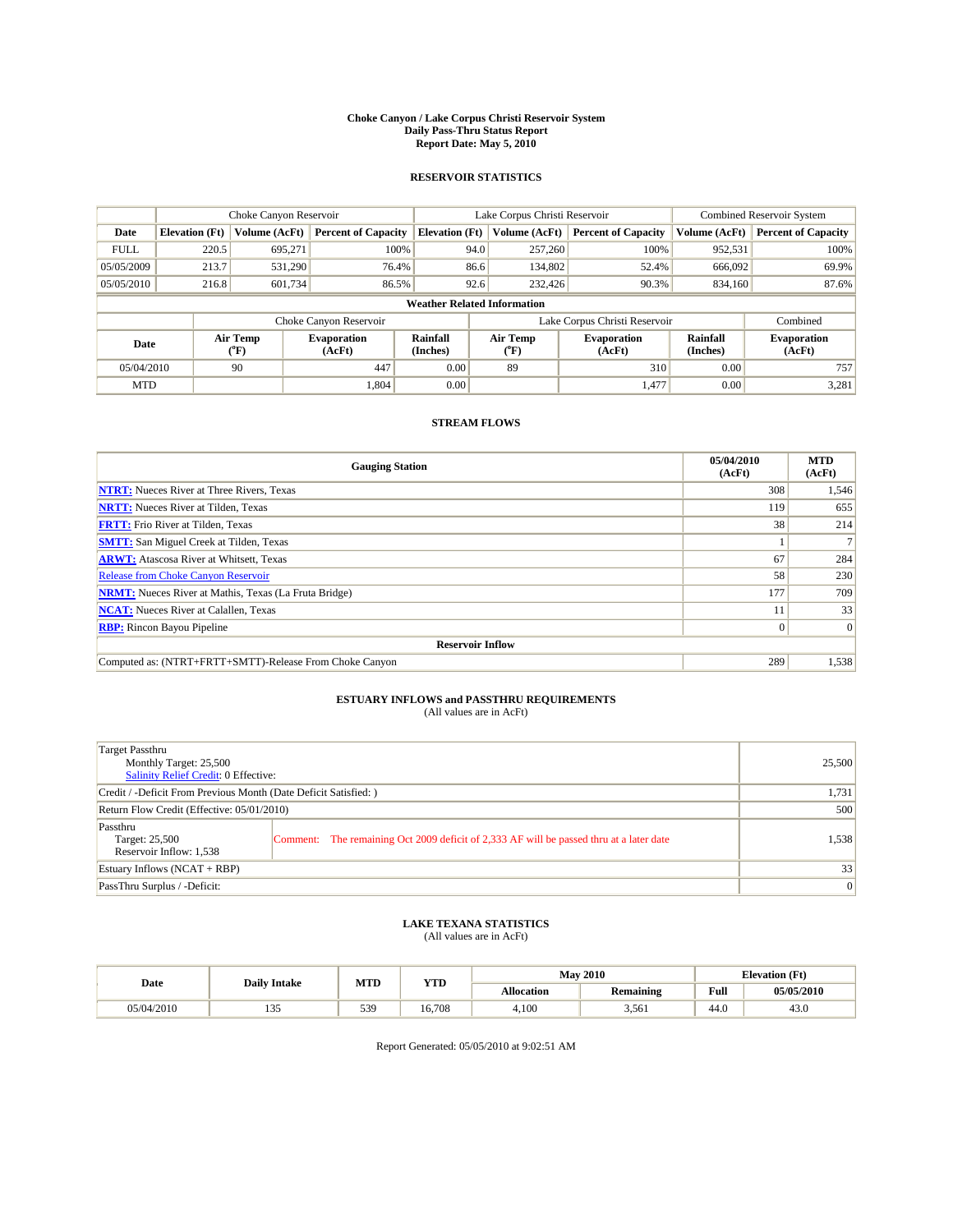#### **Choke Canyon / Lake Corpus Christi Reservoir System Daily Pass-Thru Status Report Report Date: May 6, 2010**

## **RESERVOIR STATISTICS**

|             | Choke Canyon Reservoir   |               |                              |                                    | Lake Corpus Christi Reservoir | <b>Combined Reservoir System</b> |                      |                              |
|-------------|--------------------------|---------------|------------------------------|------------------------------------|-------------------------------|----------------------------------|----------------------|------------------------------|
| Date        | <b>Elevation</b> (Ft)    | Volume (AcFt) | <b>Percent of Capacity</b>   | <b>Elevation</b> (Ft)              | Volume (AcFt)                 | <b>Percent of Capacity</b>       | Volume (AcFt)        | <b>Percent of Capacity</b>   |
| <b>FULL</b> | 220.5                    | 695,271       | 100%                         | 94.0                               | 257,260                       | 100%                             | 952,531              | 100%                         |
| 05/06/2009  | 213.7                    | 530,849       | 76.4%                        | 86.5                               | 133,554                       | 51.9%                            | 664,403              | 69.8%                        |
| 05/06/2010  | 216.7                    | 600,769       | 86.4%                        | 92.6                               | 231,363                       | 89.9%                            | 832,132              | 87.4%                        |
|             |                          |               |                              | <b>Weather Related Information</b> |                               |                                  |                      |                              |
|             |                          |               | Choke Canyon Reservoir       |                                    | Lake Corpus Christi Reservoir |                                  |                      | Combined                     |
|             | Air Temp<br>Date<br>(°F) |               | <b>Evaporation</b><br>(AcFt) | Rainfall<br>(Inches)               | Air Temp<br>("F)              | <b>Evaporation</b><br>(AcFt)     | Rainfall<br>(Inches) | <b>Evaporation</b><br>(AcFt) |
| 05/05/2010  |                          | 91            | 475                          | 0.00                               | 91                            | 351                              | 0.00                 | 826                          |
| <b>MTD</b>  |                          |               | 2.279                        | 0.00                               |                               | 1,828                            | 0.00                 | 4,107                        |

## **STREAM FLOWS**

| <b>Gauging Station</b>                                       | 05/05/2010<br>(AcFt) | <b>MTD</b><br>(AcFt) |  |  |  |  |
|--------------------------------------------------------------|----------------------|----------------------|--|--|--|--|
| <b>NTRT:</b> Nueces River at Three Rivers, Texas             | 274                  | 1,820                |  |  |  |  |
| <b>NRTT:</b> Nueces River at Tilden, Texas                   | 91                   | 746                  |  |  |  |  |
| <b>FRTT:</b> Frio River at Tilden, Texas                     | 32                   | 246                  |  |  |  |  |
| <b>SMTT:</b> San Miguel Creek at Tilden, Texas               |                      | 8                    |  |  |  |  |
| <b>ARWT:</b> Atascosa River at Whitsett, Texas               | 66                   | 349                  |  |  |  |  |
| <b>Release from Choke Canyon Reservoir</b>                   | 58                   | 288                  |  |  |  |  |
| <b>NRMT:</b> Nueces River at Mathis, Texas (La Fruta Bridge) | 208                  | 917                  |  |  |  |  |
| <b>NCAT:</b> Nueces River at Calallen, Texas                 | $\Omega$             | 33                   |  |  |  |  |
| <b>RBP:</b> Rincon Bayou Pipeline                            | $\overline{0}$       | $\Omega$             |  |  |  |  |
| <b>Reservoir Inflow</b>                                      |                      |                      |  |  |  |  |
| Computed as: (NTRT+FRTT+SMTT)-Release From Choke Canyon      | 249                  | 1,787                |  |  |  |  |

# **ESTUARY INFLOWS and PASSTHRU REQUIREMENTS**<br>(All values are in AcFt)

| Target Passthru                                                                                           |        |  |  |  |  |
|-----------------------------------------------------------------------------------------------------------|--------|--|--|--|--|
| Monthly Target: 25,500                                                                                    | 25,500 |  |  |  |  |
| <b>Salinity Relief Credit: 0 Effective:</b>                                                               |        |  |  |  |  |
| Credit / -Deficit From Previous Month (Date Deficit Satisfied: )                                          |        |  |  |  |  |
| Return Flow Credit (Effective: 05/01/2010)                                                                |        |  |  |  |  |
| Passthru                                                                                                  |        |  |  |  |  |
| Comment: The remaining Oct 2009 deficit of 2,333 AF will be passed thru at a later date<br>Target: 25,500 | 1.787  |  |  |  |  |
| Reservoir Inflow: 1,787                                                                                   |        |  |  |  |  |
| Estuary Inflows $(NCAT + RBP)$                                                                            | 33     |  |  |  |  |
| PassThru Surplus / -Deficit:                                                                              | 0      |  |  |  |  |

## **LAKE TEXANA STATISTICS** (All values are in AcFt)

|            | <b>Daily Intake</b> | MTD  | <b>YTD</b> | <b>May 2010</b> |                    |                                             | <b>Elevation</b> (Ft) |
|------------|---------------------|------|------------|-----------------|--------------------|---------------------------------------------|-----------------------|
| Date       |                     |      |            | Allocation      | Remaining          | Full<br>the contract of the contract of the | 05/06/2010            |
| 05/05/2010 |                     | 07.Z | 16.842     | 4.100           | $\sqrt{2}$<br>3.42 | 44.0                                        | 42.9                  |

Report Generated: 05/06/2010 at 8:21:28 AM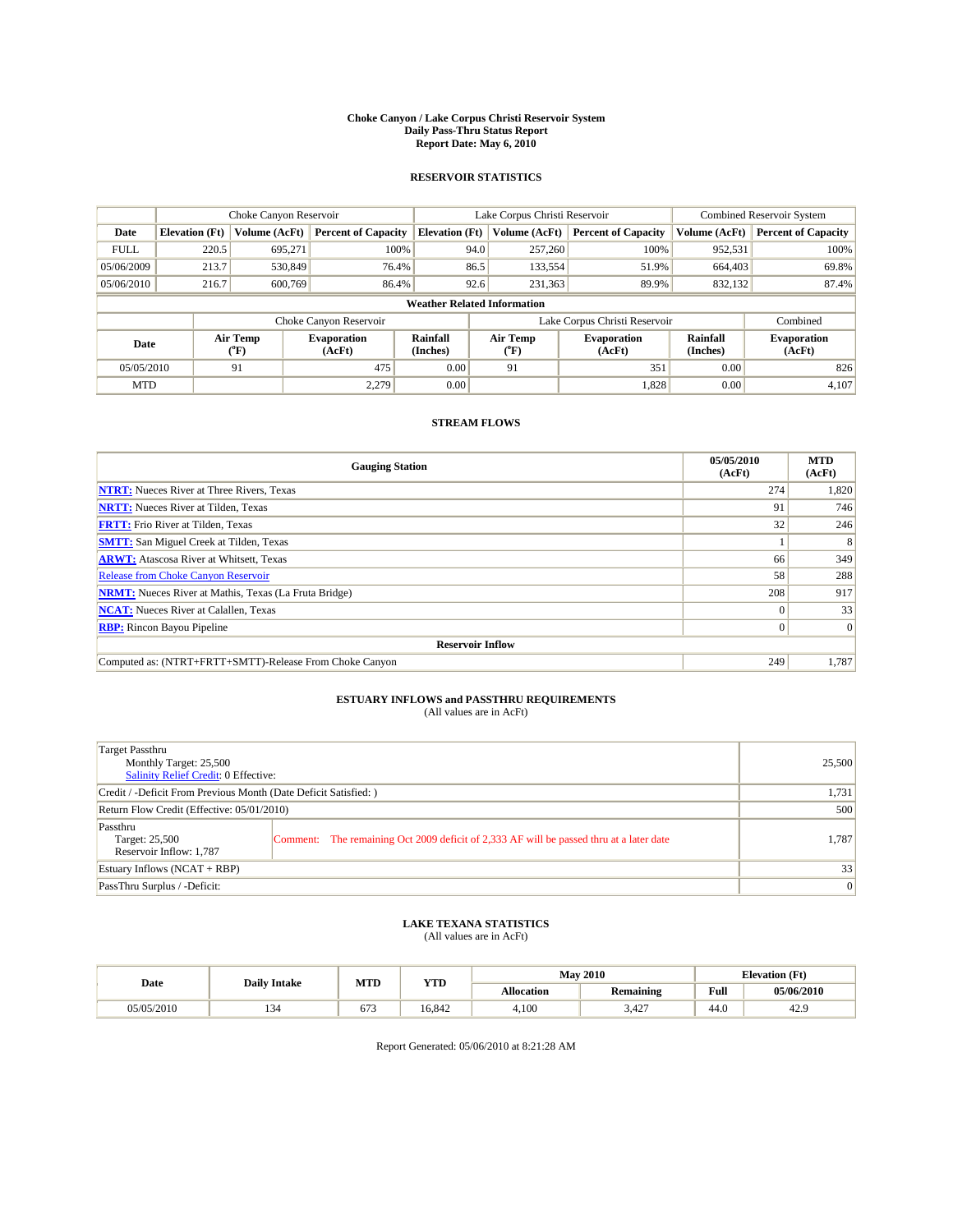#### **Choke Canyon / Lake Corpus Christi Reservoir System Daily Pass-Thru Status Report Report Date: May 7, 2010**

## **RESERVOIR STATISTICS**

|             | Choke Canyon Reservoir |                             |                              |                                    | Lake Corpus Christi Reservoir | <b>Combined Reservoir System</b> |                      |                              |
|-------------|------------------------|-----------------------------|------------------------------|------------------------------------|-------------------------------|----------------------------------|----------------------|------------------------------|
| Date        | <b>Elevation</b> (Ft)  | Volume (AcFt)               | <b>Percent of Capacity</b>   | <b>Elevation</b> (Ft)              | Volume (AcFt)                 | <b>Percent of Capacity</b>       | Volume (AcFt)        | <b>Percent of Capacity</b>   |
| <b>FULL</b> | 220.5                  | 695,271                     | 100%                         |                                    | 94.0<br>257,260               | 100%                             | 952,531              | 100%                         |
| 05/07/2009  | 213.7                  | 530,849                     | 76.4%                        |                                    | 86.5<br>133,554               | 51.9%                            | 664,403              | 69.8%                        |
| 05/07/2010  | 216.7                  | 600.289                     | 86.3%                        |                                    | 92.6<br>231,717               | 90.1%                            | 832,006              | 87.3%                        |
|             |                        |                             |                              | <b>Weather Related Information</b> |                               |                                  |                      |                              |
|             |                        |                             | Choke Canyon Reservoir       |                                    |                               | Lake Corpus Christi Reservoir    |                      | Combined                     |
| Date        |                        | Air Temp<br>${}^{\circ}$ F) | <b>Evaporation</b><br>(AcFt) | <b>Rainfall</b><br>(Inches)        | Air Temp<br>$(^{\circ}F)$     | <b>Evaporation</b><br>(AcFt)     | Rainfall<br>(Inches) | <b>Evaporation</b><br>(AcFt) |
| 05/06/2010  |                        | 90                          | 503                          | 0.00                               | 87                            | 423                              | 0.00                 | 926                          |
| <b>MTD</b>  |                        |                             | 2,782                        | 0.00                               |                               | 2,251                            | 0.00                 | 5,033                        |

## **STREAM FLOWS**

| <b>Gauging Station</b>                                       | 05/06/2010<br>(AcFt) | <b>MTD</b><br>(AcFt) |  |  |  |  |
|--------------------------------------------------------------|----------------------|----------------------|--|--|--|--|
| <b>NTRT:</b> Nueces River at Three Rivers, Texas             | 246                  | 2,066                |  |  |  |  |
| <b>NRTT:</b> Nueces River at Tilden, Texas                   | 69                   | 816                  |  |  |  |  |
| <b>FRTT:</b> Frio River at Tilden, Texas                     | 24                   | 270                  |  |  |  |  |
| <b>SMTT:</b> San Miguel Creek at Tilden, Texas               |                      | 9                    |  |  |  |  |
| <b>ARWT:</b> Atascosa River at Whitsett, Texas               | 66                   | 415                  |  |  |  |  |
| Release from Choke Canyon Reservoir                          | 58                   | 345                  |  |  |  |  |
| <b>NRMT:</b> Nueces River at Mathis, Texas (La Fruta Bridge) | 224                  | 1,141                |  |  |  |  |
| <b>NCAT:</b> Nueces River at Calallen, Texas                 | $\Omega$             | 33                   |  |  |  |  |
| <b>RBP:</b> Rincon Bayou Pipeline                            | $\overline{0}$       | $\Omega$             |  |  |  |  |
| <b>Reservoir Inflow</b>                                      |                      |                      |  |  |  |  |
| Computed as: (NTRT+FRTT+SMTT)-Release From Choke Canyon      | 213                  | 2,000                |  |  |  |  |

# **ESTUARY INFLOWS and PASSTHRU REQUIREMENTS**<br>(All values are in AcFt)

| Target Passthru<br>Monthly Target: 25,500<br><b>Salinity Relief Credit: 0 Effective:</b> |                                                                                         | 25,500 |
|------------------------------------------------------------------------------------------|-----------------------------------------------------------------------------------------|--------|
| Credit / -Deficit From Previous Month (Date Deficit Satisfied: )                         |                                                                                         | 1,731  |
| Return Flow Credit (Effective: 05/01/2010)                                               |                                                                                         | 500    |
| Passthru<br>Target: 25,500<br>Reservoir Inflow: 2,000                                    | Comment: The remaining Oct 2009 deficit of 2,333 AF will be passed thru at a later date | 2,000  |
| Estuary Inflows $(NCAT + RBP)$                                                           |                                                                                         | 33     |
| PassThru Surplus / -Deficit:                                                             |                                                                                         | 0      |

## **LAKE TEXANA STATISTICS** (All values are in AcFt)

|            | <b>Daily Intake</b>          | MTD | <b>YTD</b> | <b>May 2010</b> |                       |                                             | <b>Elevation</b> (Ft) |
|------------|------------------------------|-----|------------|-----------------|-----------------------|---------------------------------------------|-----------------------|
| Date       |                              |     |            | Allocation      | Remaining             | Full<br>the contract of the contract of the | 05/07/2010            |
| 05/06/2010 | $\sim$ $\sim$<br>$1 - 1 - 1$ | 808 | 16.977     | 4.100           | 292<br>J. <i>LJ L</i> | 44.0                                        | 42.9                  |

Report Generated: 05/07/2010 at 8:13:52 AM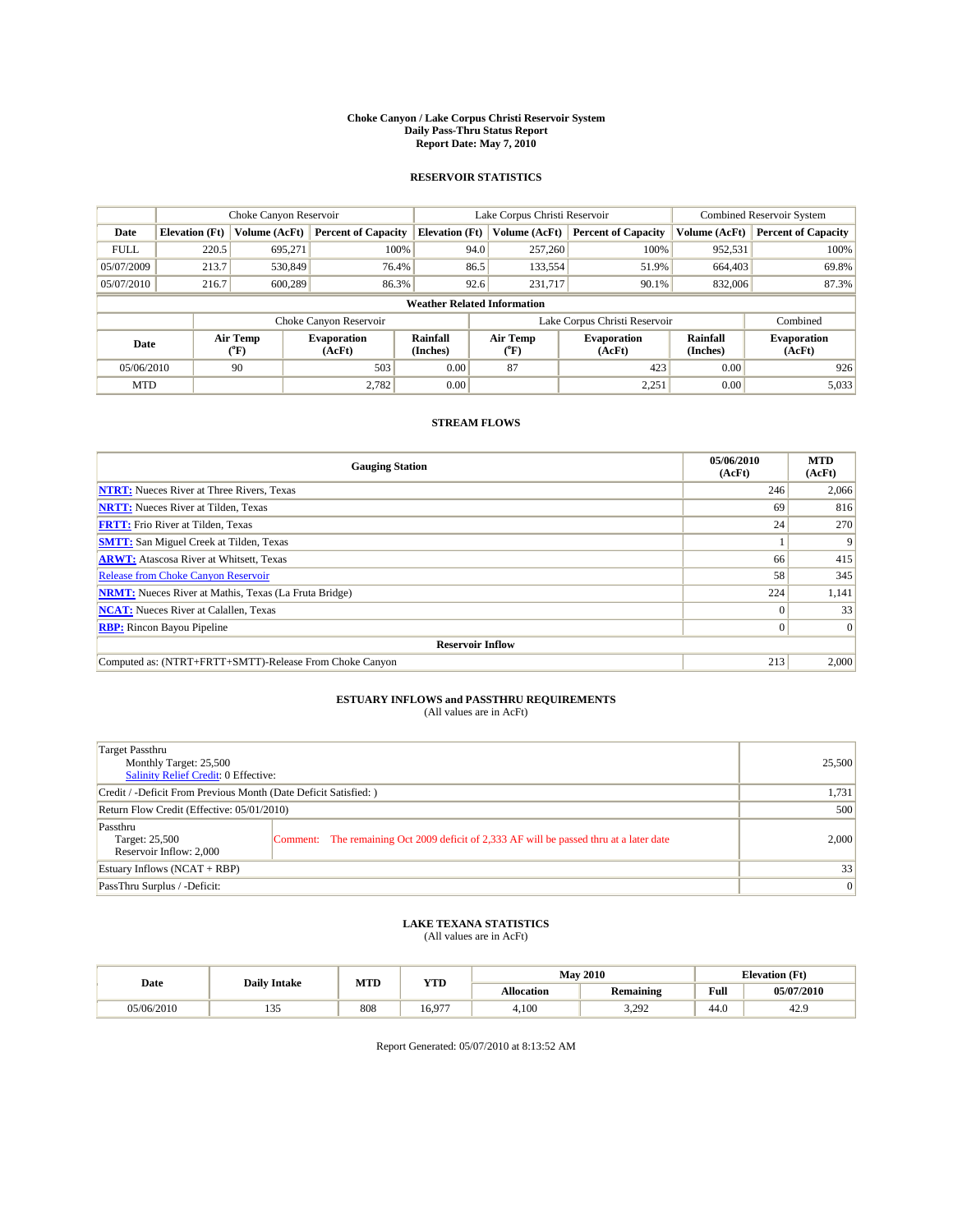#### **Choke Canyon / Lake Corpus Christi Reservoir System Daily Pass-Thru Status Report Report Date: May 8, 2010**

## **RESERVOIR STATISTICS**

|             | Choke Canyon Reservoir |                             |                              |                             | Lake Corpus Christi Reservoir      | Combined Reservoir System     |                      |                              |
|-------------|------------------------|-----------------------------|------------------------------|-----------------------------|------------------------------------|-------------------------------|----------------------|------------------------------|
| Date        | <b>Elevation</b> (Ft)  | Volume (AcFt)               | <b>Percent of Capacity</b>   | <b>Elevation</b> (Ft)       | Volume (AcFt)                      | <b>Percent of Capacity</b>    | Volume (AcFt)        | <b>Percent of Capacity</b>   |
| <b>FULL</b> | 220.5                  | 695,271                     | 100%                         |                             | 257,260<br>94.0                    | 100%                          | 952,531              | 100%                         |
| 05/08/2009  | 213.7                  | 530,408                     | 76.3%                        |                             | 86.4<br>132,176                    | 51.4%                         | 662,584              | 69.6%                        |
| 05/08/2010  | 216.7                  | 599,573                     | 86.2%                        |                             | 92.6<br>232,071                    | 90.2%                         | 831.644              | 87.3%                        |
|             |                        |                             |                              |                             | <b>Weather Related Information</b> |                               |                      |                              |
|             |                        |                             | Choke Canyon Reservoir       |                             |                                    | Lake Corpus Christi Reservoir |                      | Combined                     |
| Date        |                        | Air Temp<br>${}^{\circ}$ F) | <b>Evaporation</b><br>(AcFt) | <b>Rainfall</b><br>(Inches) | Air Temp<br>(°F)                   | <b>Evaporation</b><br>(AcFt)  | Rainfall<br>(Inches) | <b>Evaporation</b><br>(AcFt) |
| 05/07/2010  |                        | 92                          | 474                          | 0.00                        | 90                                 | 382                           | 0.00                 | 856                          |
| <b>MTD</b>  |                        |                             | 3,256                        | 0.00                        |                                    | 2,633                         | 0.00                 | 5,889                        |

## **STREAM FLOWS**

| <b>Gauging Station</b>                                       | 05/07/2010<br>(AcFt) | <b>MTD</b><br>(AcFt) |  |  |  |  |
|--------------------------------------------------------------|----------------------|----------------------|--|--|--|--|
| <b>NTRT:</b> Nueces River at Three Rivers, Texas             | 226                  | 2,293                |  |  |  |  |
| <b>NRTT:</b> Nueces River at Tilden, Texas                   | 54                   | 869                  |  |  |  |  |
| <b>FRTT:</b> Frio River at Tilden, Texas                     | 18                   | 288                  |  |  |  |  |
| <b>SMTT:</b> San Miguel Creek at Tilden, Texas               |                      | 10                   |  |  |  |  |
| <b>ARWT:</b> Atascosa River at Whitsett, Texas               | 64                   | 478                  |  |  |  |  |
| <b>Release from Choke Canyon Reservoir</b>                   | 58                   | 403                  |  |  |  |  |
| <b>NRMT:</b> Nueces River at Mathis, Texas (La Fruta Bridge) | 216                  | 1,358                |  |  |  |  |
| <b>NCAT:</b> Nueces River at Calallen, Texas                 | $\Omega$             | 33                   |  |  |  |  |
| <b>RBP:</b> Rincon Bayou Pipeline                            | $\overline{0}$       | $\Omega$             |  |  |  |  |
| <b>Reservoir Inflow</b>                                      |                      |                      |  |  |  |  |
| Computed as: (NTRT+FRTT+SMTT)-Release From Choke Canyon      | 188                  | 2,188                |  |  |  |  |

# **ESTUARY INFLOWS and PASSTHRU REQUIREMENTS**<br>(All values are in AcFt)

| <b>Target Passthru</b><br>Monthly Target: 25,500<br><b>Salinity Relief Credit: 0 Effective:</b> |                                                                                         | 25,500 |
|-------------------------------------------------------------------------------------------------|-----------------------------------------------------------------------------------------|--------|
| Credit / -Deficit From Previous Month (Date Deficit Satisfied: )                                |                                                                                         | 1,731  |
| Return Flow Credit (Effective: 05/01/2010)                                                      |                                                                                         | 500    |
| Passthru<br>Target: 25,500<br>Reservoir Inflow: 2,188                                           | Comment: The remaining Oct 2009 deficit of 2,333 AF will be passed thru at a later date | 2,188  |
| Estuary Inflows $(NCAT + RBP)$                                                                  |                                                                                         | 33     |
| PassThru Surplus / -Deficit:                                                                    |                                                                                         | 0      |

## **LAKE TEXANA STATISTICS** (All values are in AcFt)

|            | <b>Daily Intake</b> | MTD | <b>YTD</b>                     | <b>May 2010</b> |                  |                                                    | <b>Elevation</b> (Ft) |
|------------|---------------------|-----|--------------------------------|-----------------|------------------|----------------------------------------------------|-----------------------|
| Date       |                     |     |                                | Allocation      | <b>Remaining</b> | <b>Full</b><br>the contract of the contract of the | 05/08/2010            |
| 05/07/2010 | $\sim$<br>1 J J     | 942 | $\overline{ }$<br>110<br>1.112 | 4,100           | 3.158            | 44.0                                               | ه مه<br>42.8          |

Report Generated: 05/08/2010 at 8:06:30 AM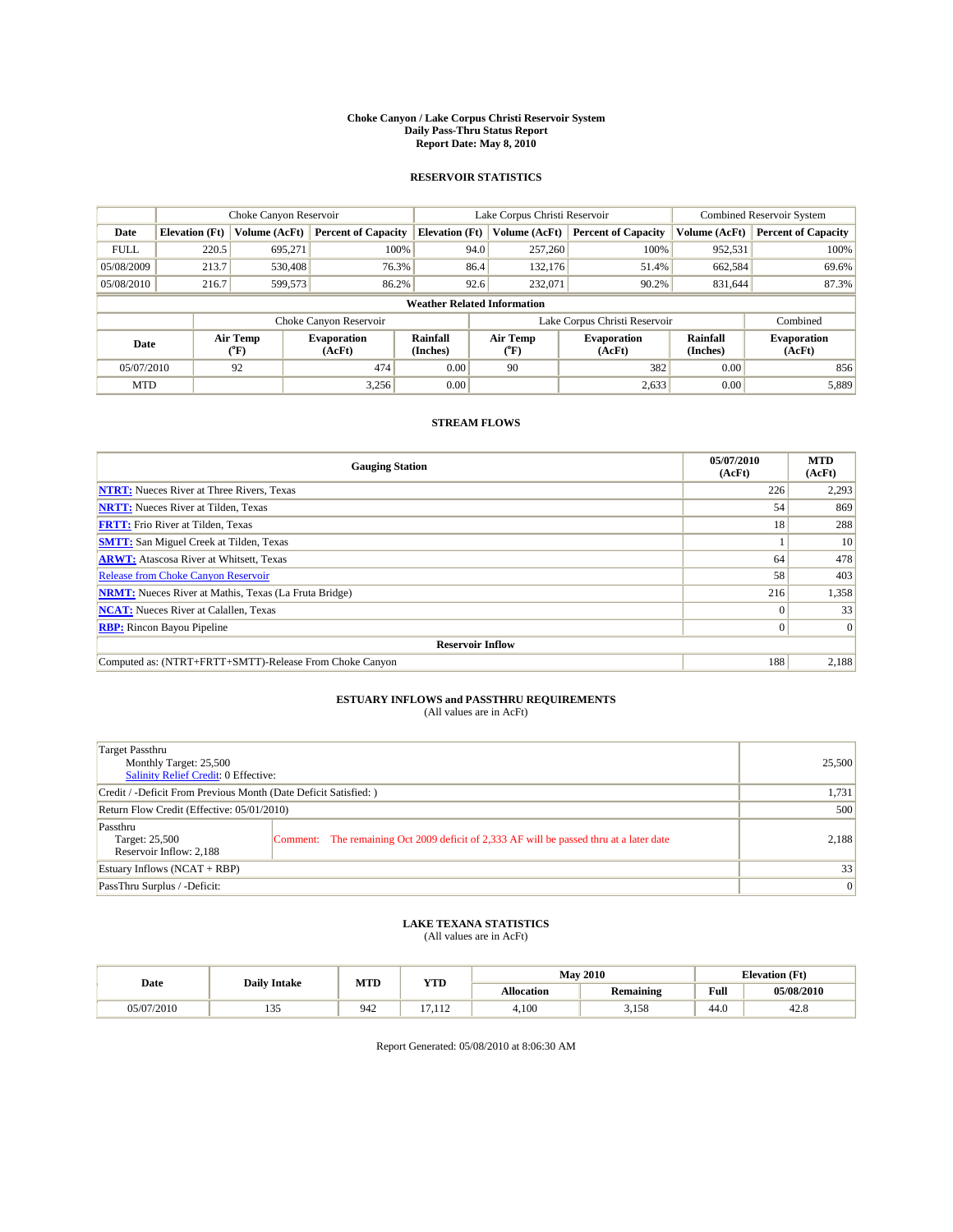#### **Choke Canyon / Lake Corpus Christi Reservoir System Daily Pass-Thru Status Report Report Date: May 9, 2010**

## **RESERVOIR STATISTICS**

|             | Choke Canyon Reservoir |                  |                              |                             | Lake Corpus Christi Reservoir      |                               | <b>Combined Reservoir System</b> |                              |
|-------------|------------------------|------------------|------------------------------|-----------------------------|------------------------------------|-------------------------------|----------------------------------|------------------------------|
| Date        | <b>Elevation</b> (Ft)  | Volume (AcFt)    | <b>Percent of Capacity</b>   | <b>Elevation</b> (Ft)       | Volume (AcFt)                      | <b>Percent of Capacity</b>    | Volume (AcFt)                    | <b>Percent of Capacity</b>   |
| <b>FULL</b> | 220.5                  | 695,271          | 100%                         |                             | 94.0<br>257,260                    | 100%                          | 952,531                          | 100%                         |
| 05/09/2009  | 213.6                  | 529,527          | 76.2%                        |                             | 86.4<br>131,901                    | 51.3%                         | 661,428                          | 69.4%                        |
| 05/09/2010  | 216.6                  | 598,618          | 86.1%                        |                             | 92.6<br>231,363                    | 89.9%                         | 829,981                          | 87.1%                        |
|             |                        |                  |                              |                             | <b>Weather Related Information</b> |                               |                                  |                              |
|             |                        |                  | Choke Canyon Reservoir       |                             |                                    | Lake Corpus Christi Reservoir |                                  | Combined                     |
| Date        |                        | Air Temp<br>(°F) | <b>Evaporation</b><br>(AcFt) | <b>Rainfall</b><br>(Inches) | Air Temp<br>(°F)                   | <b>Evaporation</b><br>(AcFt)  | Rainfall<br>(Inches)             | <b>Evaporation</b><br>(AcFt) |
| 05/08/2010  |                        | 84               | 348                          | 0.02                        | 86                                 | 258                           | 0.01                             | 606                          |
| <b>MTD</b>  |                        |                  | 3,604                        | 0.02                        |                                    | 2,891                         | 0.01                             | 6.495                        |

## **STREAM FLOWS**

| <b>Gauging Station</b>                                       | 05/08/2010<br>(AcFt) | <b>MTD</b><br>(AcFt) |
|--------------------------------------------------------------|----------------------|----------------------|
| <b>NTRT:</b> Nueces River at Three Rivers, Texas             | 193                  | 2,485                |
| <b>NRTT:</b> Nueces River at Tilden, Texas                   | 36                   | 905                  |
| <b>FRTT:</b> Frio River at Tilden, Texas                     | 12                   | 301                  |
| <b>SMTT:</b> San Miguel Creek at Tilden, Texas               |                      | 11                   |
| <b>ARWT:</b> Atascosa River at Whitsett, Texas               | 60                   | 538                  |
| <b>Release from Choke Canyon Reservoir</b>                   | 58                   | 461                  |
| <b>NRMT:</b> Nueces River at Mathis, Texas (La Fruta Bridge) | 335                  | 1,693                |
| <b>NCAT:</b> Nueces River at Calallen, Texas                 | $\Omega$             | 33                   |
| <b>RBP:</b> Rincon Bayou Pipeline                            | $\overline{0}$       | $\Omega$             |
| <b>Reservoir Inflow</b>                                      |                      |                      |
| Computed as: (NTRT+FRTT+SMTT)-Release From Choke Canyon      | 148                  | 2,336                |

# **ESTUARY INFLOWS and PASSTHRU REQUIREMENTS**<br>(All values are in AcFt)

| Target Passthru<br>Monthly Target: 25,500<br>Salinity Relief Credit: 0 Effective: |                                                                                         | 25,500 |
|-----------------------------------------------------------------------------------|-----------------------------------------------------------------------------------------|--------|
| Credit / -Deficit From Previous Month (Date Deficit Satisfied: )                  |                                                                                         | 1,731  |
| Return Flow Credit (Effective: 05/01/2010)                                        |                                                                                         | 500    |
| Passthru<br>Target: 25,500<br>Reservoir Inflow: 2,336                             | Comment: The remaining Oct 2009 deficit of 2,333 AF will be passed thru at a later date | 2,336  |
| Estuary Inflows $(NCAT + RBP)$                                                    |                                                                                         | 33     |
| PassThru Surplus / -Deficit:                                                      |                                                                                         | $-72$  |

# **LAKE TEXANA STATISTICS** (All values are in AcFt)

|            | <b>Daily Intake</b> | MTD   | <b>YTD</b> | <b>May 2010</b> |           |                                             | <b>Elevation</b> (Ft) |
|------------|---------------------|-------|------------|-----------------|-----------|---------------------------------------------|-----------------------|
| Date       |                     |       |            | Allocation      | Remaining | Full<br>the contract of the contract of the | 05/09/2010            |
| 05/08/2010 | ىن د                | 1.077 | 17.246     | 4.100           | 3,023     | 44.0                                        | 42.9                  |

Report Generated: 05/09/2010 at 8:28:04 AM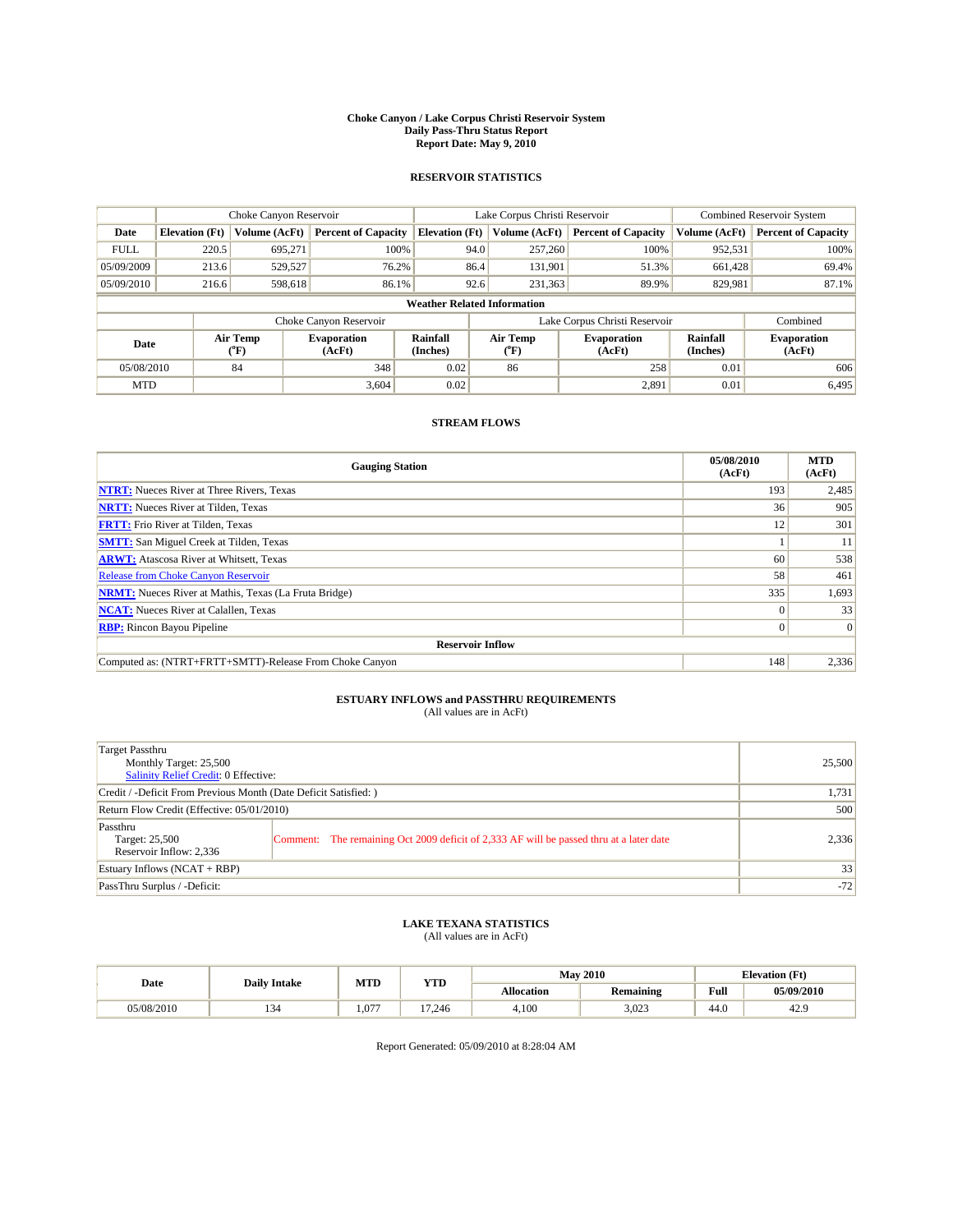#### **Choke Canyon / Lake Corpus Christi Reservoir System Daily Pass-Thru Status Report Report Date: May 10, 2010**

## **RESERVOIR STATISTICS**

|             | Choke Canyon Reservoir |                                           |                              |                                    | Lake Corpus Christi Reservoir | <b>Combined Reservoir System</b> |                      |                              |
|-------------|------------------------|-------------------------------------------|------------------------------|------------------------------------|-------------------------------|----------------------------------|----------------------|------------------------------|
| Date        | <b>Elevation</b> (Ft)  | Volume (AcFt)                             | <b>Percent of Capacity</b>   | <b>Elevation</b> (Ft)              | Volume (AcFt)                 | <b>Percent of Capacity</b>       | Volume (AcFt)        | <b>Percent of Capacity</b>   |
| <b>FULL</b> | 220.5                  | 695,271                                   | 100%                         | 94.0                               | 257,260                       | 100%                             | 952,531              | 100%                         |
| 05/10/2009  | 213.6                  | 529,968                                   | 76.2%                        | 86.4                               | 131,901                       | 51.3%                            | 661,869              | 69.5%                        |
| 05/10/2010  | 216.6                  | 597,663                                   | 86.0%                        | 92.5                               | 230,124                       | 89.5%                            | 827,787              | 86.9%                        |
|             |                        |                                           |                              | <b>Weather Related Information</b> |                               |                                  |                      |                              |
|             |                        |                                           | Choke Canyon Reservoir       |                                    | Lake Corpus Christi Reservoir |                                  |                      | Combined                     |
| Date        |                        | Air Temp<br>$({}^{\mathrm{o}}\mathrm{F})$ | <b>Evaporation</b><br>(AcFt) | Rainfall<br>(Inches)               | Air Temp<br>(°F)              | <b>Evaporation</b><br>(AcFt)     | Rainfall<br>(Inches) | <b>Evaporation</b><br>(AcFt) |
| 05/09/2010  |                        | 86                                        | 320                          | 0.00                               | 86                            | 237                              | 0.00                 | 557                          |
| <b>MTD</b>  |                        |                                           | 3.924                        | 0.02                               |                               | 3.128                            | 0.01                 | 7,052                        |

## **STREAM FLOWS**

| <b>Gauging Station</b>                                       | 05/09/2010<br>(AcFt) | <b>MTD</b><br>(AcFt) |
|--------------------------------------------------------------|----------------------|----------------------|
| <b>NTRT:</b> Nueces River at Three Rivers, Texas             | 191                  | 2,676                |
| <b>NRTT:</b> Nueces River at Tilden, Texas                   | 34                   | 939                  |
| <b>FRTT:</b> Frio River at Tilden, Texas                     | 12                   | 313                  |
| <b>SMTT:</b> San Miguel Creek at Tilden, Texas               |                      | 11                   |
| <b>ARWT:</b> Atascosa River at Whitsett, Texas               | 60                   | 597                  |
| <b>Release from Choke Canyon Reservoir</b>                   | 58                   | 518                  |
| <b>NRMT:</b> Nueces River at Mathis, Texas (La Fruta Bridge) | 335                  | 2,029                |
| <b>NCAT:</b> Nueces River at Calallen, Texas                 |                      | 36                   |
| <b>RBP:</b> Rincon Bayou Pipeline                            | $\overline{0}$       | $\Omega$             |
| <b>Reservoir Inflow</b>                                      |                      |                      |
| Computed as: (NTRT+FRTT+SMTT)-Release From Choke Canyon      | 145                  | 2,482                |

# **ESTUARY INFLOWS and PASSTHRU REQUIREMENTS**<br>(All values are in AcFt)

| Target Passthru<br>Monthly Target: 25,500<br>Salinity Relief Credit: 0 Effective: |                                                                                         | 25,500 |  |  |
|-----------------------------------------------------------------------------------|-----------------------------------------------------------------------------------------|--------|--|--|
| Credit / -Deficit From Previous Month (Date Deficit Satisfied: )                  |                                                                                         |        |  |  |
| Return Flow Credit (Effective: 05/01/2010)                                        |                                                                                         | 500    |  |  |
| Passthru<br>Target: 25,500<br>Reservoir Inflow: 2,482                             | Comment: The remaining Oct 2009 deficit of 2,333 AF will be passed thru at a later date | 2,482  |  |  |
| Estuary Inflows (NCAT + RBP)                                                      |                                                                                         | 36     |  |  |
| PassThru Surplus / -Deficit:                                                      | $-215$                                                                                  |        |  |  |

# **LAKE TEXANA STATISTICS** (All values are in AcFt)

|            | <b>Daily Intake</b> | MTD      | <b>YTD</b>  | <b>May 2010</b>   |                  |      | <b>Elevation</b> (Ft) |
|------------|---------------------|----------|-------------|-------------------|------------------|------|-----------------------|
| Date       |                     |          |             | <b>Allocation</b> | <b>Remaining</b> | Full | 05/10/2010            |
| 05/09/2010 | سور                 | 211<br>. | 7.380<br>17 | 4,100             | 2,889            | 44.0 | 42.9                  |

Report Generated: 05/10/2010 at 8:24:55 AM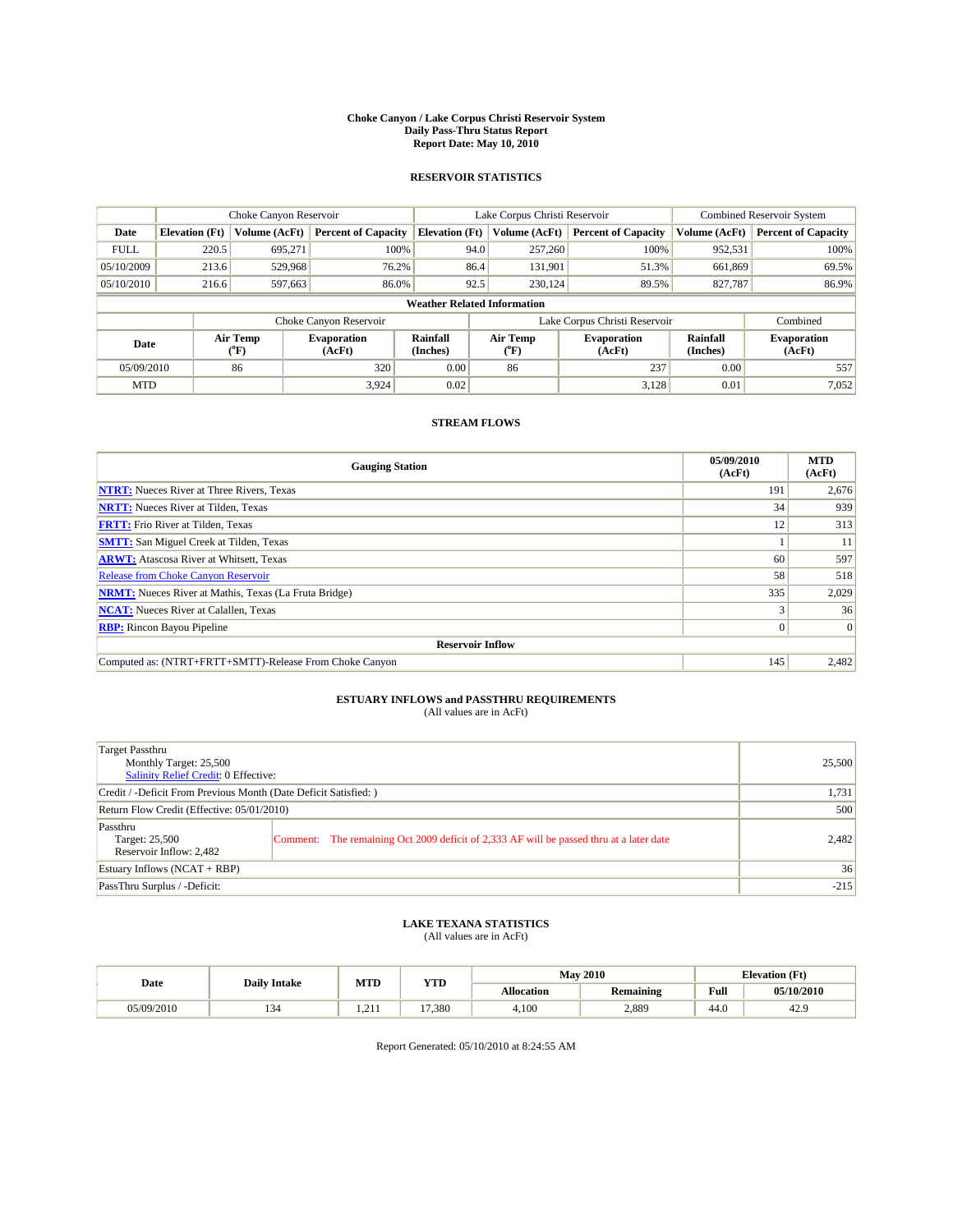#### **Choke Canyon / Lake Corpus Christi Reservoir System Daily Pass-Thru Status Report Report Date: May 11, 2010**

## **RESERVOIR STATISTICS**

|             | Choke Canyon Reservoir |                  |                              |                                    | Lake Corpus Christi Reservoir | <b>Combined Reservoir System</b> |                      |                              |
|-------------|------------------------|------------------|------------------------------|------------------------------------|-------------------------------|----------------------------------|----------------------|------------------------------|
| Date        | <b>Elevation</b> (Ft)  | Volume (AcFt)    | <b>Percent of Capacity</b>   | <b>Elevation</b> (Ft)              | Volume (AcFt)                 | <b>Percent of Capacity</b>       | Volume (AcFt)        | <b>Percent of Capacity</b>   |
| <b>FULL</b> | 220.5                  | 695,271          | 100%                         | 94.0                               | 257,260                       | 100%                             | 952,531              | 100%                         |
| 05/11/2009  | 213.6                  | 529,747          | 76.2%                        | 86.4                               | 131,490                       | 51.1%                            | 661,237              | 69.4%                        |
| 05/11/2010  | 216.6                  | 598,618          | 86.1%                        | 92.5                               | 229,770                       | 89.3%                            | 828,388              | 87.0%                        |
|             |                        |                  |                              | <b>Weather Related Information</b> |                               |                                  |                      |                              |
|             |                        |                  | Choke Canyon Reservoir       |                                    | Lake Corpus Christi Reservoir |                                  |                      | Combined                     |
| Date        |                        | Air Temp<br>(°F) | <b>Evaporation</b><br>(AcFt) | Rainfall<br>(Inches)               | Air Temp<br>("F)              | <b>Evaporation</b><br>(AcFt)     | Rainfall<br>(Inches) | <b>Evaporation</b><br>(AcFt) |
| 05/10/2010  |                        | 88               | 376                          | 0.00                               | 86                            | 319                              | 0.00                 | 695                          |
| <b>MTD</b>  |                        |                  | 4,300                        | 0.02                               |                               | 3,447                            | 0.01                 | 7.747                        |

## **STREAM FLOWS**

| <b>Gauging Station</b>                                       | 05/10/2010<br>(AcFt) | <b>MTD</b><br>(AcFt) |  |  |  |  |
|--------------------------------------------------------------|----------------------|----------------------|--|--|--|--|
| <b>NTRT:</b> Nueces River at Three Rivers, Texas             | 179                  | 2,854                |  |  |  |  |
| <b>NRTT:</b> Nueces River at Tilden, Texas                   | 28                   | 967                  |  |  |  |  |
| <b>FRTT:</b> Frio River at Tilden, Texas                     | 10 <sup>1</sup>      | 322                  |  |  |  |  |
| <b>SMTT:</b> San Miguel Creek at Tilden, Texas               | $\Omega$             | 12                   |  |  |  |  |
| <b>ARWT:</b> Atascosa River at Whitsett, Texas               | 58                   | 655                  |  |  |  |  |
| <b>Release from Choke Canyon Reservoir</b>                   | 58                   | 576                  |  |  |  |  |
| <b>NRMT:</b> Nueces River at Mathis, Texas (La Fruta Bridge) | 324                  | 2,352                |  |  |  |  |
| <b>NCAT:</b> Nueces River at Calallen, Texas                 | 26                   | 62                   |  |  |  |  |
| <b>RBP:</b> Rincon Bayou Pipeline                            | 66                   | 66                   |  |  |  |  |
| <b>Reservoir Inflow</b>                                      |                      |                      |  |  |  |  |
| Computed as: (NTRT+FRTT+SMTT)-Release From Choke Canyon      | 131                  | 2,613                |  |  |  |  |

# **ESTUARY INFLOWS and PASSTHRU REQUIREMENTS**<br>(All values are in AcFt)

| Target Passthru<br>Monthly Target: 25,500<br><b>Salinity Relief Credit: 0 Effective:</b> |                                                                                         | 25,500 |
|------------------------------------------------------------------------------------------|-----------------------------------------------------------------------------------------|--------|
| Credit / -Deficit From Previous Month (Date Deficit Satisfied: )                         | 1,731                                                                                   |        |
| Return Flow Credit (Effective: 05/01/2010)                                               | 500                                                                                     |        |
| Passthru<br>Target: 25,500<br>Reservoir Inflow: 2,613                                    | Comment: The remaining Oct 2009 deficit of 2,333 AF will be passed thru at a later date | 2,613  |
| Estuary Inflows $(NCAT + RBP)$                                                           |                                                                                         | 127    |
| PassThru Surplus / -Deficit:                                                             |                                                                                         | $-255$ |

## **LAKE TEXANA STATISTICS** (All values are in AcFt)

|            | <b>Daily Intake</b> | MTD   | <b>YTD</b>  | <b>May 2010</b>   |                    |      | <b>Elevation</b> (Ft) |
|------------|---------------------|-------|-------------|-------------------|--------------------|------|-----------------------|
| Date       |                     |       |             | <b>Allocation</b> | <b>Remaining</b>   | Full | 05/11/2010            |
| 05/10/2010 | ىر د                | 1.345 | --<br>7.514 | 4,100             | 755<br>ر ر ، ، ، ، | 44.0 | 42.,                  |

Report Generated: 05/11/2010 at 8:37:18 AM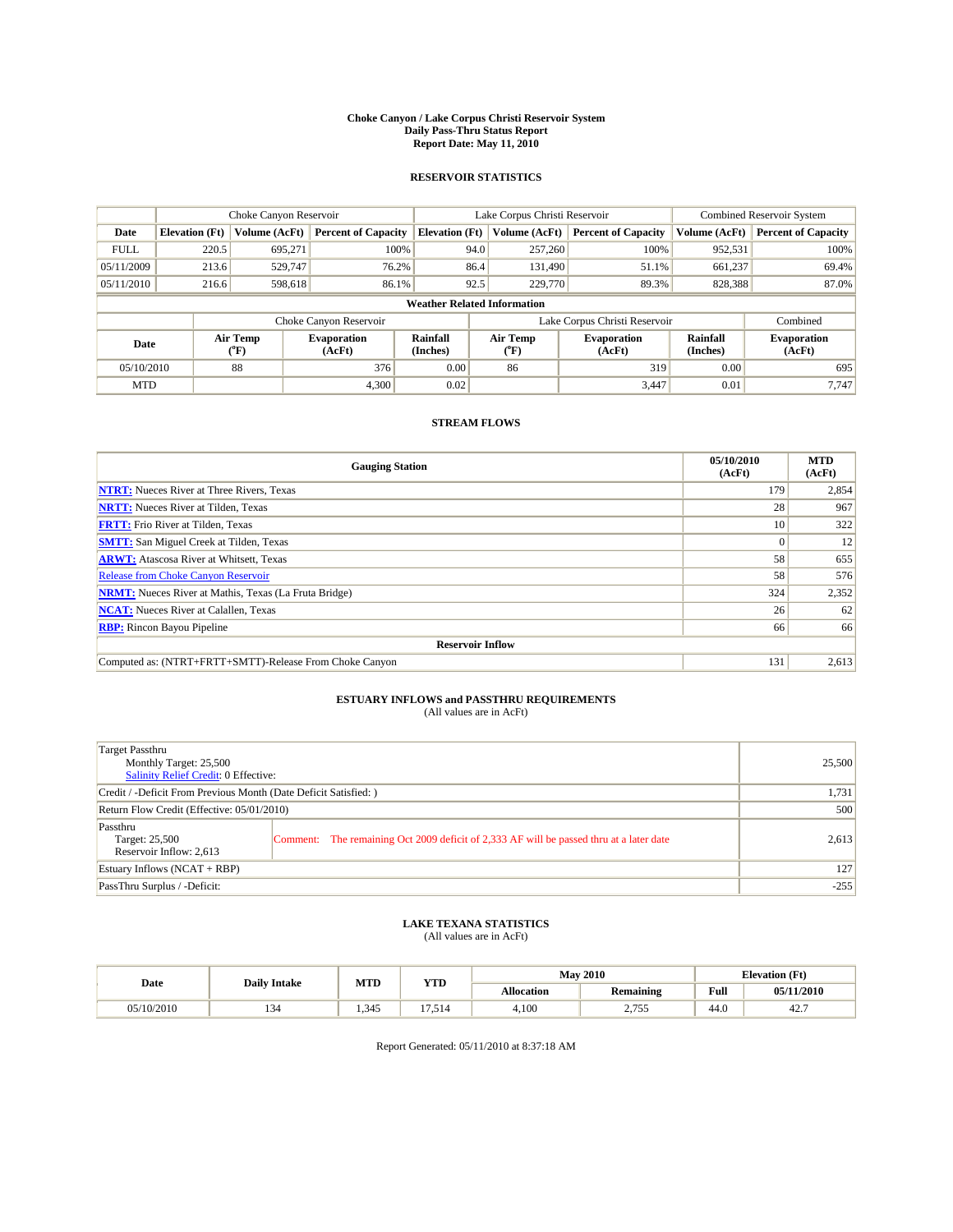#### **Choke Canyon / Lake Corpus Christi Reservoir System Daily Pass-Thru Status Report Report Date: May 12, 2010**

## **RESERVOIR STATISTICS**

|             | Choke Canyon Reservoir |                  |                              |                                    | Lake Corpus Christi Reservoir | Combined Reservoir System    |                      |                              |
|-------------|------------------------|------------------|------------------------------|------------------------------------|-------------------------------|------------------------------|----------------------|------------------------------|
| Date        | <b>Elevation</b> (Ft)  | Volume (AcFt)    | <b>Percent of Capacity</b>   | <b>Elevation (Ft)</b>              | Volume (AcFt)                 | <b>Percent of Capacity</b>   | Volume (AcFt)        | <b>Percent of Capacity</b>   |
| <b>FULL</b> | 220.5                  | 695,271          | 100%                         |                                    | 257,260<br>94.0               | 100%                         | 952,531              | 100%                         |
| 05/12/2009  | 213.6                  | 529,086          | 76.1%                        |                                    | 86.4<br>131,080               | 51.0%                        | 660,166              | 69.3%                        |
| 05/12/2010  | 216.6                  | 597,663          | 86.0%                        | 92.4                               | 228,886                       | 89.0%                        | 826,549              | 86.8%                        |
|             |                        |                  |                              | <b>Weather Related Information</b> |                               |                              |                      |                              |
|             |                        |                  | Choke Canyon Reservoir       |                                    | Lake Corpus Christi Reservoir |                              |                      | Combined                     |
| Date        |                        | Air Temp<br>(°F) | <b>Evaporation</b><br>(AcFt) | Rainfall<br>(Inches)               | Air Temp<br>("F)              | <b>Evaporation</b><br>(AcFt) | Rainfall<br>(Inches) | <b>Evaporation</b><br>(AcFt) |
| 05/11/2010  |                        | 89               | 418                          | 0.00                               | 88                            | 298                          | 0.00                 | 716                          |
| <b>MTD</b>  |                        |                  | 4.718                        | 0.02                               |                               | 3,745                        | 0.01                 | 8,463                        |

## **STREAM FLOWS**

| <b>Gauging Station</b>                                       | 05/11/2010<br>(AcFt) | <b>MTD</b><br>(AcFt) |  |  |  |  |
|--------------------------------------------------------------|----------------------|----------------------|--|--|--|--|
| <b>NTRT:</b> Nueces River at Three Rivers, Texas             | 171                  | 3,025                |  |  |  |  |
| <b>NRTT:</b> Nueces River at Tilden, Texas                   | 24                   | 991                  |  |  |  |  |
| <b>FRTT:</b> Frio River at Tilden, Texas                     |                      | 330                  |  |  |  |  |
| <b>SMTT:</b> San Miguel Creek at Tilden, Texas               | $\theta$             | 12                   |  |  |  |  |
| <b>ARWT:</b> Atascosa River at Whitsett, Texas               | 58                   | 713                  |  |  |  |  |
| <b>Release from Choke Canyon Reservoir</b>                   | 58                   | 633                  |  |  |  |  |
| <b>NRMT:</b> Nueces River at Mathis, Texas (La Fruta Bridge) | 316                  | 2,668                |  |  |  |  |
| <b>NCAT:</b> Nueces River at Calallen, Texas                 |                      | 66                   |  |  |  |  |
| <b>RBP:</b> Rincon Bayou Pipeline                            | 109                  | 175                  |  |  |  |  |
| <b>Reservoir Inflow</b>                                      |                      |                      |  |  |  |  |
| Computed as: (NTRT+FRTT+SMTT)-Release From Choke Canyon      | 121                  | 2,734                |  |  |  |  |

# **ESTUARY INFLOWS and PASSTHRU REQUIREMENTS**<br>(All values are in AcFt)

| <b>Target Passthru</b><br>Monthly Target: 25,500<br>Salinity Relief Credit: 0 Effective: | 25,500   |       |
|------------------------------------------------------------------------------------------|----------|-------|
| Credit / -Deficit From Previous Month (Date Deficit Satisfied: )                         | 1,731    |       |
| Return Flow Credit (Effective: 05/01/2010)                                               | 500      |       |
| Passthru<br>Target: 25,500<br>Reservoir Inflow: 2,734                                    | Comment: | 2,734 |
| Estuary Inflows (NCAT + RBP)                                                             | 241      |       |
| PassThru Surplus / -Deficit:                                                             | $-262$   |       |

## **LAKE TEXANA STATISTICS** (All values are in AcFt)

| <b>Daily Intake</b> |                | MTD   | <b>YTD</b>    |                   | <b>May 2010</b>  | <b>Elevation</b> (Ft) |            |
|---------------------|----------------|-------|---------------|-------------------|------------------|-----------------------|------------|
| Date                |                |       |               | <b>Allocation</b> | <b>Remaining</b> | Full                  | 05/12/2010 |
| 05/11/2010          | $\sim$<br>54 د | 1.479 | $1 -$<br>.648 | 4,100             | 2.621            | 44.0                  | 42.7       |

Report Generated: 05/12/2010 at 8:25:03 AM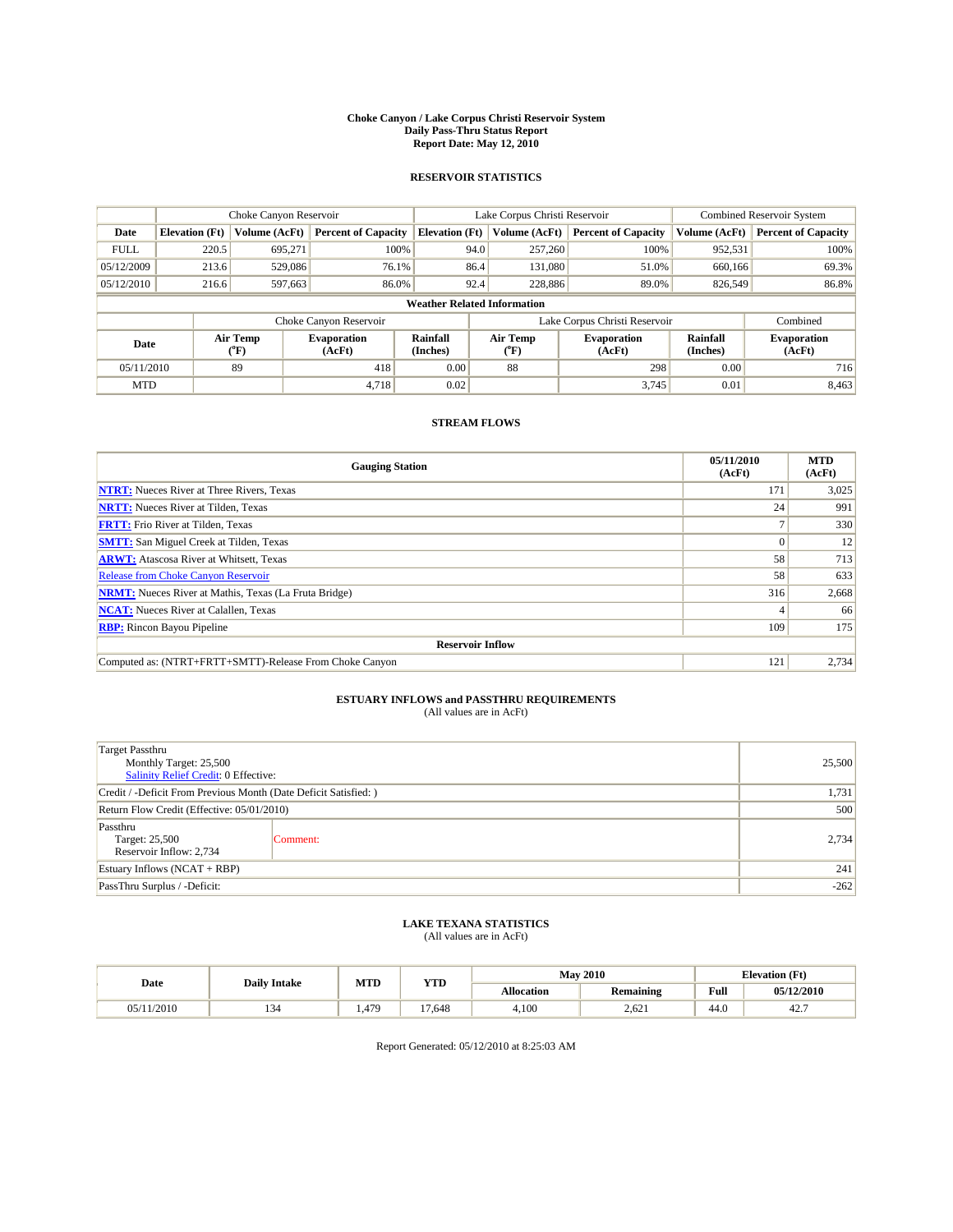#### **Choke Canyon / Lake Corpus Christi Reservoir System Daily Pass-Thru Status Report Report Date: May 13, 2010**

## **RESERVOIR STATISTICS**

|             |                       | Choke Canyon Reservoir |                              |                                    | Lake Corpus Christi Reservoir | <b>Combined Reservoir System</b> |                      |                              |
|-------------|-----------------------|------------------------|------------------------------|------------------------------------|-------------------------------|----------------------------------|----------------------|------------------------------|
| Date        | <b>Elevation</b> (Ft) | Volume (AcFt)          | <b>Percent of Capacity</b>   | <b>Elevation</b> (Ft)              | Volume (AcFt)                 | <b>Percent of Capacity</b>       | Volume (AcFt)        | <b>Percent of Capacity</b>   |
| <b>FULL</b> | 220.5                 | 695,271                | 100%                         | 94.0                               | 257,260                       | 100%                             | 952,531              | 100%                         |
| 05/13/2009  | 213.6                 | 528,425                | 76.0%                        | 86.2                               | 129,445                       | 50.3%                            | 657,870              | 69.1%                        |
| 05/13/2010  | 216.6                 | 598,380                | 86.1%                        | 92.4                               | 228,533                       | 88.8%                            | 826,913              | 86.8%                        |
|             |                       |                        |                              | <b>Weather Related Information</b> |                               |                                  |                      |                              |
|             |                       |                        | Choke Canyon Reservoir       |                                    |                               | Lake Corpus Christi Reservoir    |                      | Combined                     |
| Date        |                       | Air Temp<br>(°F)       | <b>Evaporation</b><br>(AcFt) | <b>Rainfall</b><br>(Inches)        | Air Temp<br>(°F)              | <b>Evaporation</b><br>(AcFt)     | Rainfall<br>(Inches) | <b>Evaporation</b><br>(AcFt) |
| 05/12/2010  |                       | 92                     | 571                          | 0.00                               | 89                            | 452                              | 0.00                 | 1.023                        |
| <b>MTD</b>  |                       |                        | 5.289                        | 0.02                               |                               | 4.197                            | 0.01                 | 9.486                        |

## **STREAM FLOWS**

| <b>Gauging Station</b>                                       | 05/12/2010<br>(AcFt) | <b>MTD</b><br>(AcFt) |  |  |  |  |  |
|--------------------------------------------------------------|----------------------|----------------------|--|--|--|--|--|
| <b>NTRT:</b> Nueces River at Three Rivers, Texas             | 161                  | 3,186                |  |  |  |  |  |
| <b>NRTT:</b> Nueces River at Tilden, Texas                   | 20                   | 1,010                |  |  |  |  |  |
| <b>FRTT:</b> Frio River at Tilden, Texas                     | <sub>0</sub>         | 335                  |  |  |  |  |  |
| <b>SMTT:</b> San Miguel Creek at Tilden, Texas               | $\theta$             | 12                   |  |  |  |  |  |
| <b>ARWT:</b> Atascosa River at Whitsett, Texas               | 56                   | 768                  |  |  |  |  |  |
| <b>Release from Choke Canyon Reservoir</b>                   | 58                   | 691                  |  |  |  |  |  |
| <b>NRMT:</b> Nueces River at Mathis, Texas (La Fruta Bridge) | 330                  | 2,997                |  |  |  |  |  |
| <b>NCAT:</b> Nueces River at Calallen, Texas                 | $\Omega$             | 66                   |  |  |  |  |  |
| <b>RBP:</b> Rincon Bayou Pipeline                            | 109                  | 284                  |  |  |  |  |  |
| <b>Reservoir Inflow</b>                                      |                      |                      |  |  |  |  |  |
| Computed as: (NTRT+FRTT+SMTT)-Release From Choke Canyon      | 109                  | 2,843                |  |  |  |  |  |

# **ESTUARY INFLOWS and PASSTHRU REQUIREMENTS**<br>(All values are in AcFt)

| <b>Target Passthru</b><br>Monthly Target: 25,500<br>Salinity Relief Credit: 0 Effective: | 25,500 |
|------------------------------------------------------------------------------------------|--------|
| Credit / -Deficit From Previous Month (Date Deficit Satisfied: )                         | 1,731  |
| Return Flow Credit (Effective: 05/01/2010)                                               | 500    |
| Passthru<br>Target: 25,500<br>Reservoir Inflow: 2,843                                    | 2,843  |
| Estuary Inflows (NCAT + RBP)                                                             | 350    |
| PassThru Surplus / -Deficit:                                                             | $-262$ |

## **LAKE TEXANA STATISTICS** (All values are in AcFt)

| <b>Daily Intake</b> |     | MTD   | <b>YTD</b> | <b>May 2010</b>   |                  | <b>Elevation</b> (Ft)                       |            |
|---------------------|-----|-------|------------|-------------------|------------------|---------------------------------------------|------------|
| Date                |     |       |            | <b>Allocation</b> | <b>Remaining</b> | Full<br>the contract of the contract of the | 05/13/2010 |
| 05/12/2010          | سور | 1.613 | 17.782     | 4.100             | 2.487            | 44.0                                        | 42.6       |

Report Generated: 05/13/2010 at 8:38:12 AM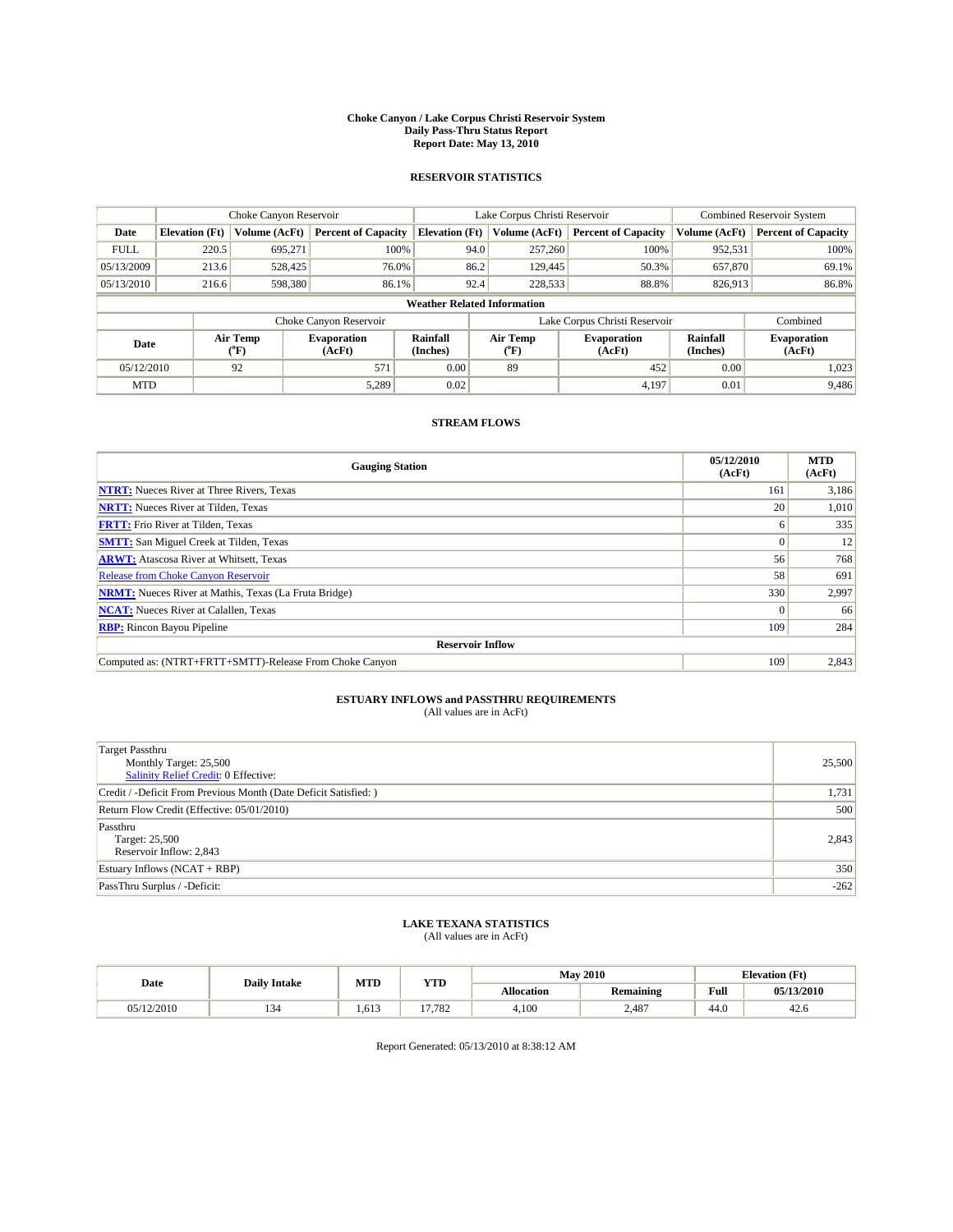#### **Choke Canyon / Lake Corpus Christi Reservoir System Daily Pass-Thru Status Report Report Date: May 14, 2010**

## **RESERVOIR STATISTICS**

|             |                       | Choke Canyon Reservoir |                              |                                    | Lake Corpus Christi Reservoir | <b>Combined Reservoir System</b> |                      |                              |
|-------------|-----------------------|------------------------|------------------------------|------------------------------------|-------------------------------|----------------------------------|----------------------|------------------------------|
| Date        | <b>Elevation</b> (Ft) | Volume (AcFt)          | <b>Percent of Capacity</b>   | <b>Elevation</b> (Ft)              | Volume (AcFt)                 | <b>Percent of Capacity</b>       | Volume (AcFt)        | <b>Percent of Capacity</b>   |
| <b>FULL</b> | 220.5                 | 695,271                | 100%                         |                                    | 94.0<br>257,260               | 100%                             | 952,531              | 100%                         |
| 05/14/2009  | 213.5                 | 527.544                | 75.9%                        | 86.1                               | 128,226                       | 49.8%                            | 655,770              | 68.8%                        |
| 05/14/2010  | 216.6                 | 596,947                | 85.9%                        |                                    | 92.4<br>228,004               | 88.6%                            | 824,951              | 86.6%                        |
|             |                       |                        |                              | <b>Weather Related Information</b> |                               |                                  |                      |                              |
|             |                       |                        | Choke Canyon Reservoir       |                                    |                               | Lake Corpus Christi Reservoir    |                      | Combined                     |
| Date        |                       | Air Temp<br>(°F)       | <b>Evaporation</b><br>(AcFt) | Rainfall<br>(Inches)               | Air Temp<br>("F)              | <b>Evaporation</b><br>(AcFt)     | Rainfall<br>(Inches) | <b>Evaporation</b><br>(AcFt) |
| 05/13/2010  |                       | 87                     | 390                          | 0.00                               | 87                            | 319                              | 0.00                 | 709                          |
| <b>MTD</b>  |                       |                        | 5,679                        | 0.02                               |                               | 4,516                            | 0.01                 | 10,195                       |

## **STREAM FLOWS**

| <b>Gauging Station</b>                                       | 05/13/2010<br>(AcFt) | <b>MTD</b><br>(AcFt) |  |  |  |  |  |
|--------------------------------------------------------------|----------------------|----------------------|--|--|--|--|--|
| <b>NTRT:</b> Nueces River at Three Rivers, Texas             | 155                  | 3,341                |  |  |  |  |  |
| <b>NRTT:</b> Nueces River at Tilden, Texas                   | 17                   | 1,027                |  |  |  |  |  |
| <b>FRTT:</b> Frio River at Tilden, Texas                     |                      | 340                  |  |  |  |  |  |
| <b>SMTT:</b> San Miguel Creek at Tilden, Texas               |                      | 13                   |  |  |  |  |  |
| <b>ARWT:</b> Atascosa River at Whitsett, Texas               | 54                   | 822                  |  |  |  |  |  |
| <b>Release from Choke Canyon Reservoir</b>                   | 58                   | 748                  |  |  |  |  |  |
| <b>NRMT:</b> Nueces River at Mathis, Texas (La Fruta Bridge) | 335                  | 3,333                |  |  |  |  |  |
| <b>NCAT:</b> Nueces River at Calallen, Texas                 |                      | 66                   |  |  |  |  |  |
| <b>RBP:</b> Rincon Bayou Pipeline                            | 109                  | 393                  |  |  |  |  |  |
| <b>Reservoir Inflow</b>                                      |                      |                      |  |  |  |  |  |
| Computed as: (NTRT+FRTT+SMTT)-Release From Choke Canyon      | 102                  | 2,945                |  |  |  |  |  |

# **ESTUARY INFLOWS and PASSTHRU REQUIREMENTS**<br>(All values are in AcFt)

| <b>Target Passthru</b><br>Monthly Target: 25,500<br><b>Salinity Relief Credit: 0 Effective:</b> | 25,500 |
|-------------------------------------------------------------------------------------------------|--------|
| Credit / -Deficit From Previous Month (Date Deficit Satisfied: )                                | 1,731  |
| Return Flow Credit (Effective: 05/01/2010)                                                      | 500    |
| Passthru<br>Target: 25,500<br>Reservoir Inflow: 2,945                                           | 2.945  |
| Estuary Inflows $(NCAT + RBP)$                                                                  | 459    |
| PassThru Surplus / -Deficit:                                                                    | $-255$ |

## **LAKE TEXANA STATISTICS** (All values are in AcFt)

| <b>Daily Intake</b> |               | MTD  | <b>YTD</b> | <b>May 2010</b> |                  | <b>Elevation</b> (Ft)                       |            |
|---------------------|---------------|------|------------|-----------------|------------------|---------------------------------------------|------------|
| Date                |               |      |            | Allocation      | <b>Remaining</b> | Full<br>the contract of the contract of the | 05/14/2010 |
| 05/13/2010          | $\sim$<br>154 | .747 | 17.916     | 4.100           | 252<br>ر ر.ر.    | 44.0                                        | 42.0       |

Report Generated: 05/14/2010 at 8:20:50 AM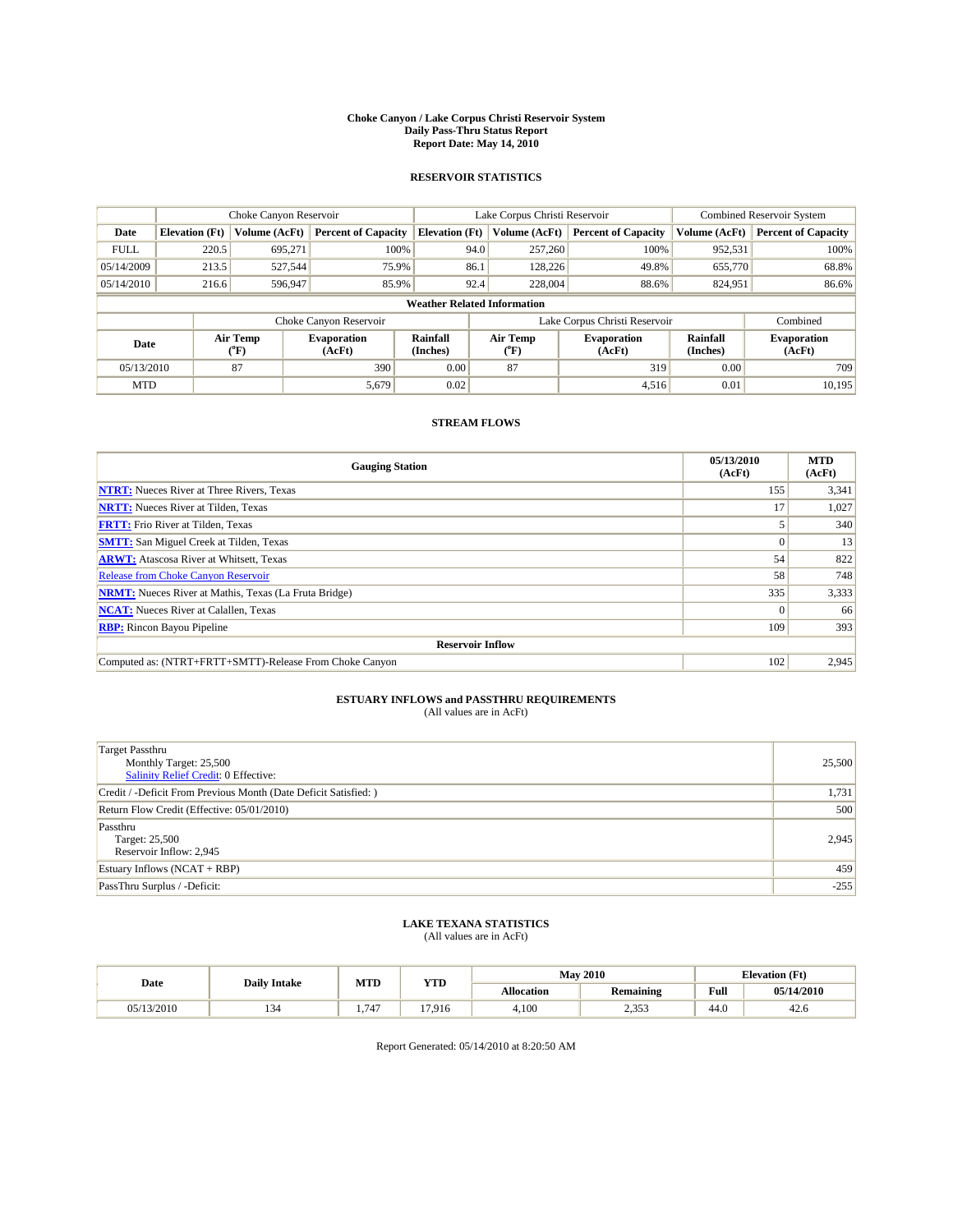#### **Choke Canyon / Lake Corpus Christi Reservoir System Daily Pass-Thru Status Report Report Date: May 15, 2010**

## **RESERVOIR STATISTICS**

|             |                                    | Choke Canyon Reservoir |                              |                       | Lake Corpus Christi Reservoir | <b>Combined Reservoir System</b> |                      |                              |  |
|-------------|------------------------------------|------------------------|------------------------------|-----------------------|-------------------------------|----------------------------------|----------------------|------------------------------|--|
| Date        | <b>Elevation</b> (Ft)              | Volume (AcFt)          | <b>Percent of Capacity</b>   | <b>Elevation</b> (Ft) | Volume (AcFt)                 | <b>Percent of Capacity</b>       | Volume (AcFt)        | <b>Percent of Capacity</b>   |  |
| <b>FULL</b> | 220.5                              | 695,271                | 100%                         | 94.0                  | 257,260                       | 100%                             | 952,531              | 100%                         |  |
| 05/15/2009  | 213.5                              | 526,883                | 75.8%                        | 86.2                  | 129,173                       | 50.2%                            | 656,056              | 68.9%                        |  |
| 05/15/2010  | 217.0                              | 607,277                | 87.3%                        | 92.4                  | 228,180                       | 88.7%                            | 835,457              | 87.7%                        |  |
|             | <b>Weather Related Information</b> |                        |                              |                       |                               |                                  |                      |                              |  |
|             |                                    |                        | Choke Canyon Reservoir       |                       |                               | Lake Corpus Christi Reservoir    |                      | Combined                     |  |
| Date        |                                    | Air Temp<br>(°F)       | <b>Evaporation</b><br>(AcFt) | Rainfall<br>(Inches)  | Air Temp<br>("F)              | <b>Evaporation</b><br>(AcFt)     | Rainfall<br>(Inches) | <b>Evaporation</b><br>(AcFt) |  |
| 05/14/2010  |                                    | 84                     | 351                          | 4.20                  | 86                            | 401                              | 0.94                 | 752                          |  |
| <b>MTD</b>  |                                    |                        | 6.030                        | 4.25                  |                               | 4.917                            | 0.95                 | 10.947                       |  |

## **STREAM FLOWS**

| <b>Gauging Station</b>                                       | 05/14/2010<br>(AcFt) | <b>MTD</b><br>(AcFt) |  |  |  |  |  |
|--------------------------------------------------------------|----------------------|----------------------|--|--|--|--|--|
| <b>NTRT:</b> Nueces River at Three Rivers, Texas             | 163                  | 3,504                |  |  |  |  |  |
| <b>NRTT:</b> Nueces River at Tilden, Texas                   | 17                   | 1,045                |  |  |  |  |  |
| <b>FRTT:</b> Frio River at Tilden, Texas                     |                      | 344                  |  |  |  |  |  |
| <b>SMTT:</b> San Miguel Creek at Tilden, Texas               | $\theta$             | 13                   |  |  |  |  |  |
| <b>ARWT:</b> Atascosa River at Whitsett, Texas               | 64                   | 885                  |  |  |  |  |  |
| <b>Release from Choke Canyon Reservoir</b>                   | 58                   | 806                  |  |  |  |  |  |
| <b>NRMT:</b> Nueces River at Mathis, Texas (La Fruta Bridge) | 316                  | 3,648                |  |  |  |  |  |
| <b>NCAT:</b> Nueces River at Calallen, Texas                 |                      | 67                   |  |  |  |  |  |
| <b>RBP:</b> Rincon Bayou Pipeline                            | 109                  | 502                  |  |  |  |  |  |
| <b>Reservoir Inflow</b>                                      |                      |                      |  |  |  |  |  |
| Computed as: (NTRT+FRTT+SMTT)-Release From Choke Canyon      | 110                  | 3,055                |  |  |  |  |  |

# **ESTUARY INFLOWS and PASSTHRU REQUIREMENTS**<br>(All values are in AcFt)

| <b>Target Passthru</b><br>Monthly Target: 25,500<br>Salinity Relief Credit: 0 Effective: | 25,500 |
|------------------------------------------------------------------------------------------|--------|
| Credit / -Deficit From Previous Month (Date Deficit Satisfied: )                         | 1,731  |
| Return Flow Credit (Effective: 05/01/2010)                                               | 500    |
| Passthru<br>Target: 25,500<br>Reservoir Inflow: 3,055                                    | 3,055  |
| Estuary Inflows (NCAT + RBP)                                                             | 569    |
| PassThru Surplus / -Deficit:                                                             | $-255$ |

## **LAKE TEXANA STATISTICS** (All values are in AcFt)

| Date       | <b>Daily Intake</b> | MTD  | <b>YTD</b> |                   | <b>May 2010</b>    | <b>Elevation</b> (Ft) |            |
|------------|---------------------|------|------------|-------------------|--------------------|-----------------------|------------|
|            |                     |      |            | <b>Allocation</b> | <b>Remaining</b>   | Full                  | 05/15/2010 |
| 05/14/2010 | ו ז                 | .881 | 18.050     | 4.100             | 220<br>ر کا سکو سک | 44.0                  | 42.0       |

Report Generated: 05/15/2010 at 8:22:44 AM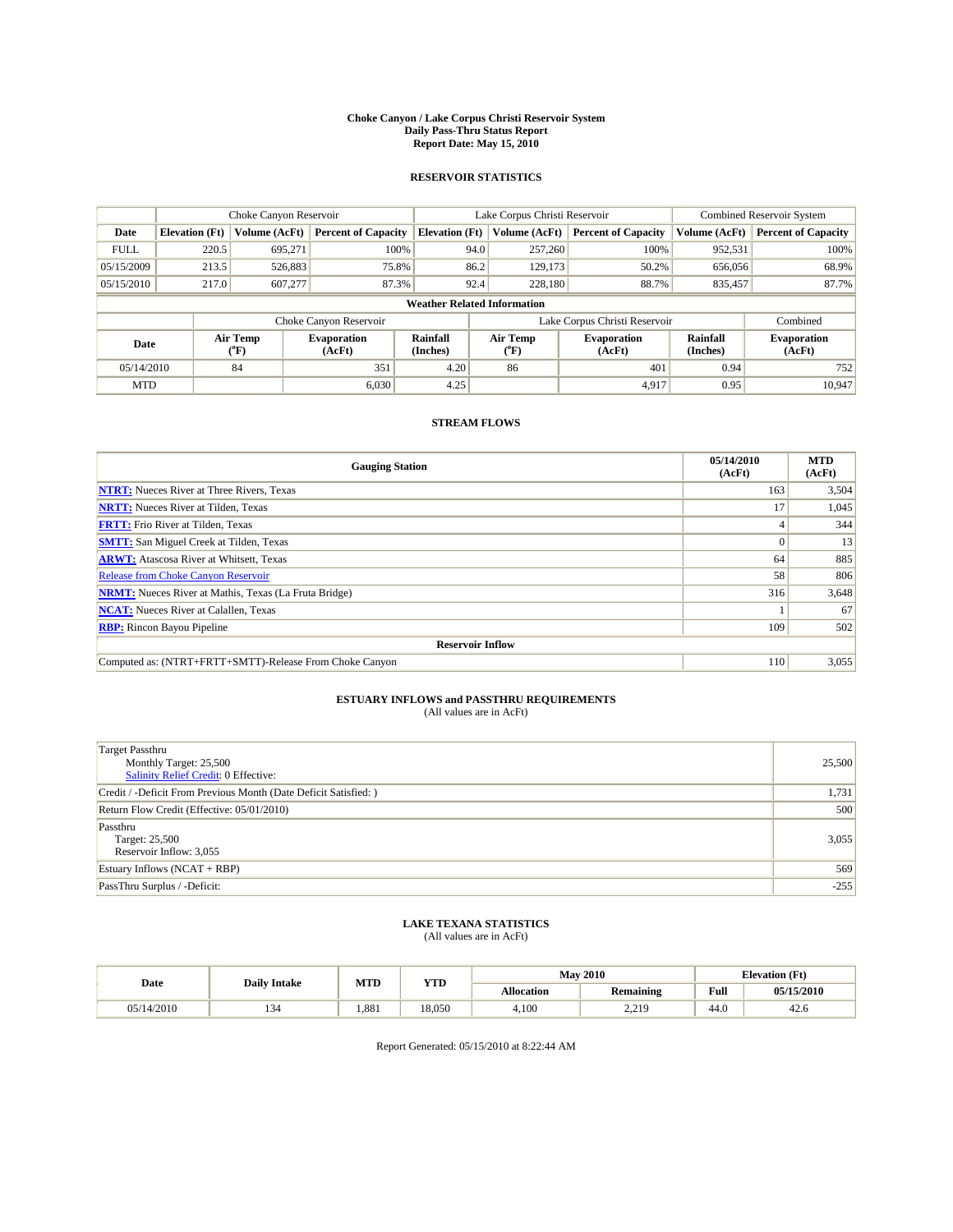#### **Choke Canyon / Lake Corpus Christi Reservoir System Daily Pass-Thru Status Report Report Date: May 16, 2010**

## **RESERVOIR STATISTICS**

|             |                                                                                          | Choke Canyon Reservoir |                            |                                    | Lake Corpus Christi Reservoir | <b>Combined Reservoir System</b> |               |                            |
|-------------|------------------------------------------------------------------------------------------|------------------------|----------------------------|------------------------------------|-------------------------------|----------------------------------|---------------|----------------------------|
| Date        | <b>Elevation</b> (Ft)                                                                    | Volume (AcFt)          | <b>Percent of Capacity</b> | <b>Elevation</b> (Ft)              | Volume (AcFt)                 | <b>Percent of Capacity</b>       | Volume (AcFt) | <b>Percent of Capacity</b> |
| <b>FULL</b> | 220.5                                                                                    | 695.271                | 100%                       | 94.0                               | 257,260                       | 100%                             | 952,531       | 100%                       |
| 05/16/2009  | 213.5                                                                                    | 526,222                | 75.7%                      | 86.1                               | 128,226                       | 49.8%                            | 654,448       | 68.7%                      |
| 05/16/2010  | 217.0                                                                                    | 608,000                | 87.4%                      | 92.4                               | 228,180                       | 88.7%                            | 836,180       | 87.8%                      |
|             |                                                                                          |                        |                            | <b>Weather Related Information</b> |                               |                                  |               |                            |
|             |                                                                                          |                        | Choke Canyon Reservoir     |                                    | Lake Corpus Christi Reservoir |                                  |               | Combined                   |
|             | Air Temp<br>Rainfall<br><b>Evaporation</b><br>Date<br>(Inches)<br>(AcFt)<br>(°F)<br>("F) |                        | Air Temp                   | <b>Evaporation</b><br>(AcFt)       | Rainfall<br>(Inches)          | <b>Evaporation</b><br>(AcFt)     |               |                            |
| 05/15/2010  |                                                                                          | 82                     | 323                        | 0.00                               | 82                            | 257                              | 0.00          | 580                        |
| <b>MTD</b>  |                                                                                          |                        | 6,353                      | 4.25                               |                               | 5,174                            | 0.95          | 11,527                     |

## **STREAM FLOWS**

| <b>Gauging Station</b>                                       | 05/15/2010<br>(AcFt) | <b>MTD</b><br>(AcFt) |  |  |  |  |
|--------------------------------------------------------------|----------------------|----------------------|--|--|--|--|
| <b>NTRT:</b> Nueces River at Three Rivers, Texas             | 2,739                | 6,243                |  |  |  |  |
| <b>NRTT:</b> Nueces River at Tilden, Texas                   | 40                   | 1,084                |  |  |  |  |
| <b>FRTT:</b> Frio River at Tilden, Texas                     | 26                   | 370                  |  |  |  |  |
| <b>SMTT:</b> San Miguel Creek at Tilden, Texas               | 38                   | 51                   |  |  |  |  |
| <b>ARWT:</b> Atascosa River at Whitsett, Texas               | 2,144                | 3,029                |  |  |  |  |
| <b>Release from Choke Canyon Reservoir</b>                   | 58                   | 863                  |  |  |  |  |
| <b>NRMT:</b> Nueces River at Mathis, Texas (La Fruta Bridge) | 324                  | 3,972                |  |  |  |  |
| <b>NCAT:</b> Nueces River at Calallen, Texas                 | 58                   | 124                  |  |  |  |  |
| <b>RBP:</b> Rincon Bayou Pipeline                            | 107                  | 609                  |  |  |  |  |
| <b>Reservoir Inflow</b>                                      |                      |                      |  |  |  |  |
| Computed as: (NTRT+FRTT+SMTT)-Release From Choke Canyon      | 2,745                | 5,800                |  |  |  |  |

# **ESTUARY INFLOWS and PASSTHRU REQUIREMENTS**<br>(All values are in AcFt)

| <b>Target Passthru</b><br>Monthly Target: 25,500<br><b>Salinity Relief Credit: 0 Effective:</b> | 25,500   |
|-------------------------------------------------------------------------------------------------|----------|
| Credit / -Deficit From Previous Month (Date Deficit Satisfied: )                                | 1,731    |
| Return Flow Credit (Effective: 05/01/2010)                                                      | 500      |
| Passthru<br>Target: 25,500<br>Reservoir Inflow: 5,800                                           | 5,800    |
| Estuary Inflows $(NCAT + RBP)$                                                                  | 734      |
| PassThru Surplus / -Deficit:                                                                    | $-2,835$ |

## **LAKE TEXANA STATISTICS** (All values are in AcFt)

|            | <b>Daily Intake</b> | MTD   | <b>YTD</b> |                   | <b>May 2010</b>  | <b>Elevation</b> (Ft)                       |            |
|------------|---------------------|-------|------------|-------------------|------------------|---------------------------------------------|------------|
| Date       |                     |       |            | <b>Allocation</b> | <b>Remaining</b> | Full<br>the contract of the contract of the | 05/16/2010 |
| 05/15/2010 | سور                 | 2.015 | 18.184     | 4.100             | 2.085            | 44.0                                        | 42.6       |

Report Generated: 05/16/2010 at 8:14:34 AM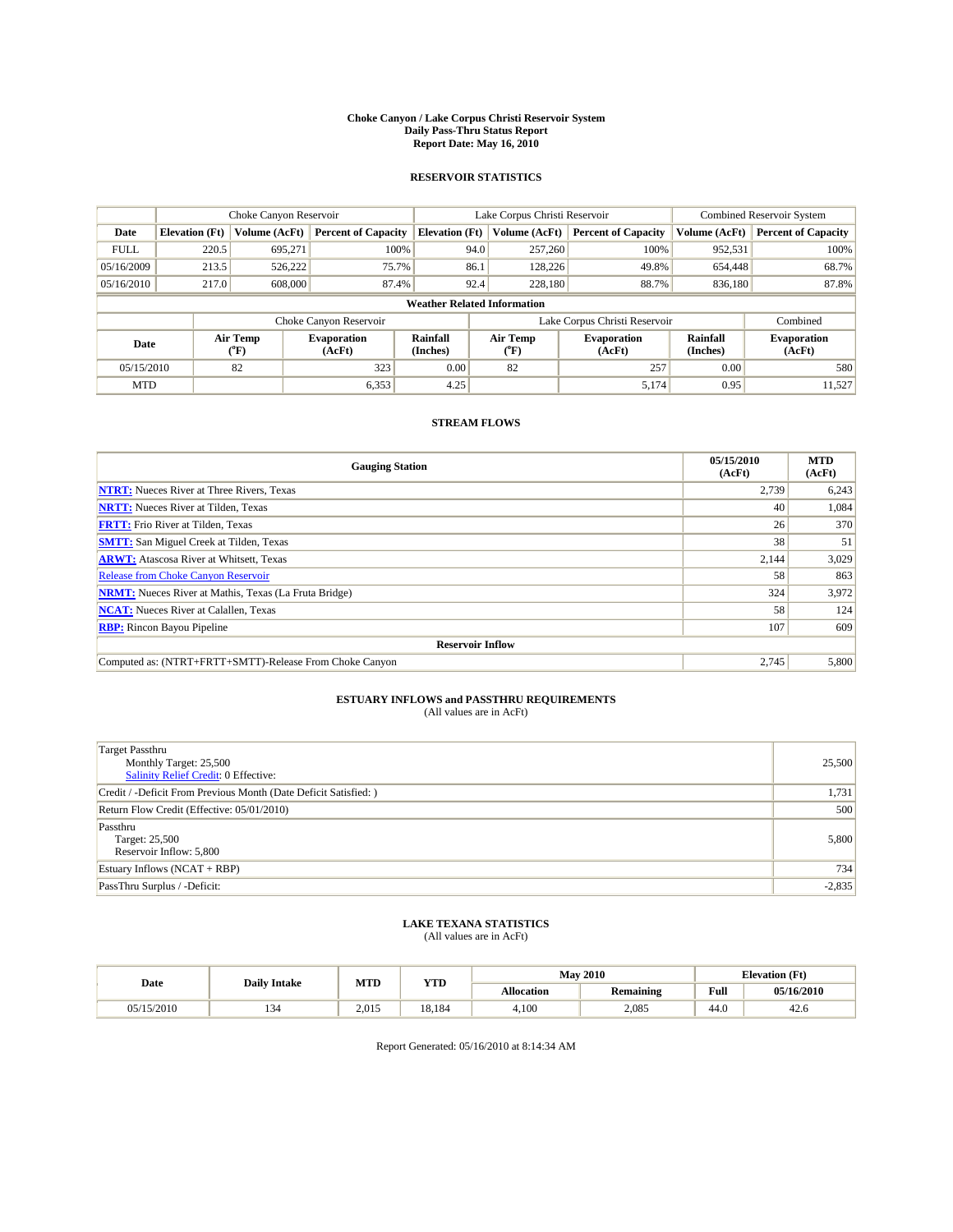#### **Choke Canyon / Lake Corpus Christi Reservoir System Daily Pass-Thru Status Report Report Date: May 17, 2010**

## **RESERVOIR STATISTICS**

|             |                       | Choke Canyon Reservoir |                              |                                                                                      | Lake Corpus Christi Reservoir | <b>Combined Reservoir System</b> |                              |                            |
|-------------|-----------------------|------------------------|------------------------------|--------------------------------------------------------------------------------------|-------------------------------|----------------------------------|------------------------------|----------------------------|
| Date        | <b>Elevation</b> (Ft) | Volume (AcFt)          | <b>Percent of Capacity</b>   | <b>Elevation</b> (Ft)                                                                | Volume (AcFt)                 | <b>Percent of Capacity</b>       | Volume (AcFt)                | <b>Percent of Capacity</b> |
| <b>FULL</b> | 220.5                 | 695,271                | 100%                         | 94.0                                                                                 | 257,260                       | 100%                             | 952,531                      | 100%                       |
| 05/17/2009  | 213.7                 | 530,408                | 76.3%                        | 86.3                                                                                 | 130,806                       | 50.8%                            | 661.214                      | 69.4%                      |
| 05/17/2010  | 217.0                 | 608,723                | 87.6%                        | 93.0                                                                                 | 239,551                       | 93.1%                            | 848,274                      | 89.1%                      |
|             |                       |                        |                              | <b>Weather Related Information</b>                                                   |                               |                                  |                              |                            |
|             |                       |                        | Choke Canyon Reservoir       |                                                                                      | Lake Corpus Christi Reservoir |                                  |                              | Combined                   |
| Date        |                       | Air Temp<br>(°F)       | <b>Evaporation</b><br>(AcFt) | Air Temp<br>Rainfall<br><b>Evaporation</b><br>(Inches)<br>(Inches)<br>(AcFt)<br>("F) |                               | Rainfall                         | <b>Evaporation</b><br>(AcFt) |                            |
| 05/16/2010  |                       | 86                     | 281                          | 0.00                                                                                 | 86                            | 229                              | 0.00                         | 510                        |
| <b>MTD</b>  |                       |                        | 6.634                        | 4.25                                                                                 |                               | 5,403                            | 0.95                         | 12,037                     |

## **STREAM FLOWS**

| <b>Gauging Station</b>                                       | 05/16/2010<br>(AcFt) | <b>MTD</b><br>(AcFt) |  |  |  |  |
|--------------------------------------------------------------|----------------------|----------------------|--|--|--|--|
| <b>NTRT:</b> Nueces River at Three Rivers, Texas             | 6,292                | 12,535               |  |  |  |  |
| <b>NRTT:</b> Nueces River at Tilden, Texas                   | 16                   | 1,100                |  |  |  |  |
| <b>FRTT:</b> Frio River at Tilden, Texas                     | 183                  | 552                  |  |  |  |  |
| <b>SMTT:</b> San Miguel Creek at Tilden, Texas               |                      | 55                   |  |  |  |  |
| <b>ARWT:</b> Atascosa River at Whitsett, Texas               | 2,978                | 6,007                |  |  |  |  |
| <b>Release from Choke Canyon Reservoir</b>                   | 58                   | 921                  |  |  |  |  |
| <b>NRMT:</b> Nueces River at Mathis, Texas (La Fruta Bridge) | 355                  | 4,327                |  |  |  |  |
| <b>NCAT:</b> Nueces River at Calallen, Texas                 | 69                   | 194                  |  |  |  |  |
| <b>RBP:</b> Rincon Bayou Pipeline                            | 109                  | 719                  |  |  |  |  |
| <b>Reservoir Inflow</b>                                      |                      |                      |  |  |  |  |
| Computed as: (NTRT+FRTT+SMTT)-Release From Choke Canyon      | 6,421                | 12,221               |  |  |  |  |

# **ESTUARY INFLOWS and PASSTHRU REQUIREMENTS**<br>(All values are in AcFt)

| <b>Target Passthru</b><br>Monthly Target: 25,500<br><b>Salinity Relief Credit: 0 Effective:</b> | 25,500   |
|-------------------------------------------------------------------------------------------------|----------|
| Credit / -Deficit From Previous Month (Date Deficit Satisfied: )                                | 1,731    |
| Return Flow Credit (Effective: 05/01/2010)                                                      | 500      |
| Passthru<br>Target: 25,500<br>Reservoir Inflow: 12,221                                          | 12,221   |
| Estuary Inflows $(NCAT + RBP)$                                                                  | 913      |
| PassThru Surplus / -Deficit:                                                                    | $-9,078$ |

## **LAKE TEXANA STATISTICS** (All values are in AcFt)

|            | <b>Daily Intake</b> | MTD   | <b>YTD</b> |            | <b>May 2010</b>  |                                             | <b>Elevation</b> (Ft) |
|------------|---------------------|-------|------------|------------|------------------|---------------------------------------------|-----------------------|
| Date       |                     |       |            | Allocation | <b>Remaining</b> | Full<br>the contract of the contract of the | 05/17/2010            |
| 05/16/2010 | $\sim$<br>154       | 2.149 | 18.319     | 4.100      | .05<br>エコンエ      | 44.0                                        | 42.0                  |

Report Generated: 05/17/2010 at 9:10:52 AM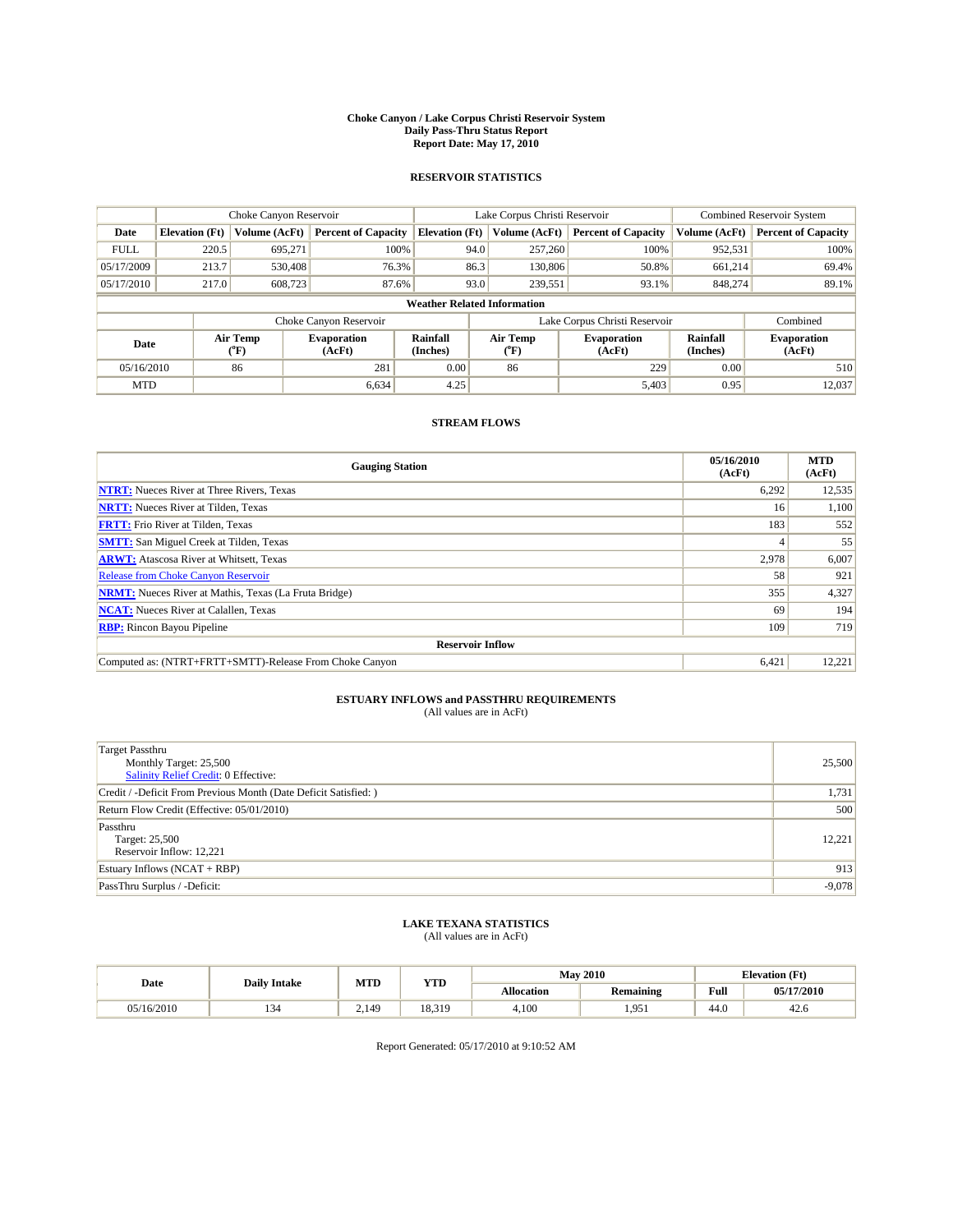#### **Choke Canyon / Lake Corpus Christi Reservoir System Daily Pass-Thru Status Report Report Date: May 18, 2010**

## **RESERVOIR STATISTICS**

|             | Choke Canyon Reservoir |                                                                                                                              | Lake Corpus Christi Reservoir |                                    |                               |               | <b>Combined Reservoir System</b> |               |                            |
|-------------|------------------------|------------------------------------------------------------------------------------------------------------------------------|-------------------------------|------------------------------------|-------------------------------|---------------|----------------------------------|---------------|----------------------------|
| Date        | <b>Elevation</b> (Ft)  | Volume (AcFt)                                                                                                                | <b>Percent of Capacity</b>    | <b>Elevation</b> (Ft)              |                               | Volume (AcFt) | <b>Percent of Capacity</b>       | Volume (AcFt) | <b>Percent of Capacity</b> |
| <b>FULL</b> | 220.5                  | 695.271                                                                                                                      | 100%                          |                                    | 94.0                          | 257,260       | 100%                             | 952,531       | 100%                       |
| 05/18/2009  | 213.6                  | 529.747                                                                                                                      | 76.2%                         |                                    | 86.3                          | 129,716       | 50.4%                            | 659,463       | 69.2%                      |
| 05/18/2010  | 217.0                  | 608,482                                                                                                                      | 87.5%                         |                                    | 93.2                          | 242,956       | 94.4%                            | 851,438       | 89.4%                      |
|             |                        |                                                                                                                              |                               | <b>Weather Related Information</b> |                               |               |                                  |               |                            |
|             |                        |                                                                                                                              | Choke Canyon Reservoir        |                                    | Lake Corpus Christi Reservoir |               |                                  |               | Combined                   |
| Date        |                        | Air Temp<br>Air Temp<br>Rainfall<br><b>Evaporation</b><br><b>Evaporation</b><br>(Inches)<br>(AcFt)<br>(°F)<br>(AcFt)<br>("F) |                               | Rainfall<br>(Inches)               | <b>Evaporation</b><br>(AcFt)  |               |                                  |               |                            |
| 05/17/2010  |                        | 89                                                                                                                           | 450                           | 0.16                               |                               | 90            | 272                              | 0.10          | 722                        |
| <b>MTD</b>  |                        |                                                                                                                              | 7.084                         | 4.41                               |                               |               | 5,675                            | 1.05          | 12.759                     |

## **STREAM FLOWS**

| <b>Gauging Station</b>                                       | 05/17/2010<br>(AcFt) | <b>MTD</b><br>(AcFt) |  |  |  |  |
|--------------------------------------------------------------|----------------------|----------------------|--|--|--|--|
| <b>NTRT:</b> Nueces River at Three Rivers, Texas             | 4,030                | 16,565               |  |  |  |  |
| <b>NRTT:</b> Nueces River at Tilden, Texas                   | 10                   | 1,110                |  |  |  |  |
| <b>FRTT:</b> Frio River at Tilden, Texas                     | 54                   | 606                  |  |  |  |  |
| <b>SMTT:</b> San Miguel Creek at Tilden, Texas               | 534                  | 589                  |  |  |  |  |
| <b>ARWT:</b> Atascosa River at Whitsett, Texas               | 2,342                | 8,349                |  |  |  |  |
| <b>Release from Choke Canyon Reservoir</b>                   | 58                   | 979                  |  |  |  |  |
| <b>NRMT:</b> Nueces River at Mathis, Texas (La Fruta Bridge) | 351                  | 4,679                |  |  |  |  |
| <b>NCAT:</b> Nueces River at Calallen, Texas                 | 38                   | 232                  |  |  |  |  |
| <b>RBP:</b> Rincon Bayou Pipeline                            | 109                  | 828                  |  |  |  |  |
| <b>Reservoir Inflow</b>                                      |                      |                      |  |  |  |  |
| Computed as: (NTRT+FRTT+SMTT)-Release From Choke Canyon      | 4,560                | 16,781               |  |  |  |  |

# **ESTUARY INFLOWS and PASSTHRU REQUIREMENTS**<br>(All values are in AcFt)

| Target Passthru                                                  |                                                                                                     |           |
|------------------------------------------------------------------|-----------------------------------------------------------------------------------------------------|-----------|
| Monthly Target: 25,500                                           |                                                                                                     | 25,500    |
| Salinity Relief Credit: 0 Effective:                             |                                                                                                     |           |
| Credit / -Deficit From Previous Month (Date Deficit Satisfied: ) | 1,731                                                                                               |           |
| Return Flow Credit (Effective: 05/01/2010)                       | 500                                                                                                 |           |
| Passthru                                                         | Comment: Beginning May 10, 2010, the remaining 2,333 AF banked from Oct 2009 is being pumped        |           |
| Target: 25,500                                                   | to the Rincon Bayou. The AF measured at NCAT will be applied towards the May 2010 passt hru and the | 16,781    |
| Reservoir Inflow: 16,781                                         | AF measured for RBP will be applied towards the banked amount.                                      |           |
| Estuary Inflows $(NCAT + RBP)$                                   |                                                                                                     | 1,059     |
| PassThru Surplus / -Deficit:                                     |                                                                                                     | $-13,491$ |

## **LAKE TEXANA STATISTICS** (All values are in AcFt)

|           |                | MTD<br><b>Daily Intake</b> |                      |                   | <b>May 2010</b>  | <b>Elevation</b> (Ft) |            |  |
|-----------|----------------|----------------------------|----------------------|-------------------|------------------|-----------------------|------------|--|
| Date      |                |                            | <b>YTD</b>           | <b>Allocation</b> | <b>Remaining</b> | Full                  | 05/18/2010 |  |
| (17/2010) | $\sim$<br>1.JT | 2.283                      | 10<br>152<br>د د ده. | 4.100             | .817             | $\Lambda$<br>-44.0    | 44.0       |  |

Report Generated: 05/18/2010 at 8:57:16 AM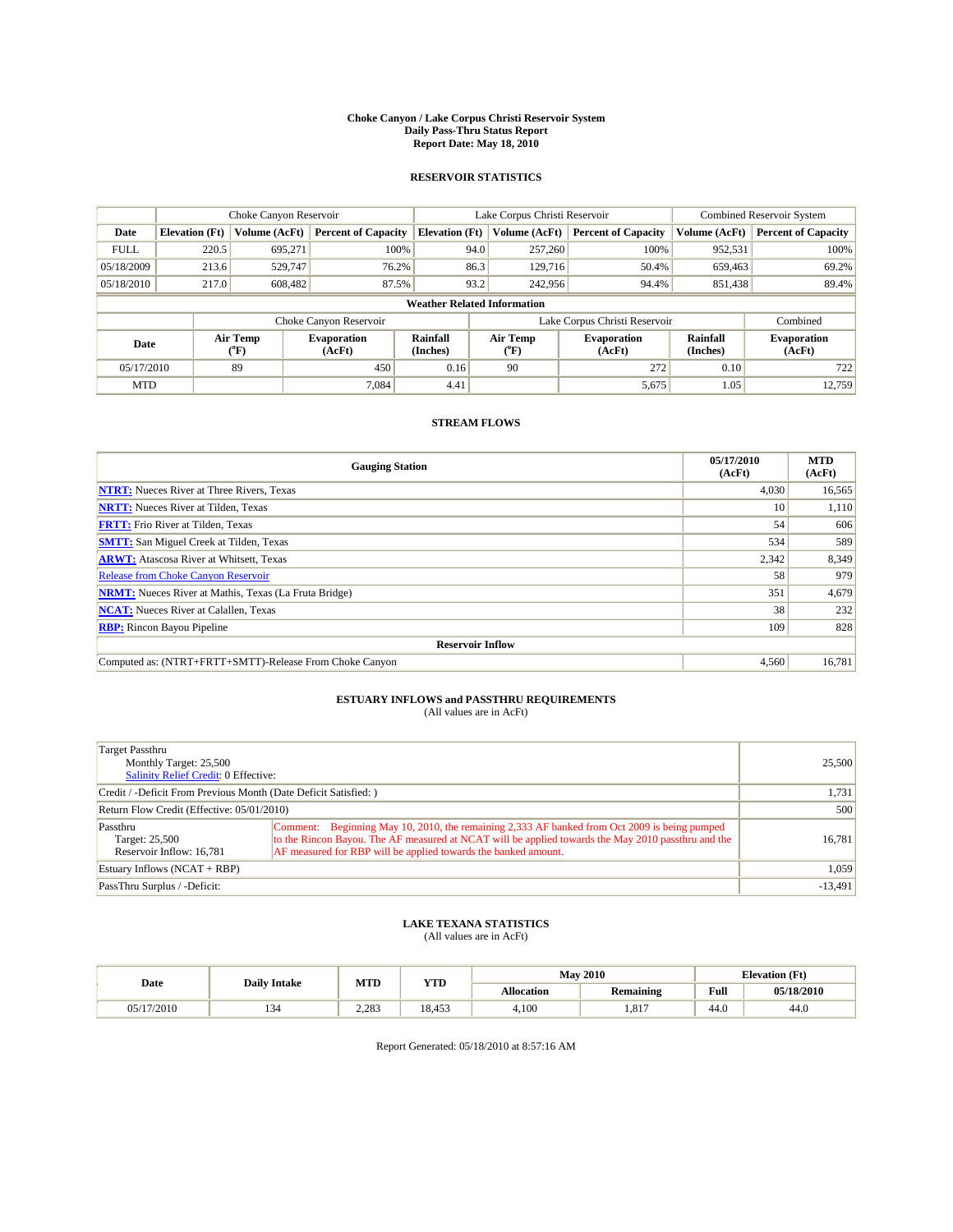#### **Choke Canyon / Lake Corpus Christi Reservoir System Daily Pass-Thru Status Report Report Date: May 19, 2010**

## **RESERVOIR STATISTICS**

|             | Choke Canyon Reservoir |                  |                              |                                    | Lake Corpus Christi Reservoir |                                                      |               | <b>Combined Reservoir System</b> |  |
|-------------|------------------------|------------------|------------------------------|------------------------------------|-------------------------------|------------------------------------------------------|---------------|----------------------------------|--|
| Date        | <b>Elevation</b> (Ft)  | Volume (AcFt)    | <b>Percent of Capacity</b>   | <b>Elevation</b> (Ft)              | Volume (AcFt)                 | <b>Percent of Capacity</b>                           | Volume (AcFt) | <b>Percent of Capacity</b>       |  |
| <b>FULL</b> | 220.5                  | 695,271          | 100%                         | 94.0                               | 257,260                       | 100%                                                 | 952,531       | 100%                             |  |
| 05/19/2009  | 213.6                  | 529,086          | 76.1%                        | 86.2                               | 129,173                       | 50.2%                                                | 658,259       | 69.1%                            |  |
| 05/19/2010  | 217.0                  | 608,482          | 87.5%                        | 93.2                               | 243,315                       | 94.6%                                                | 851,797       | 89.4%                            |  |
|             |                        |                  |                              | <b>Weather Related Information</b> |                               |                                                      |               |                                  |  |
|             |                        |                  | Choke Canyon Reservoir       |                                    | Lake Corpus Christi Reservoir |                                                      |               | Combined                         |  |
| Date        |                        | Air Temp<br>(°F) | <b>Evaporation</b><br>(AcFt) | <b>Rainfall</b><br>(Inches)        | Air Temp<br>(°F)              | Rainfall<br><b>Evaporation</b><br>(Inches)<br>(AcFt) |               | <b>Evaporation</b><br>(AcFt)     |  |
| 05/18/2010  |                        | 82               | 211                          | 0.00                               | 81                            | 10                                                   | 0.04          | 221                              |  |
| <b>MTD</b>  |                        |                  | 7.295                        | 4.41                               |                               | 5,685                                                | 1.09          | 12.980                           |  |

## **STREAM FLOWS**

| <b>Gauging Station</b>                                       | 05/18/2010<br>(AcFt) | <b>MTD</b><br>(AcFt) |  |  |  |  |
|--------------------------------------------------------------|----------------------|----------------------|--|--|--|--|
| <b>NTRT:</b> Nueces River at Three Rivers, Texas             | 2,025                | 18,590               |  |  |  |  |
| <b>NRTT:</b> Nueces River at Tilden, Texas                   |                      | 1,120                |  |  |  |  |
| <b>FRTT:</b> Frio River at Tilden, Texas                     | 399                  | 1,005                |  |  |  |  |
| <b>SMTT:</b> San Miguel Creek at Tilden, Texas               | 326                  | 914                  |  |  |  |  |
| <b>ARWT:</b> Atascosa River at Whitsett, Texas               | 534                  | 8,883                |  |  |  |  |
| <b>Release from Choke Canyon Reservoir</b>                   | 58                   | 1,036                |  |  |  |  |
| <b>NRMT:</b> Nueces River at Mathis, Texas (La Fruta Bridge) | 387                  | 5,066                |  |  |  |  |
| <b>NCAT:</b> Nueces River at Calallen, Texas                 | 30                   | 261                  |  |  |  |  |
| <b>RBP:</b> Rincon Bayou Pipeline                            | 109                  | 937                  |  |  |  |  |
| <b>Reservoir Inflow</b>                                      |                      |                      |  |  |  |  |
| Computed as: (NTRT+FRTT+SMTT)-Release From Choke Canyon      | 2,692                | 19,473               |  |  |  |  |

# **ESTUARY INFLOWS and PASSTHRU REQUIREMENTS**<br>(All values are in AcFt)

| Target Passthru<br>Monthly Target: 25,500<br>Salinity Relief Credit: 0 Effective: | 25,500                                                                                                                                                                                                                                                               |           |
|-----------------------------------------------------------------------------------|----------------------------------------------------------------------------------------------------------------------------------------------------------------------------------------------------------------------------------------------------------------------|-----------|
| Credit / -Deficit From Previous Month (Date Deficit Satisfied: )                  | 1,731                                                                                                                                                                                                                                                                |           |
| Return Flow Credit (Effective: 05/01/2010)                                        | 500                                                                                                                                                                                                                                                                  |           |
| Passthru<br>Target: 25,500<br>Reservoir Inflow: 19.473                            | Comment: Beginning May 10, 2010, the remaining 2,333 AF banked from Oct 2009 is being pumped<br>to the Rincon Bayou. The AF measured at NCAT will be applied towards the May 2010 passthru and the<br>AF measured for RBP will be applied towards the banked amount. | 19.473    |
| Estuary Inflows (NCAT + RBP)                                                      | 1,198                                                                                                                                                                                                                                                                |           |
| PassThru Surplus / -Deficit:                                                      |                                                                                                                                                                                                                                                                      | $-16,043$ |

## **LAKE TEXANA STATISTICS** (All values are in AcFt)

|            |                     | MTD<br><b>YTD</b>         |        |            | <b>May 2010</b> |                                             | <b>Elevation</b> (Ft) |
|------------|---------------------|---------------------------|--------|------------|-----------------|---------------------------------------------|-----------------------|
| Date       | <b>Daily Intake</b> |                           |        | Allocation | Remaining       | Full<br>the contract of the contract of the | 05/19/2010            |
| 05/18/2010 | ى 34                | .117<br>$\sim$ .4.1<br>г. | 18.587 | 4.100      | .683            | 44.0                                        | 44.0                  |

Report Generated: 05/19/2010 at 8:54:27 AM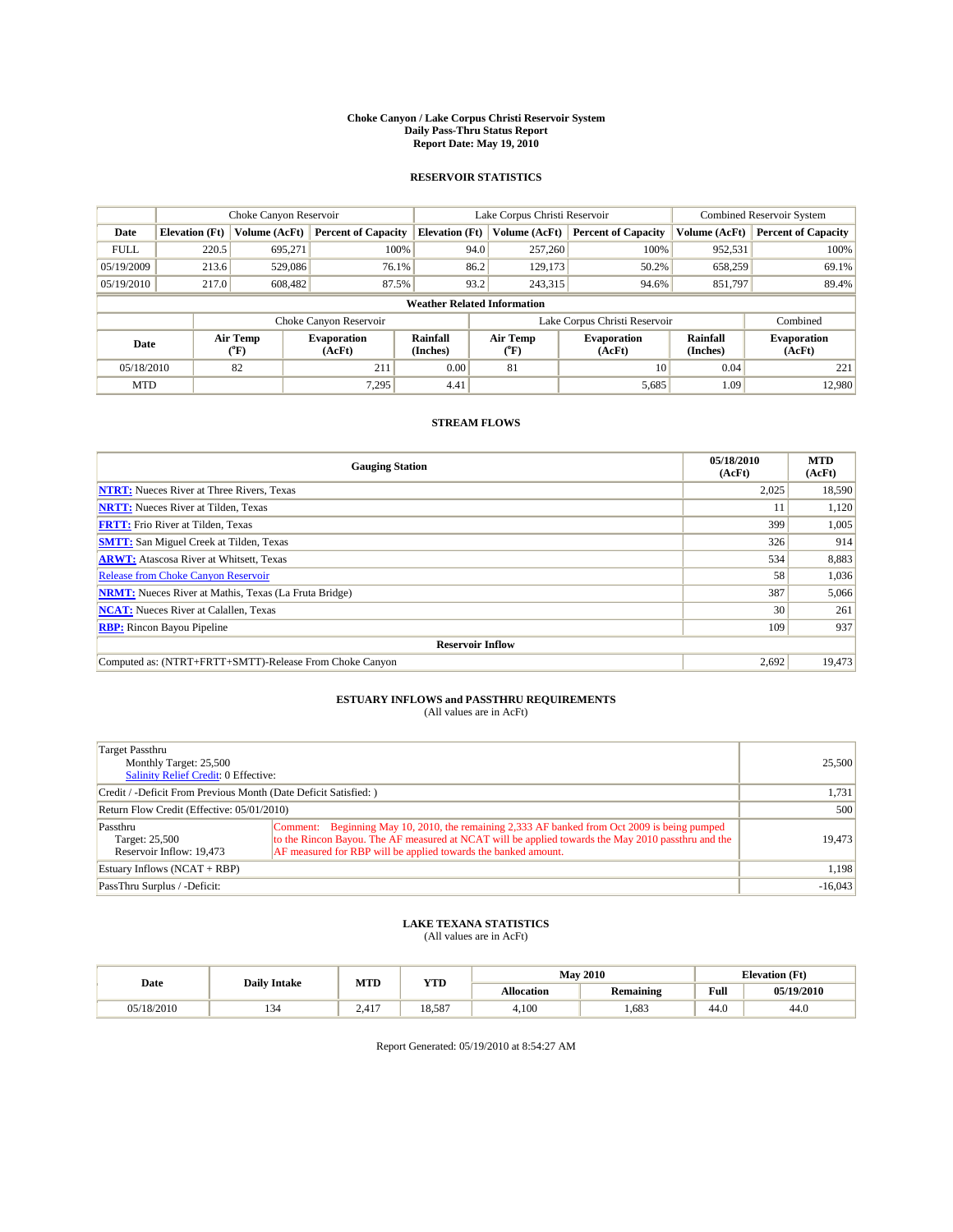#### **Choke Canyon / Lake Corpus Christi Reservoir System Daily Pass-Thru Status Report Report Date: May 20, 2010**

## **RESERVOIR STATISTICS**

|             | Choke Canyon Reservoir |                  |                              |                                    | Lake Corpus Christi Reservoir | <b>Combined Reservoir System</b>                     |               |                              |
|-------------|------------------------|------------------|------------------------------|------------------------------------|-------------------------------|------------------------------------------------------|---------------|------------------------------|
| Date        | <b>Elevation</b> (Ft)  | Volume (AcFt)    | <b>Percent of Capacity</b>   | <b>Elevation</b> (Ft)              | Volume (AcFt)                 | <b>Percent of Capacity</b>                           | Volume (AcFt) | <b>Percent of Capacity</b>   |
| <b>FULL</b> | 220.5                  | 695.271          | 100%                         | 94.0                               | 257,260                       | 100%                                                 | 952,531       | 100%                         |
| 05/20/2009  | 213.6                  | 528,205          | 76.0%                        | 86.2                               | 128,361                       | 49.9%                                                | 656,566       | 68.9%                        |
| 05/20/2010  | 217.1                  | 610.411          | 87.8%                        | 93.2                               | 242,956                       | 94.4%                                                | 853,367       | 89.6%                        |
|             |                        |                  |                              | <b>Weather Related Information</b> |                               |                                                      |               |                              |
|             |                        |                  | Choke Canyon Reservoir       |                                    | Lake Corpus Christi Reservoir |                                                      |               | Combined                     |
| Date        |                        | Air Temp<br>(°F) | <b>Evaporation</b><br>(AcFt) | Rainfall<br>(Inches)               | Air Temp<br>("F)              | Rainfall<br><b>Evaporation</b><br>(AcFt)<br>(Inches) |               | <b>Evaporation</b><br>(AcFt) |
| 05/19/2010  |                        | 88               | 352                          | 0.00                               | 89                            | 303                                                  | 0.00          | 655                          |
| <b>MTD</b>  |                        |                  | 7.647                        | 4.41                               |                               | 5,988                                                | 1.09          | 13,635                       |

## **STREAM FLOWS**

| <b>Gauging Station</b>                                       | 05/19/2010<br>(AcFt) | <b>MTD</b><br>(AcFt) |  |  |  |  |
|--------------------------------------------------------------|----------------------|----------------------|--|--|--|--|
| <b>NTRT:</b> Nueces River at Three Rivers, Texas             | 623                  | 19,213               |  |  |  |  |
| <b>NRTT:</b> Nueces River at Tilden, Texas                   | 26                   | 1,146                |  |  |  |  |
| <b>FRTT:</b> Frio River at Tilden, Texas                     | 963                  | 1,968                |  |  |  |  |
| <b>SMTT:</b> San Miguel Creek at Tilden, Texas               | 85                   | 1,000                |  |  |  |  |
| <b>ARWT:</b> Atascosa River at Whitsett, Texas               | 214                  | 9,097                |  |  |  |  |
| <b>Release from Choke Canyon Reservoir</b>                   | 58                   | 1,094                |  |  |  |  |
| <b>NRMT:</b> Nueces River at Mathis, Texas (La Fruta Bridge) | 409                  | 5,475                |  |  |  |  |
| <b>NCAT:</b> Nueces River at Calallen, Texas                 | 58                   | 319                  |  |  |  |  |
| <b>RBP:</b> Rincon Bayou Pipeline                            | 109                  | 1,046                |  |  |  |  |
| <b>Reservoir Inflow</b>                                      |                      |                      |  |  |  |  |
| Computed as: (NTRT+FRTT+SMTT)-Release From Choke Canyon      | 1,614                | 21,086               |  |  |  |  |

# **ESTUARY INFLOWS and PASSTHRU REQUIREMENTS**<br>(All values are in AcFt)

| Target Passthru<br>Monthly Target: 25,500<br>Salinity Relief Credit: 0 Effective: | 25,500                                                                                                                                                                                                                                                               |           |
|-----------------------------------------------------------------------------------|----------------------------------------------------------------------------------------------------------------------------------------------------------------------------------------------------------------------------------------------------------------------|-----------|
| Credit / -Deficit From Previous Month (Date Deficit Satisfied: )                  | 1,731                                                                                                                                                                                                                                                                |           |
| Return Flow Credit (Effective: 05/01/2010)                                        | 500                                                                                                                                                                                                                                                                  |           |
| Passthru<br>Target: 25,500<br>Reservoir Inflow: 21.086                            | Comment: Beginning May 10, 2010, the remaining 2,333 AF banked from Oct 2009 is being pumped<br>to the Rincon Bayou. The AF measured at NCAT will be applied towards the May 2010 passthru and the<br>AF measured for RBP will be applied towards the banked amount. | 21,086    |
| Estuary Inflows (NCAT + RBP)                                                      | 1,365                                                                                                                                                                                                                                                                |           |
| PassThru Surplus / -Deficit:                                                      |                                                                                                                                                                                                                                                                      | $-17,490$ |

## **LAKE TEXANA STATISTICS** (All values are in AcFt)

|          |                     | MTD<br><b>YTD</b> |                 |                   | <b>May 2010</b>  |      | <b>Elevation</b> (Ft) |
|----------|---------------------|-------------------|-----------------|-------------------|------------------|------|-----------------------|
| Date     | <b>Daily Intake</b> |                   |                 | <b>Allocation</b> | <b>Remaining</b> | Full | 05/20/2010            |
| /19/2010 | 134                 | 2.55'<br>2 . ب    | 10701<br>18.721 | 4.100             | 1.549            | 44.0 | 44.0                  |

Report Generated: 05/20/2010 at 9:11:40 AM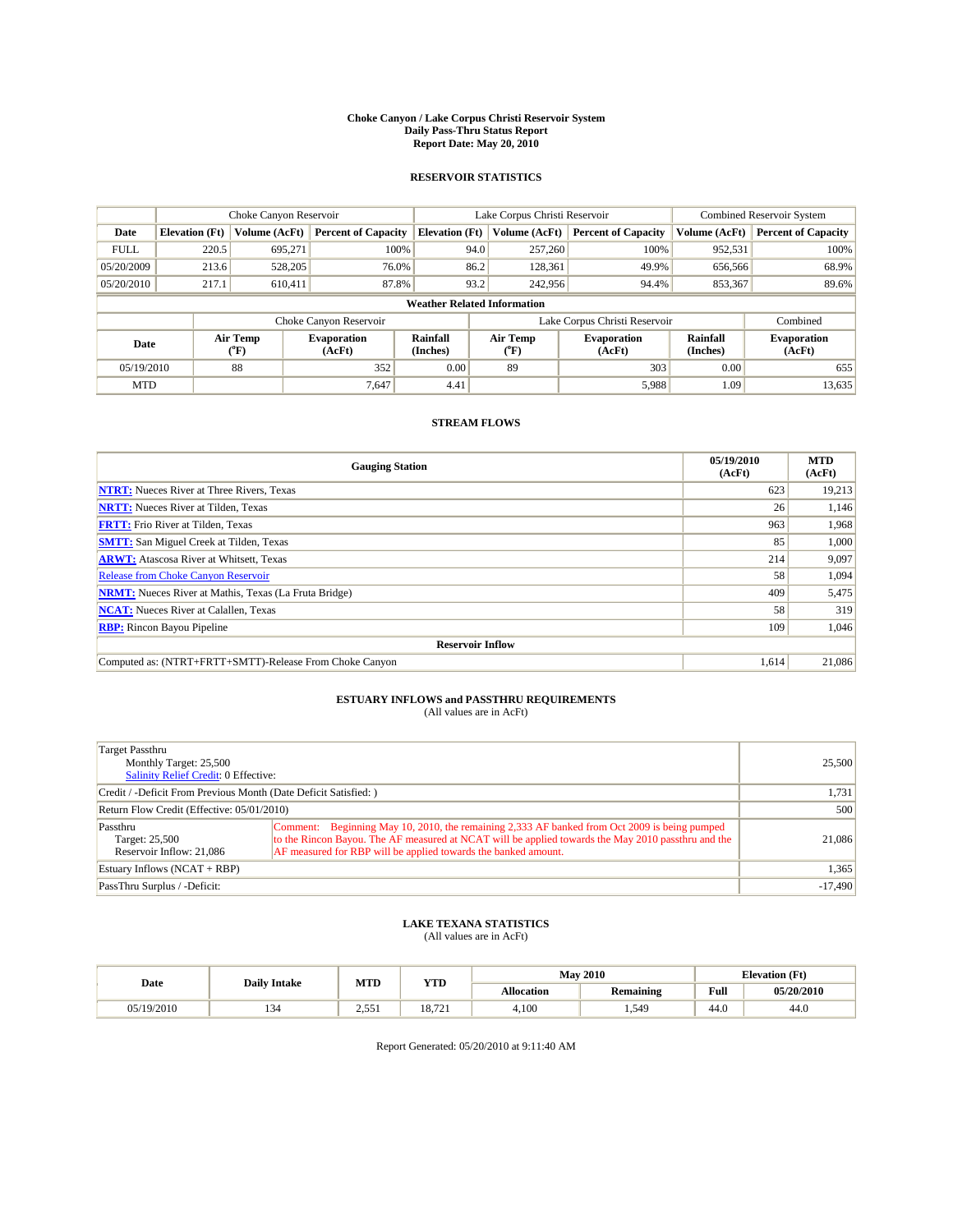#### **Choke Canyon / Lake Corpus Christi Reservoir System Daily Pass-Thru Status Report Report Date: May 21, 2010**

## **RESERVOIR STATISTICS**

|             | Choke Canyon Reservoir |                  |                              |                                                                          | Lake Corpus Christi Reservoir | <b>Combined Reservoir System</b> |                              |                            |
|-------------|------------------------|------------------|------------------------------|--------------------------------------------------------------------------|-------------------------------|----------------------------------|------------------------------|----------------------------|
| Date        | <b>Elevation</b> (Ft)  | Volume (AcFt)    | <b>Percent of Capacity</b>   | <b>Elevation</b> (Ft)                                                    | Volume (AcFt)                 | <b>Percent of Capacity</b>       | Volume (AcFt)                | <b>Percent of Capacity</b> |
| <b>FULL</b> | 220.5                  | 695.271          | 100%                         | 94.0                                                                     | 257,260                       | 100%                             | 952,531                      | 100%                       |
| 05/21/2009  | 213.5                  | 527.764          | 75.9%                        | 86.1                                                                     | 127,956                       | 49.7%                            | 655,720                      | 68.8%                      |
| 05/21/2010  | 217.2                  | 612,098          | 88.0%                        | 93.2                                                                     | 242,776                       | 94.4%                            | 854,874                      | 89.7%                      |
|             |                        |                  |                              | <b>Weather Related Information</b>                                       |                               |                                  |                              |                            |
|             |                        |                  | Choke Canyon Reservoir       |                                                                          | Lake Corpus Christi Reservoir |                                  |                              | Combined                   |
| Date        |                        | Air Temp<br>(°F) | <b>Evaporation</b><br>(AcFt) | Air Temp<br>Rainfall<br><b>Evaporation</b><br>(Inches)<br>(AcFt)<br>("F) |                               | Rainfall<br>(Inches)             | <b>Evaporation</b><br>(AcFt) |                            |
| 05/20/2010  |                        | 88               | 381                          | 0.00                                                                     | 89                            | 387                              | 0.00                         | 768                        |
| <b>MTD</b>  |                        |                  | 8.028                        | 4.41                                                                     |                               | 6,375                            | 1.09                         | 14.403                     |

## **STREAM FLOWS**

| <b>Gauging Station</b>                                       | 05/20/2010<br>(AcFt) | <b>MTD</b><br>(AcFt) |  |  |  |  |
|--------------------------------------------------------------|----------------------|----------------------|--|--|--|--|
| <b>NTRT:</b> Nueces River at Three Rivers, Texas             | 389                  | 19,602               |  |  |  |  |
| <b>NRTT:</b> Nueces River at Tilden, Texas                   | 133                  | 1,279                |  |  |  |  |
| <b>FRTT:</b> Frio River at Tilden, Texas                     | 1,330                | 3,297                |  |  |  |  |
| <b>SMTT:</b> San Miguel Creek at Tilden, Texas               | 44                   | 1,043                |  |  |  |  |
| <b>ARWT:</b> Atascosa River at Whitsett, Texas               | 137                  | 9,234                |  |  |  |  |
| <b>Release from Choke Canyon Reservoir</b>                   | 58                   | 1,151                |  |  |  |  |
| <b>NRMT:</b> Nueces River at Mathis, Texas (La Fruta Bridge) | 423                  | 5,897                |  |  |  |  |
| <b>NCAT:</b> Nueces River at Calallen, Texas                 | 131                  | 450                  |  |  |  |  |
| <b>RBP:</b> Rincon Bayou Pipeline                            | 109                  | 1,155                |  |  |  |  |
| <b>Reservoir Inflow</b>                                      |                      |                      |  |  |  |  |
| Computed as: (NTRT+FRTT+SMTT)-Release From Choke Canyon      | 1,705                | 22,791               |  |  |  |  |

# **ESTUARY INFLOWS and PASSTHRU REQUIREMENTS**<br>(All values are in AcFt)

| Target Passthru                                                 |                                                                                                                                                                                                                                                                       |           |
|-----------------------------------------------------------------|-----------------------------------------------------------------------------------------------------------------------------------------------------------------------------------------------------------------------------------------------------------------------|-----------|
| Monthly Target: 25,500                                          |                                                                                                                                                                                                                                                                       | 25,500    |
| Salinity Relief Credit: 0 Effective:                            |                                                                                                                                                                                                                                                                       |           |
| Credit / -Deficit From Previous Month (Date Deficit Satisfied:) | 1,731                                                                                                                                                                                                                                                                 |           |
| Return Flow Credit (Effective: 05/01/2010)                      | 500                                                                                                                                                                                                                                                                   |           |
| Passthru<br>Target: 25,500<br>Reservoir Inflow: 22.791          | Comment: Beginning May 10, 2010, the remaining 2,333 AF banked from Oct 2009 is being pumped<br>to the Rincon Bayou. The AF measured at NCAT will be applied towards the May 2010 passt hru and the<br>AF measured for RBP will be applied towards the banked amount. | 22,791    |
| Estuary Inflows (NCAT + RBP)                                    |                                                                                                                                                                                                                                                                       | 1,605     |
| PassThru Surplus / -Deficit:                                    |                                                                                                                                                                                                                                                                       | $-18,955$ |

## **LAKE TEXANA STATISTICS** (All values are in AcFt)

|            | <b>Daily Intake</b> | MTD   | <b>YTD</b> | <b>May 2010</b>   |                  |                | <b>Elevation</b> (Ft) |
|------------|---------------------|-------|------------|-------------------|------------------|----------------|-----------------------|
| Date       |                     |       |            | <b>Allocation</b> | <b>Remaining</b> | Full           | 05/21/2010            |
| 05/20/2010 | . .                 | 2.685 | 18.855     | 4.100             | .415             | $\sim$<br>44.0 | 44.0                  |

Report Generated: 05/21/2010 at 8:51:31 AM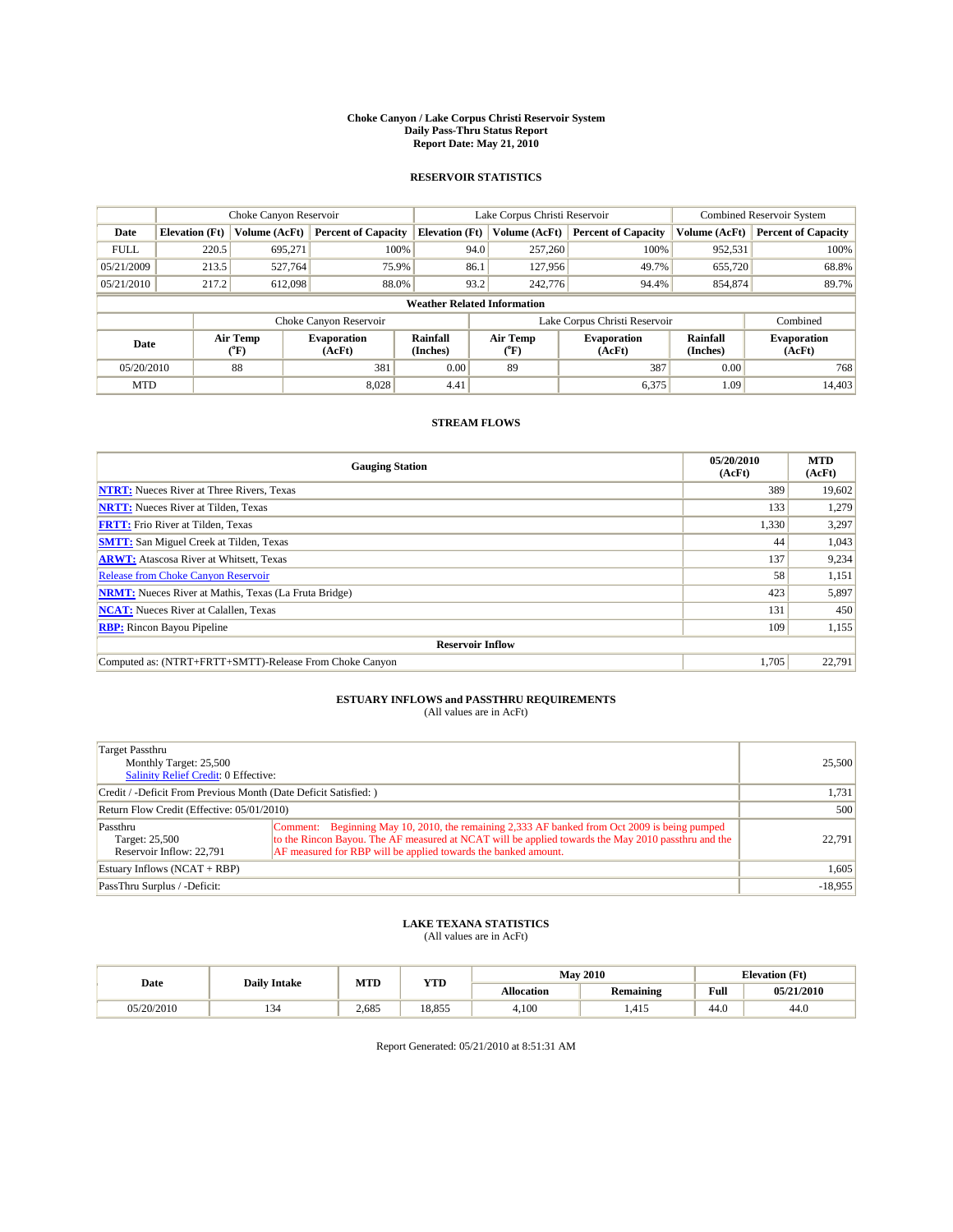#### **Choke Canyon / Lake Corpus Christi Reservoir System Daily Pass-Thru Status Report Report Date: May 22, 2010**

## **RESERVOIR STATISTICS**

|             | Choke Canyon Reservoir                                                                                                                       |               | Lake Corpus Christi Reservoir |                                    |      |               | <b>Combined Reservoir System</b> |               |                            |
|-------------|----------------------------------------------------------------------------------------------------------------------------------------------|---------------|-------------------------------|------------------------------------|------|---------------|----------------------------------|---------------|----------------------------|
| Date        | <b>Elevation</b> (Ft)                                                                                                                        | Volume (AcFt) | <b>Percent of Capacity</b>    | <b>Elevation</b> (Ft)              |      | Volume (AcFt) | <b>Percent of Capacity</b>       | Volume (AcFt) | <b>Percent of Capacity</b> |
| <b>FULL</b> | 220.5                                                                                                                                        | 695,271       | 100%                          |                                    | 94.0 | 257,260       | 100%                             | 952,531       | 100%                       |
| 05/22/2009  | 213.5                                                                                                                                        | 527,324       | 75.8%                         |                                    | 86.1 | 127,552       | 49.6%                            | 654,876       | 68.8%                      |
| 05/22/2010  | 217.2                                                                                                                                        | 613,310       | 88.2%                         |                                    | 93.1 | 241,700       | 94.0%                            | 855,010       | 89.8%                      |
|             |                                                                                                                                              |               |                               | <b>Weather Related Information</b> |      |               |                                  |               |                            |
|             |                                                                                                                                              |               | Choke Canyon Reservoir        |                                    |      |               | Lake Corpus Christi Reservoir    |               | Combined                   |
| Date        | Air Temp<br>Air Temp<br>Rainfall<br><b>Evaporation</b><br><b>Evaporation</b><br>(Inches)<br>(AcFt)<br>$\rm ^{o}F)$<br>(AcFt)<br>$\rm ^{o}F)$ |               | Rainfall<br>(Inches)          | <b>Evaporation</b><br>(AcFt)       |      |               |                                  |               |                            |
| 05/21/2010  |                                                                                                                                              | 89            | 409                           | 0.00                               |      | 90            | 313                              | 0.00          | 722                        |
| <b>MTD</b>  |                                                                                                                                              |               | 8,437                         | 4.41                               |      |               | 6,688                            | 1.09          | 15,125                     |

## **STREAM FLOWS**

| <b>Gauging Station</b>                                       | 05/21/2010<br>(AcFt) | <b>MTD</b><br>(AcFt) |  |  |  |  |  |
|--------------------------------------------------------------|----------------------|----------------------|--|--|--|--|--|
| <b>NTRT:</b> Nueces River at Three Rivers, Texas             | 296                  | 19,898               |  |  |  |  |  |
| <b>NRTT:</b> Nueces River at Tilden, Texas                   | 957                  | 2,236                |  |  |  |  |  |
| <b>FRTT:</b> Frio River at Tilden, Texas                     | 2,064                | 5,362                |  |  |  |  |  |
| <b>SMTT:</b> San Miguel Creek at Tilden, Texas               | 22                   | 1,065                |  |  |  |  |  |
| <b>ARWT:</b> Atascosa River at Whitsett, Texas               | 103                  | 9,337                |  |  |  |  |  |
| <b>Release from Choke Canyon Reservoir</b>                   | 58                   | 1,209                |  |  |  |  |  |
| <b>NRMT:</b> Nueces River at Mathis, Texas (La Fruta Bridge) | 689                  | 6,586                |  |  |  |  |  |
| <b>NCAT:</b> Nueces River at Calallen, Texas                 | 71                   | 521                  |  |  |  |  |  |
| <b>RBP:</b> Rincon Bayou Pipeline                            | 58                   | 1,213                |  |  |  |  |  |
| <b>Reservoir Inflow</b>                                      |                      |                      |  |  |  |  |  |
| Computed as: (NTRT+FRTT+SMTT)-Release From Choke Canyon      | 2,324                | 25,116               |  |  |  |  |  |

# **ESTUARY INFLOWS and PASSTHRU REQUIREMENTS**<br>(All values are in AcFt)

| Target Passthru<br>Monthly Target: 25,500<br>Salinity Relief Credit: 0 Effective: | 25,500                                                                                                                                                                                                                                                               |           |
|-----------------------------------------------------------------------------------|----------------------------------------------------------------------------------------------------------------------------------------------------------------------------------------------------------------------------------------------------------------------|-----------|
| Credit / -Deficit From Previous Month (Date Deficit Satisfied: )                  | 1,731                                                                                                                                                                                                                                                                |           |
| Return Flow Credit (Effective: 05/01/2010)                                        | 500                                                                                                                                                                                                                                                                  |           |
| Passthru<br>Target: 25,500<br>Reservoir Inflow: 25.116                            | Comment: Beginning May 10, 2010, the remaining 2,333 AF banked from Oct 2009 is being pumped<br>to the Rincon Bayou. The AF measured at NCAT will be applied towards the May 2010 passthru and the<br>AF measured for RBP will be applied towards the banked amount. | 25,116    |
| Estuary Inflows (NCAT + RBP)                                                      | 1,734                                                                                                                                                                                                                                                                |           |
| PassThru Surplus / -Deficit:                                                      |                                                                                                                                                                                                                                                                      | $-21,151$ |

## **LAKE TEXANA STATISTICS** (All values are in AcFt)

|            | <b>Daily Intake</b> | MTD   | YTD    | <b>May 2010</b>   |                  |      | <b>Elevation</b> (Ft) |
|------------|---------------------|-------|--------|-------------------|------------------|------|-----------------------|
| Date       |                     |       |        | <b>Allocation</b> | <b>Remaining</b> | Full | 05/22/2010            |
| 05/21/2010 |                     | 2.819 | 18.988 | 4.100             | .281             | 44.0 | 44.1                  |

Report Generated: 05/22/2010 at 8:34:32 AM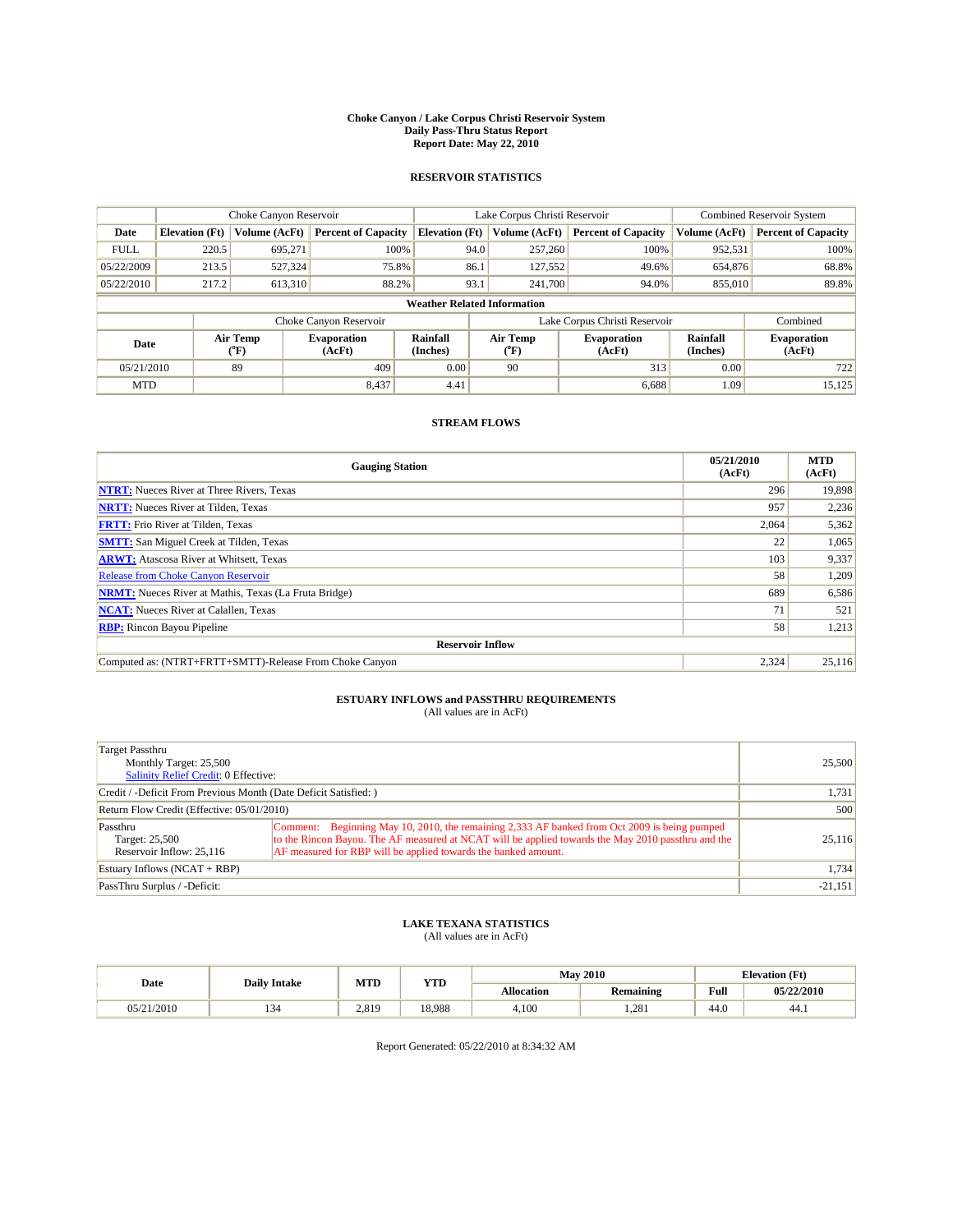#### **Choke Canyon / Lake Corpus Christi Reservoir System Daily Pass-Thru Status Report Report Date: May 23, 2010**

## **RESERVOIR STATISTICS**

|             | Choke Canyon Reservoir |                  |                              |                                    | Lake Corpus Christi Reservoir |                  |                                                      |               | <b>Combined Reservoir System</b> |  |
|-------------|------------------------|------------------|------------------------------|------------------------------------|-------------------------------|------------------|------------------------------------------------------|---------------|----------------------------------|--|
| Date        | <b>Elevation</b> (Ft)  | Volume (AcFt)    | <b>Percent of Capacity</b>   | <b>Elevation</b> (Ft)              |                               | Volume (AcFt)    | <b>Percent of Capacity</b>                           | Volume (AcFt) | <b>Percent of Capacity</b>       |  |
| <b>FULL</b> | 220.5                  | 695.271          | 100%                         |                                    | 94.0                          | 257,260          | 100%                                                 | 952,531       | 100%                             |  |
| 05/23/2009  | 213.5                  | 526,883          | 75.8%                        |                                    | 86.1                          | 127,282          | 49.5%                                                | 654,165       | 68.7%                            |  |
| 05/23/2010  | 217.4                  | 616,717          | 88.7%                        |                                    | 93.1                          | 240,804          | 93.6%                                                | 857,521       | 90.0%                            |  |
|             |                        |                  |                              | <b>Weather Related Information</b> |                               |                  |                                                      |               |                                  |  |
|             |                        |                  | Choke Canyon Reservoir       |                                    | Lake Corpus Christi Reservoir |                  |                                                      |               | Combined                         |  |
| Date        |                        | Air Temp<br>(°F) | <b>Evaporation</b><br>(AcFt) | Rainfall<br>(Inches)               |                               | Air Temp<br>("F) | Rainfall<br><b>Evaporation</b><br>(Inches)<br>(AcFt) |               | <b>Evaporation</b><br>(AcFt)     |  |
| 05/22/2010  |                        | 89               | 467                          | 0.00                               |                               | 89               | 407                                                  | 0.00          | 874                              |  |
| <b>MTD</b>  |                        |                  | 8.904                        | 4.41                               |                               |                  | 7.095                                                | 1.09          | 15.999                           |  |

## **STREAM FLOWS**

| <b>Gauging Station</b>                                       | 05/22/2010<br>(AcFt) | <b>MTD</b><br>(AcFt) |  |  |  |  |  |
|--------------------------------------------------------------|----------------------|----------------------|--|--|--|--|--|
| <b>NTRT:</b> Nueces River at Three Rivers, Texas             | 1,016                | 20,914               |  |  |  |  |  |
| <b>NRTT:</b> Nueces River at Tilden, Texas                   | 1,235                | 3,470                |  |  |  |  |  |
| <b>FRTT:</b> Frio River at Tilden, Texas                     | 3,216                | 8,578                |  |  |  |  |  |
| <b>SMTT:</b> San Miguel Creek at Tilden, Texas               | 13                   | 1,078                |  |  |  |  |  |
| <b>ARWT:</b> Atascosa River at Whitsett, Texas               | 83                   | 9,421                |  |  |  |  |  |
| <b>Release from Choke Canyon Reservoir</b>                   | 58                   | 1,266                |  |  |  |  |  |
| <b>NRMT:</b> Nueces River at Mathis, Texas (La Fruta Bridge) | 953                  | 7,539                |  |  |  |  |  |
| <b>NCAT:</b> Nueces River at Calallen, Texas                 | 280                  | 801                  |  |  |  |  |  |
| <b>RBP:</b> Rincon Bayou Pipeline                            | 111                  | 1,376                |  |  |  |  |  |
| <b>Reservoir Inflow</b>                                      |                      |                      |  |  |  |  |  |
| Computed as: (NTRT+FRTT+SMTT)-Release From Choke Canyon      | 4,188                | 29,303               |  |  |  |  |  |

# **ESTUARY INFLOWS and PASSTHRU REQUIREMENTS**<br>(All values are in AcFt)

| Target Passthru<br>Monthly Target: 25,500<br><b>Salinity Relief Credit: 0 Effective:</b> | 25,500                                                                                                                                                                                                                                                                |           |
|------------------------------------------------------------------------------------------|-----------------------------------------------------------------------------------------------------------------------------------------------------------------------------------------------------------------------------------------------------------------------|-----------|
| Credit / -Deficit From Previous Month (Date Deficit Satisfied: )                         | 1,731                                                                                                                                                                                                                                                                 |           |
| Return Flow Credit (Effective: 05/01/2010)                                               | 500                                                                                                                                                                                                                                                                   |           |
| Passthru<br>Target: 25,500<br>Reservoir Inflow: 29.303                                   | Comment: Beginning May 10, 2010, the remaining 2,333 AF banked from Oct 2009 is being pumped<br>to the Rincon Bayou. The AF measured at NCAT will be applied towards the May 2010 passt hru and the<br>AF measured for RBP will be applied towards the banked amount. | 25,500    |
| Estuary Inflows (NCAT + RBP)                                                             |                                                                                                                                                                                                                                                                       | 2,177     |
| PassThru Surplus / -Deficit:                                                             |                                                                                                                                                                                                                                                                       | $-21,092$ |

## **LAKE TEXANA STATISTICS** (All values are in AcFt)

|            | <b>Daily Intake</b> | MTD                   | <b>YTD</b>      | <b>May 2010</b> |                  |                    | <b>Elevation</b> (Ft) |
|------------|---------------------|-----------------------|-----------------|-----------------|------------------|--------------------|-----------------------|
| Date       |                     |                       |                 | Allocation      | <b>Remaining</b> | Full               | 05/23/2010            |
| 05/22/2010 | $1.7 -$             | $2.95^\circ$<br>ر ر د | 19.122<br>2.144 | 4,100           | .147             | $\sqrt{ }$<br>44.0 | 44.1                  |

Report Generated: 05/23/2010 at 9:08:43 AM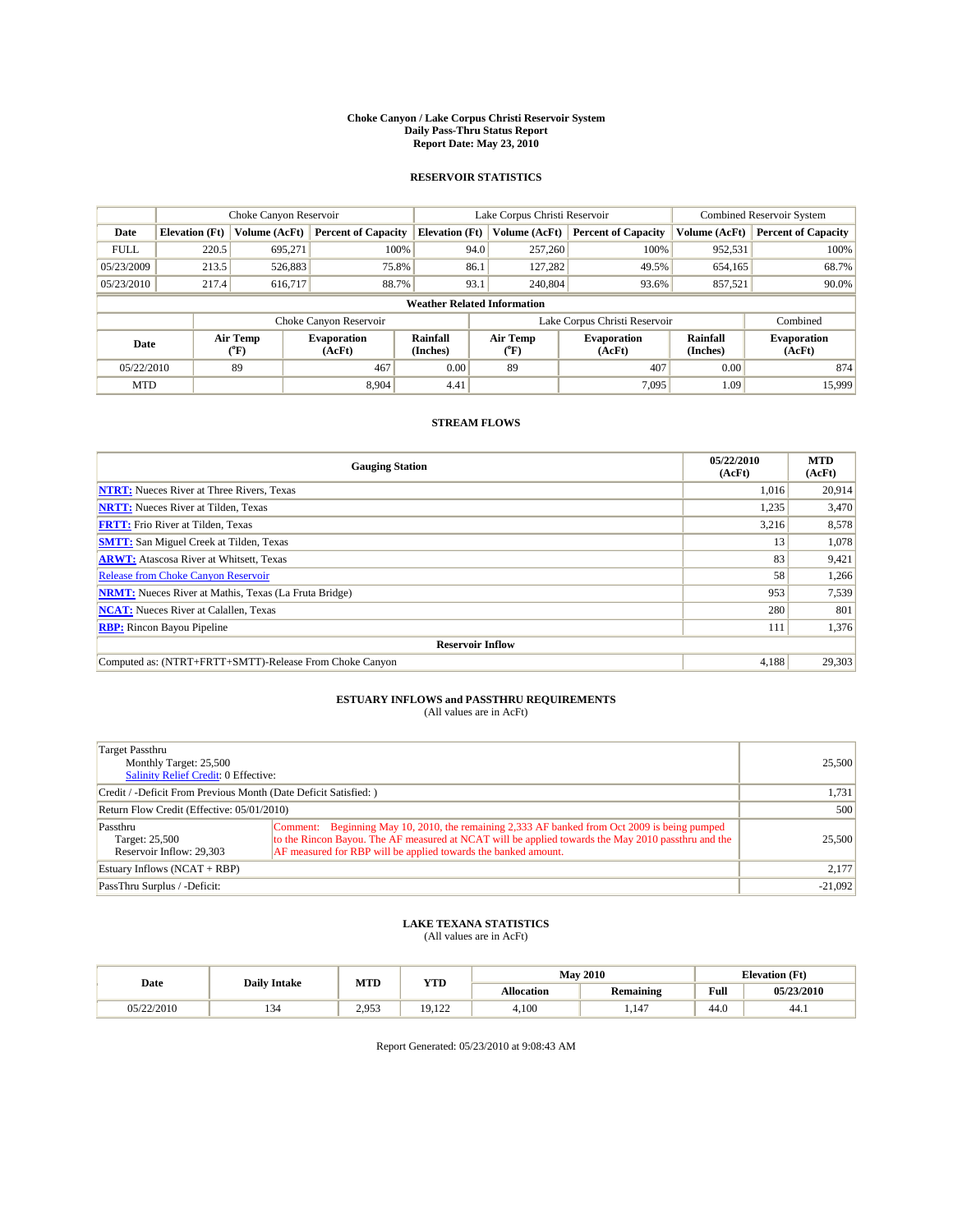#### **Choke Canyon / Lake Corpus Christi Reservoir System Daily Pass-Thru Status Report Report Date: May 24, 2010**

## **RESERVOIR STATISTICS**

|             | Choke Canyon Reservoir |                  |                              |                       | Lake Corpus Christi Reservoir      | <b>Combined Reservoir System</b> |                      |                              |
|-------------|------------------------|------------------|------------------------------|-----------------------|------------------------------------|----------------------------------|----------------------|------------------------------|
| Date        | <b>Elevation</b> (Ft)  | Volume (AcFt)    | <b>Percent of Capacity</b>   | <b>Elevation</b> (Ft) | Volume (AcFt)                      | <b>Percent of Capacity</b>       | Volume (AcFt)        | <b>Percent of Capacity</b>   |
| <b>FULL</b> | 220.5                  | 695,271          | 100%                         |                       | 94.0<br>257,260                    | 100%                             | 952,531              | 100%                         |
| 05/24/2009  | 213.5                  | 526,442          | 75.7%                        | 86.1                  | 127,417                            | 49.5%                            | 653,859              | 68.6%                        |
| 05/24/2010  | 217.4                  | 618,421          | 88.9%                        | 93.1                  | 240,804                            | 93.6%                            | 859,225              | 90.2%                        |
|             |                        |                  |                              |                       | <b>Weather Related Information</b> |                                  |                      |                              |
|             |                        |                  | Choke Canyon Reservoir       |                       |                                    | Lake Corpus Christi Reservoir    |                      | Combined                     |
| Date        |                        | Air Temp<br>(°F) | <b>Evaporation</b><br>(AcFt) | Rainfall<br>(Inches)  | Air Temp<br>("F)                   | <b>Evaporation</b><br>(AcFt)     | Rainfall<br>(Inches) | <b>Evaporation</b><br>(AcFt) |
| 05/23/2010  |                        | 89               | 411                          | 0.00                  | 88                                 | 334                              | 0.00                 | 745                          |
| <b>MTD</b>  |                        |                  | 9,315                        | 4.41                  |                                    | 7,429                            | 1.09                 | 16.744                       |

## **STREAM FLOWS**

| <b>Gauging Station</b>                                       | 05/23/2010<br>(AcFt) | <b>MTD</b><br>(AcFt) |  |  |  |  |  |
|--------------------------------------------------------------|----------------------|----------------------|--|--|--|--|--|
| <b>NTRT:</b> Nueces River at Three Rivers, Texas             | 1,388                | 22,301               |  |  |  |  |  |
| <b>NRTT:</b> Nueces River at Tilden, Texas                   | 965                  | 4,435                |  |  |  |  |  |
| <b>FRTT:</b> Frio River at Tilden, Texas                     | 2,203                | 10,781               |  |  |  |  |  |
| <b>SMTT:</b> San Miguel Creek at Tilden, Texas               | 8                    | 1,086                |  |  |  |  |  |
| <b>ARWT:</b> Atascosa River at Whitsett, Texas               | 71                   | 9,492                |  |  |  |  |  |
| <b>Release from Choke Canyon Reservoir</b>                   | 58                   | 1,324                |  |  |  |  |  |
| <b>NRMT:</b> Nueces River at Mathis, Texas (La Fruta Bridge) | 947                  | 8,486                |  |  |  |  |  |
| <b>NCAT:</b> Nueces River at Calallen, Texas                 | 498                  | 1,300                |  |  |  |  |  |
| <b>RBP:</b> Rincon Bayou Pipeline                            | 111                  | 1,487                |  |  |  |  |  |
| <b>Reservoir Inflow</b>                                      |                      |                      |  |  |  |  |  |
| Computed as: (NTRT+FRTT+SMTT)-Release From Choke Canyon      | 3,541                | 32,845               |  |  |  |  |  |

# **ESTUARY INFLOWS and PASSTHRU REQUIREMENTS**<br>(All values are in AcFt)

| Target Passthru<br>Monthly Target: 25,500<br>Salinity Relief Credit: 0 Effective: | 25,500                                                                                                                                                                                                                                                               |           |
|-----------------------------------------------------------------------------------|----------------------------------------------------------------------------------------------------------------------------------------------------------------------------------------------------------------------------------------------------------------------|-----------|
| Credit / -Deficit From Previous Month (Date Deficit Satisfied: )                  | 1,731                                                                                                                                                                                                                                                                |           |
| Return Flow Credit (Effective: 05/01/2010)                                        | 500                                                                                                                                                                                                                                                                  |           |
| Passthru<br>Target: 25,500<br>Reservoir Inflow: 32.845                            | Comment: Beginning May 10, 2010, the remaining 2,333 AF banked from Oct 2009 is being pumped<br>to the Rincon Bayou. The AF measured at NCAT will be applied towards the May 2010 passthru and the<br>AF measured for RBP will be applied towards the banked amount. | 25,500    |
| Estuary Inflows (NCAT + RBP)                                                      | 2,786                                                                                                                                                                                                                                                                |           |
| PassThru Surplus / -Deficit:                                                      |                                                                                                                                                                                                                                                                      | $-20,483$ |

## **LAKE TEXANA STATISTICS** (All values are in AcFt)

|            | <b>Daily Intake</b> | MTD<br><b>YTD</b> |        | <b>May 2010</b>   | <b>Elevation</b> (Ft) |      |            |
|------------|---------------------|-------------------|--------|-------------------|-----------------------|------|------------|
| Date       |                     |                   |        | <b>Allocation</b> | <b>Remaining</b>      | Full | 05/24/2010 |
| 05/23/2010 |                     | 3.087             | 19.256 | 4.100             | .013                  | 44.0 | 44.1       |

Report Generated: 05/24/2010 at 8:26:12 AM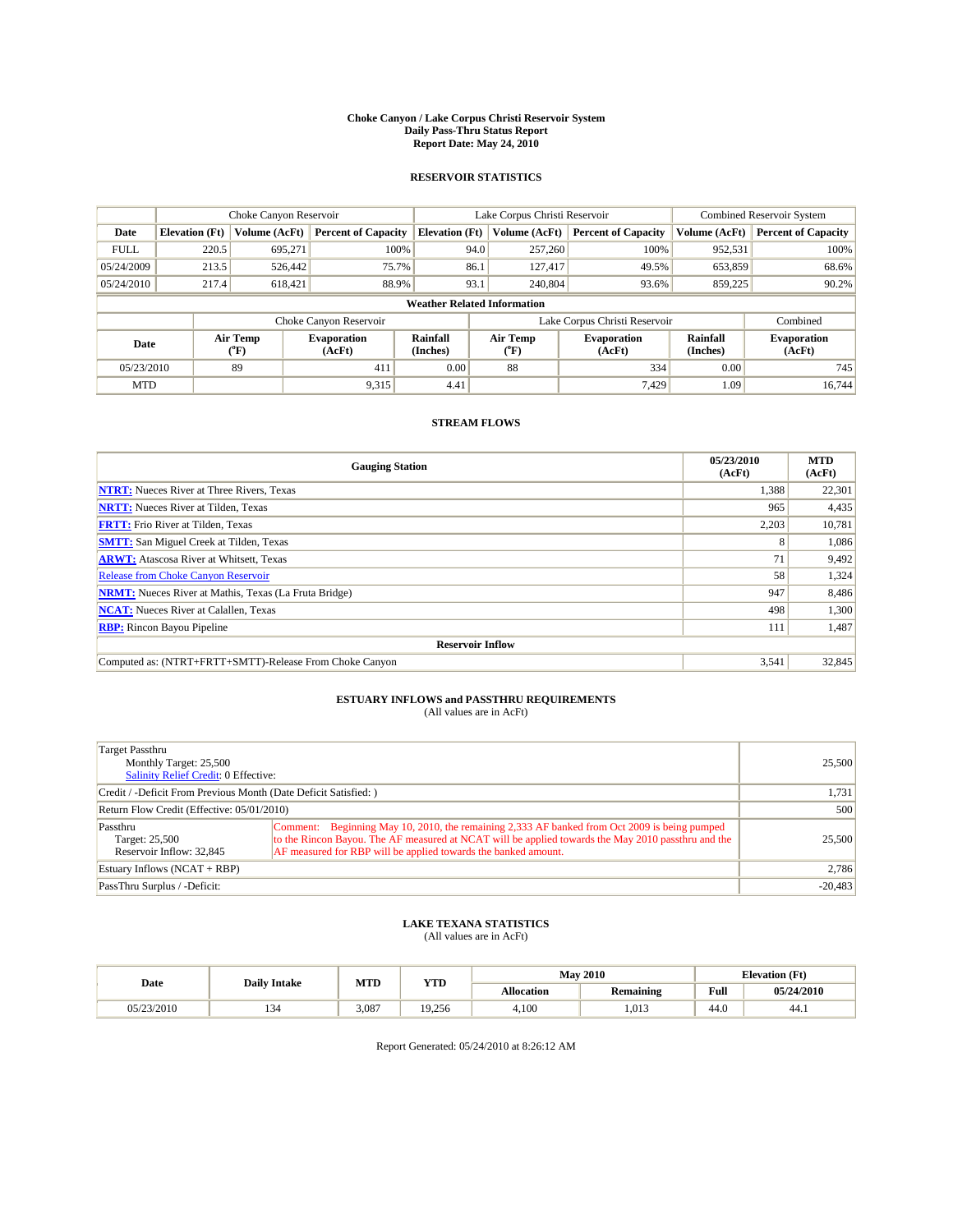#### **Choke Canyon / Lake Corpus Christi Reservoir System Daily Pass-Thru Status Report Report Date: May 25, 2010**

## **RESERVOIR STATISTICS**

|             | Choke Canyon Reservoir |                  |                              |                                    | Lake Corpus Christi Reservoir | <b>Combined Reservoir System</b> |                      |                              |
|-------------|------------------------|------------------|------------------------------|------------------------------------|-------------------------------|----------------------------------|----------------------|------------------------------|
| Date        | <b>Elevation</b> (Ft)  | Volume (AcFt)    | <b>Percent of Capacity</b>   | <b>Elevation</b> (Ft)              | Volume (AcFt)                 | <b>Percent of Capacity</b>       | Volume (AcFt)        | <b>Percent of Capacity</b>   |
| <b>FULL</b> | 220.5                  | 695,271          | 100%                         | 94.0                               | 257,260                       | 100%                             | 952,531              | 100%                         |
| 05/25/2009  | 213.5                  | 526,442          | 75.7%                        |                                    | 86.0<br>126,879               | 49.3%                            | 653,321              | 68.6%                        |
| 05/25/2010  | 217.5                  | 619,151          | 89.1%                        | 93.1                               | 240,625                       | 93.5%                            | 859,776              | 90.3%                        |
|             |                        |                  |                              | <b>Weather Related Information</b> |                               |                                  |                      |                              |
|             |                        |                  | Choke Canyon Reservoir       |                                    | Lake Corpus Christi Reservoir |                                  |                      | Combined                     |
| Date        |                        | Air Temp<br>(°F) | <b>Evaporation</b><br>(AcFt) | Rainfall<br>(Inches)               | Air Temp<br>("F)              | <b>Evaporation</b><br>(AcFt)     | Rainfall<br>(Inches) | <b>Evaporation</b><br>(AcFt) |
| 05/24/2010  |                        | 86               | 411                          | 0.00                               | 85                            | 313                              | 0.00                 | 724                          |
| <b>MTD</b>  |                        |                  | 9.726                        | 4.41                               |                               | 7,742                            | 1.09                 | 17.468                       |

## **STREAM FLOWS**

| <b>Gauging Station</b>                                       | 05/24/2010<br>(AcFt) | <b>MTD</b><br>(AcFt) |  |  |  |  |  |
|--------------------------------------------------------------|----------------------|----------------------|--|--|--|--|--|
| <b>NTRT:</b> Nueces River at Three Rivers, Texas             | 1,181                | 23,483               |  |  |  |  |  |
| <b>NRTT:</b> Nueces River at Tilden, Texas                   | 296                  | 4,731                |  |  |  |  |  |
| <b>FRTT:</b> Frio River at Tilden, Texas                     | 349                  | 11,130               |  |  |  |  |  |
| <b>SMTT:</b> San Miguel Creek at Tilden, Texas               |                      | 1,091                |  |  |  |  |  |
| <b>ARWT:</b> Atascosa River at Whitsett, Texas               | 60                   | 9,552                |  |  |  |  |  |
| <b>Release from Choke Canyon Reservoir</b>                   | 58                   | 1,382                |  |  |  |  |  |
| <b>NRMT:</b> Nueces River at Mathis, Texas (La Fruta Bridge) | 1,056                | 9,542                |  |  |  |  |  |
| <b>NCAT:</b> Nueces River at Calallen, Texas                 | 512                  | 1,812                |  |  |  |  |  |
| <b>RBP:</b> Rincon Bayou Pipeline                            | 107                  | 1,594                |  |  |  |  |  |
| <b>Reservoir Inflow</b>                                      |                      |                      |  |  |  |  |  |
| Computed as: (NTRT+FRTT+SMTT)-Release From Choke Canyon      | 1,478                | 34,323               |  |  |  |  |  |

# **ESTUARY INFLOWS and PASSTHRU REQUIREMENTS**<br>(All values are in AcFt)

| Target Passthru<br>Monthly Target: 25,500<br>Salinity Relief Credit: 0 Effective: | 25,500                                                                                                                                                                                                                                                               |           |
|-----------------------------------------------------------------------------------|----------------------------------------------------------------------------------------------------------------------------------------------------------------------------------------------------------------------------------------------------------------------|-----------|
| Credit / -Deficit From Previous Month (Date Deficit Satisfied: )                  | 1,731                                                                                                                                                                                                                                                                |           |
| Return Flow Credit (Effective: 05/01/2010)                                        | 500                                                                                                                                                                                                                                                                  |           |
| Passthru<br>Target: 25,500<br>Reservoir Inflow: 34.323                            | Comment: Beginning May 10, 2010, the remaining 2,333 AF banked from Oct 2009 is being pumped<br>to the Rincon Bayou. The AF measured at NCAT will be applied towards the May 2010 passthru and the<br>AF measured for RBP will be applied towards the banked amount. | 25,500    |
| Estuary Inflows (NCAT + RBP)                                                      | 3,406                                                                                                                                                                                                                                                                |           |
| PassThru Surplus / -Deficit:                                                      |                                                                                                                                                                                                                                                                      | $-19,863$ |

## **LAKE TEXANA STATISTICS** (All values are in AcFt)

|            | <b>Daily Intake</b> | MTD       | <b>May 2010</b><br><b>YTD</b> |                   |                  | <b>Elevation</b> (Ft) |            |
|------------|---------------------|-----------|-------------------------------|-------------------|------------------|-----------------------|------------|
| Date       |                     |           |                               | <b>Allocation</b> | <b>Remaining</b> | Full                  | 05/25/2010 |
| 05/24/2010 | $1.7 -$             | ור ב<br>. | 19,390                        | 4.100             | 879              | $\sqrt{ }$<br>44.0    | 44.0       |

Report Generated: 05/25/2010 at 8:29:26 AM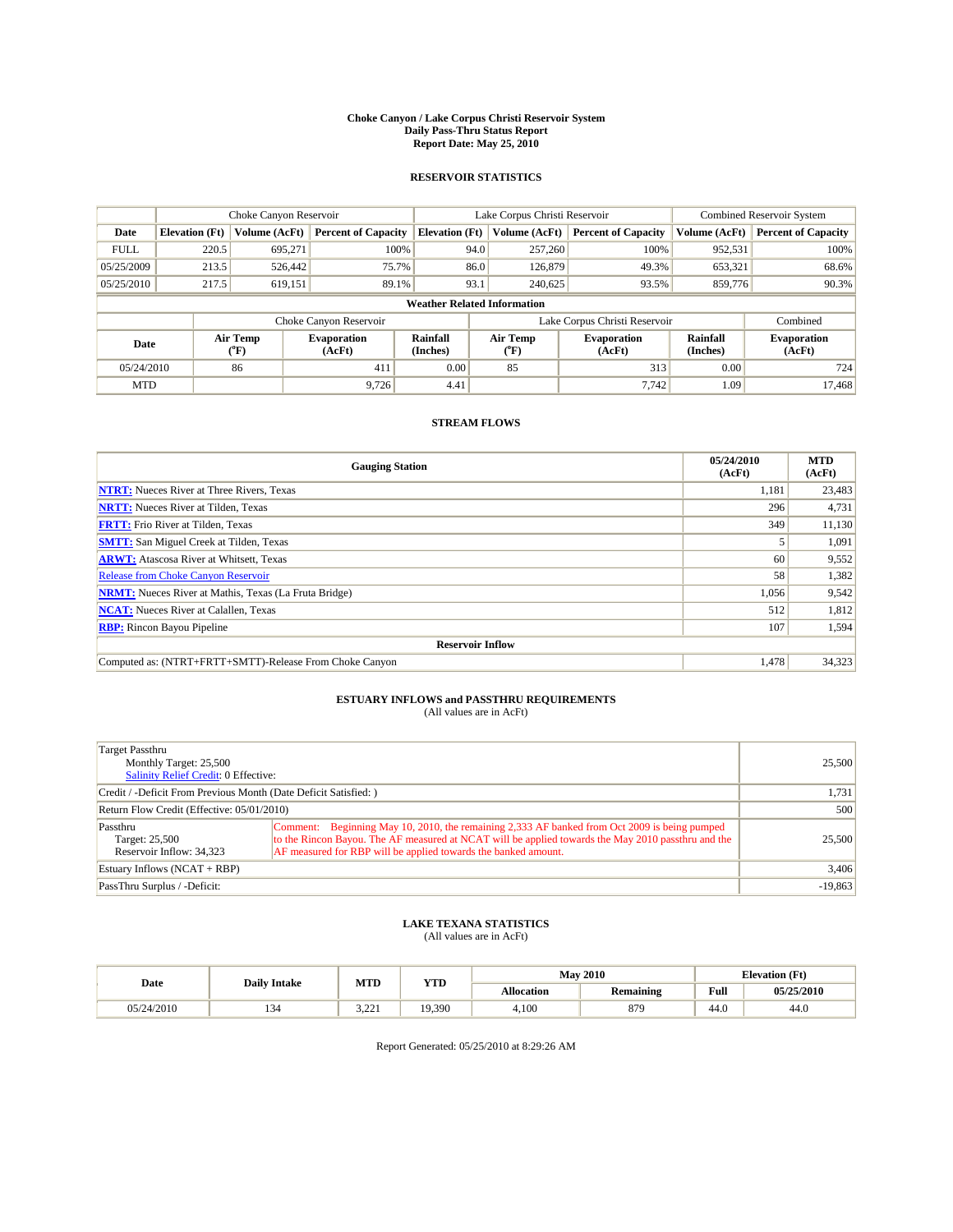#### **Choke Canyon / Lake Corpus Christi Reservoir System Daily Pass-Thru Status Report Report Date: May 26, 2010**

## **RESERVOIR STATISTICS**

|             | Choke Canyon Reservoir |                             |                              |                                    | Lake Corpus Christi Reservoir |                              |                              |                      | <b>Combined Reservoir System</b> |  |
|-------------|------------------------|-----------------------------|------------------------------|------------------------------------|-------------------------------|------------------------------|------------------------------|----------------------|----------------------------------|--|
| Date        | <b>Elevation</b> (Ft)  | Volume (AcFt)               | <b>Percent of Capacity</b>   | <b>Elevation (Ft)</b>              |                               | Volume (AcFt)                | <b>Percent of Capacity</b>   | Volume (AcFt)        | <b>Percent of Capacity</b>       |  |
| <b>FULL</b> | 220.5                  | 695,271                     | 100%                         |                                    | 94.0                          | 257,260                      | 100%                         | 952,531              | 100%                             |  |
| 05/26/2009  | 213.5                  | 527,103                     | 75.8%                        |                                    | 86.0                          | 125,808                      | 48.9%                        | 652,911              | 68.5%                            |  |
| 05/26/2010  | 217.5                  | 620,368                     | 89.2%                        |                                    | 93.1                          | 241,521                      | 93.9%                        | 861,889              | 90.5%                            |  |
|             |                        |                             |                              | <b>Weather Related Information</b> |                               |                              |                              |                      |                                  |  |
|             |                        |                             | Choke Canyon Reservoir       |                                    | Lake Corpus Christi Reservoir |                              |                              |                      | Combined                         |  |
| Date        |                        | Air Temp<br>${}^{\circ}$ F) | <b>Evaporation</b><br>(AcFt) | Rainfall<br>(Inches)               |                               | Air Temp<br>$\rm ^{(^o}\!F)$ | <b>Evaporation</b><br>(AcFt) | Rainfall<br>(Inches) | <b>Evaporation</b><br>(AcFt)     |  |
| 05/25/2010  |                        | 83                          | 213                          | 0.08                               |                               | 80                           | Pan overflow                 | 2.59                 | 213                              |  |
| <b>MTD</b>  |                        |                             | 9.939                        | 4.49                               |                               |                              | 7,742                        | 3.68                 | 17,681                           |  |

## **STREAM FLOWS**

| <b>Gauging Station</b>                                       | 05/25/2010<br>(AcFt) | <b>MTD</b><br>(AcFt) |  |  |  |  |  |
|--------------------------------------------------------------|----------------------|----------------------|--|--|--|--|--|
| <b>NTRT:</b> Nueces River at Three Rivers, Texas             | 522                  | 24,005               |  |  |  |  |  |
| <b>NRTT:</b> Nueces River at Tilden, Texas                   | 189                  | 4,919                |  |  |  |  |  |
| <b>FRTT:</b> Frio River at Tilden, Texas                     | 197                  | 11,327               |  |  |  |  |  |
| <b>SMTT:</b> San Miguel Creek at Tilden, Texas               |                      | 1,095                |  |  |  |  |  |
| <b>ARWT:</b> Atascosa River at Whitsett, Texas               | 46                   | 9,597                |  |  |  |  |  |
| <b>Release from Choke Canyon Reservoir</b>                   | 58                   | 1,439                |  |  |  |  |  |
| <b>NRMT:</b> Nueces River at Mathis, Texas (La Fruta Bridge) | 1,384                | 10,925               |  |  |  |  |  |
| <b>NCAT:</b> Nueces River at Calallen, Texas                 | 609                  | 2,421                |  |  |  |  |  |
| <b>RBP:</b> Rincon Bayou Pipeline                            | 117                  | 1,711                |  |  |  |  |  |
| <b>Reservoir Inflow</b>                                      |                      |                      |  |  |  |  |  |
| Computed as: (NTRT+FRTT+SMTT)-Release From Choke Canyon      | 664                  | 34,987               |  |  |  |  |  |

# **ESTUARY INFLOWS and PASSTHRU REQUIREMENTS**<br>(All values are in AcFt)

| Target Passthru<br>Monthly Target: 25,500<br><b>Salinity Relief Credit: 0 Effective:</b> | 25,500                                                                                                                                                                                                                                                               |           |
|------------------------------------------------------------------------------------------|----------------------------------------------------------------------------------------------------------------------------------------------------------------------------------------------------------------------------------------------------------------------|-----------|
| Credit / -Deficit From Previous Month (Date Deficit Satisfied: )                         | 1,731                                                                                                                                                                                                                                                                |           |
| Return Flow Credit (Effective: 05/01/2010)                                               | 500                                                                                                                                                                                                                                                                  |           |
| Passthru<br>Target: 25,500<br>Reservoir Inflow: 34.987                                   | Comment: Beginning May 10, 2010, the remaining 2,333 AF banked from Oct 2009 is being pumped<br>to the Rincon Bayou. The AF measured at NCAT will be applied towards the May 2010 passthru and the<br>AF measured for RBP will be applied towards the banked amount. | 25,500    |
| Estuary Inflows $(NCAT + RBP)$                                                           | 4,132                                                                                                                                                                                                                                                                |           |
| PassThru Surplus / -Deficit:                                                             |                                                                                                                                                                                                                                                                      | $-19,137$ |

## **LAKE TEXANA STATISTICS** (All values are in AcFt)

|            | <b>Daily Intake</b> | MTD   | <b>YTD</b> |                   | <b>May 2010</b>  |                    | <b>Elevation</b> (Ft) |
|------------|---------------------|-------|------------|-------------------|------------------|--------------------|-----------------------|
| Date       |                     |       |            | <b>Allocation</b> | <b>Remaining</b> | Full               | 05/26/2010            |
| 05/25/2010 | $1.7 -$             | 3.355 | 19,524     | 4.100             | 745              | $\sqrt{ }$<br>44.0 | 44.0                  |

Report Generated: 05/26/2010 at 9:14:44 AM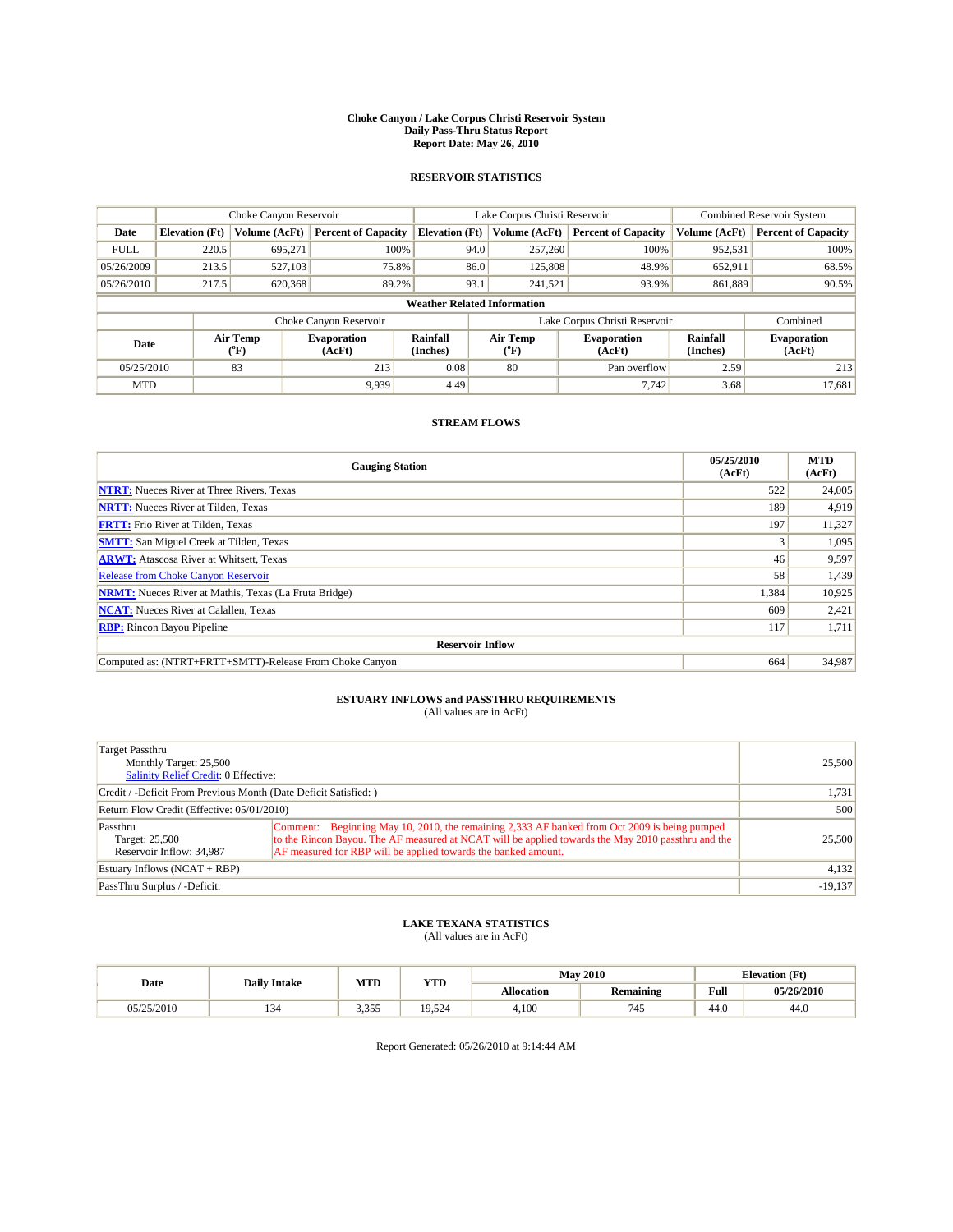#### **Choke Canyon / Lake Corpus Christi Reservoir System Daily Pass-Thru Status Report Report Date: May 27, 2010**

## **RESERVOIR STATISTICS**

|             | Choke Canyon Reservoir |                  |                              |                                    | Lake Corpus Christi Reservoir | <b>Combined Reservoir System</b> |                      |                              |
|-------------|------------------------|------------------|------------------------------|------------------------------------|-------------------------------|----------------------------------|----------------------|------------------------------|
| Date        | <b>Elevation</b> (Ft)  | Volume (AcFt)    | <b>Percent of Capacity</b>   | <b>Elevation</b> (Ft)              | Volume (AcFt)                 | <b>Percent of Capacity</b>       | Volume (AcFt)        | <b>Percent of Capacity</b>   |
| <b>FULL</b> | 220.5                  | 695,271          | 100%                         | 94.0                               | 257,260                       | 100%                             | 952,531              | 100%                         |
| 05/27/2009  | 213.5                  | 527,324          | 75.8%                        | 86.0                               | 126,879                       | 49.3%                            | 654,203              | 68.7%                        |
| 05/27/2010  | 217.5                  | 620,124          | 89.2%                        | 93.1                               | 240,446                       | 93.5%                            | 860,570              | 90.3%                        |
|             |                        |                  |                              | <b>Weather Related Information</b> |                               |                                  |                      |                              |
|             |                        |                  | Choke Canyon Reservoir       |                                    | Lake Corpus Christi Reservoir |                                  |                      | Combined                     |
| Date        |                        | Air Temp<br>(°F) | <b>Evaporation</b><br>(AcFt) | Rainfall<br>(Inches)               | Air Temp<br>("F)              | <b>Evaporation</b><br>(AcFt)     | Rainfall<br>(Inches) | <b>Evaporation</b><br>(AcFt) |
| 05/26/2010  |                        | 87               | 483                          | 0.00                               | 86                            | 323                              | 0.00                 | 806                          |
| <b>MTD</b>  |                        |                  | 10.422                       | 4.49                               |                               | 8.065                            | 3.68                 | 18.487                       |

## **STREAM FLOWS**

| <b>Gauging Station</b>                                       | 05/26/2010<br>(AcFt) | <b>MTD</b><br>(AcFt) |  |  |  |  |  |
|--------------------------------------------------------------|----------------------|----------------------|--|--|--|--|--|
| <b>NTRT:</b> Nueces River at Three Rivers, Texas             | 401                  | 24,406               |  |  |  |  |  |
| <b>NRTT:</b> Nueces River at Tilden, Texas                   | 210                  | 5,130                |  |  |  |  |  |
| <b>FRTT:</b> Frio River at Tilden, Texas                     | 542                  | 11,869               |  |  |  |  |  |
| <b>SMTT:</b> San Miguel Creek at Tilden, Texas               | 8                    | 1,103                |  |  |  |  |  |
| <b>ARWT:</b> Atascosa River at Whitsett, Texas               | 40                   | 9,637                |  |  |  |  |  |
| <b>Release from Choke Canyon Reservoir</b>                   | 58                   | 1,497                |  |  |  |  |  |
| <b>NRMT:</b> Nueces River at Mathis, Texas (La Fruta Bridge) | 1,370                | 12,295               |  |  |  |  |  |
| <b>NCAT:</b> Nueces River at Calallen, Texas                 | 911                  | 3,332                |  |  |  |  |  |
| <b>RBP:</b> Rincon Bayou Pipeline                            | 109                  | 1,820                |  |  |  |  |  |
| <b>Reservoir Inflow</b>                                      |                      |                      |  |  |  |  |  |
| Computed as: (NTRT+FRTT+SMTT)-Release From Choke Canyon      | 893                  | 35,880               |  |  |  |  |  |

# **ESTUARY INFLOWS and PASSTHRU REQUIREMENTS**<br>(All values are in AcFt)

| Target Passthru                                                  |                                                                                                     |           |
|------------------------------------------------------------------|-----------------------------------------------------------------------------------------------------|-----------|
| Monthly Target: 25,500                                           |                                                                                                     | 25,500    |
| Salinity Relief Credit: 0 Effective:                             |                                                                                                     |           |
| Credit / -Deficit From Previous Month (Date Deficit Satisfied: ) | 1,731                                                                                               |           |
| Return Flow Credit (Effective: 05/01/2010)                       | 500                                                                                                 |           |
| Passthru                                                         | Comment: Beginning May 10, 2010, the remaining 2,333 AF banked from Oct 2009 is being pumped        |           |
| Target: 25,500                                                   | to the Rincon Bayou. The AF measured at NCAT will be applied towards the May 2010 passt hru and the | 25,500    |
| Reservoir Inflow: 35,880                                         | AF measured for RBP will be applied towards the banked amount.                                      |           |
| Estuary Inflows $(NCAT + RBP)$                                   |                                                                                                     | 5,152     |
| PassThru Surplus / -Deficit:                                     |                                                                                                     | $-18,117$ |

## **LAKE TEXANA STATISTICS** (All values are in AcFt)

|            | <b>Daily Intake</b> | MTD   | <b>YTD</b> |                   | <b>May 2010</b>  | <b>Elevation</b> (Ft) |            |
|------------|---------------------|-------|------------|-------------------|------------------|-----------------------|------------|
| Date       |                     |       |            | <b>Allocation</b> | <b>Remaining</b> | Full                  | 05/27/2010 |
| 05/26/2010 | $1.7 -$             | 3,489 | 19.659     | 4.100             | 0 I I            | $\sqrt{ }$<br>44.0    | 44.0       |

Report Generated: 05/27/2010 at 9:15:35 AM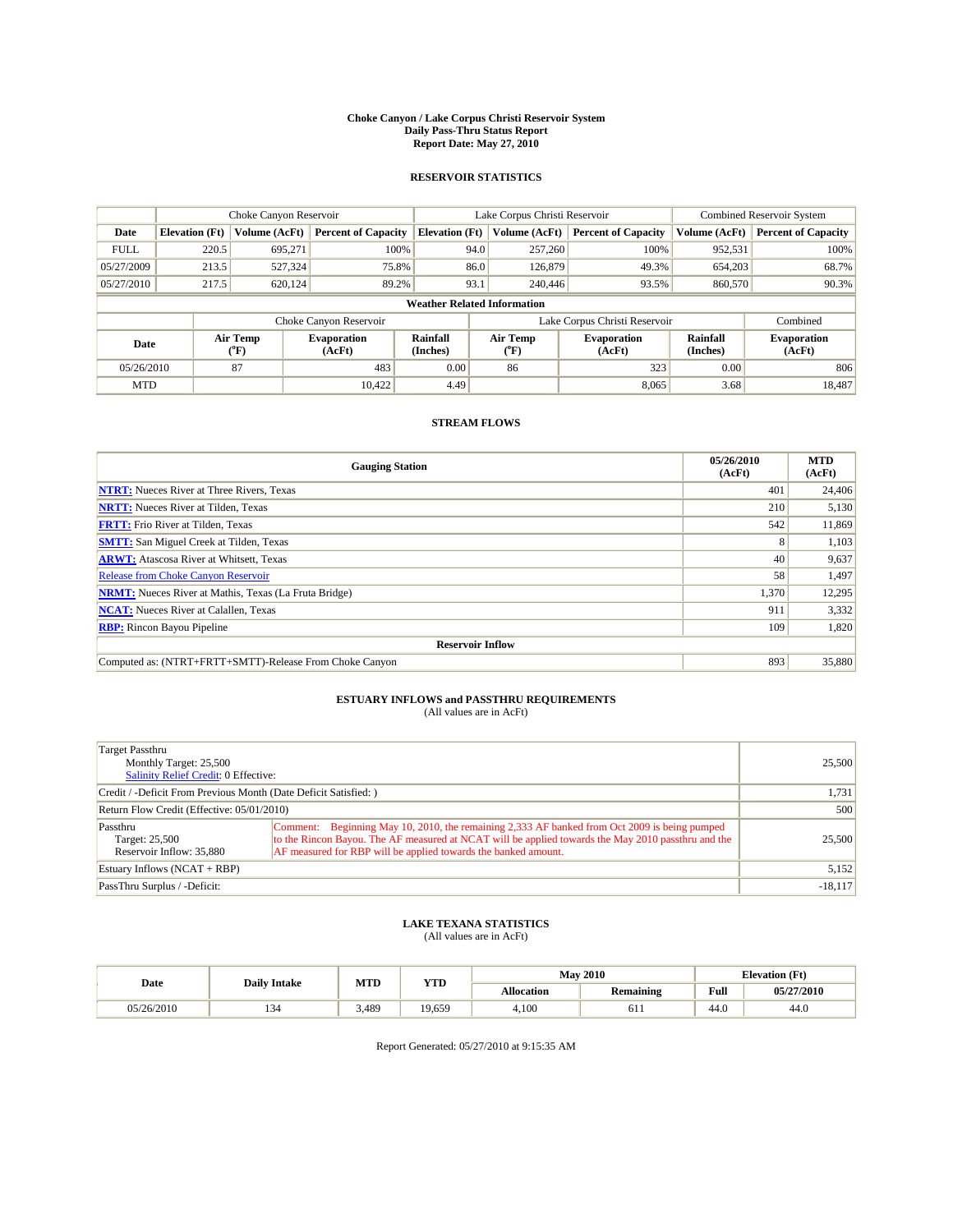#### **Choke Canyon / Lake Corpus Christi Reservoir System Daily Pass-Thru Status Report Report Date: May 28, 2010**

## **RESERVOIR STATISTICS**

|             | Choke Canyon Reservoir |                  |                              |                                    | Lake Corpus Christi Reservoir | <b>Combined Reservoir System</b> |                      |                              |
|-------------|------------------------|------------------|------------------------------|------------------------------------|-------------------------------|----------------------------------|----------------------|------------------------------|
| Date        | <b>Elevation</b> (Ft)  | Volume (AcFt)    | <b>Percent of Capacity</b>   | <b>Elevation</b> (Ft)              | Volume (AcFt)                 | <b>Percent of Capacity</b>       | Volume (AcFt)        | <b>Percent of Capacity</b>   |
| <b>FULL</b> | 220.5                  | 695,271          | 100%                         | 94.0                               | 257,260                       | 100%                             | 952,531              | 100%                         |
| 05/28/2009  | 213.5                  | 526,663          | 75.7%                        | 85.9                               | 125,407                       | 48.7%                            | 652,070              | 68.5%                        |
| 05/28/2010  | 217.5                  | 619,881          | 89.2%                        | 93.0                               | 239,551                       | 93.1%                            | 859,432              | 90.2%                        |
|             |                        |                  |                              | <b>Weather Related Information</b> |                               |                                  |                      |                              |
|             |                        |                  | Choke Canyon Reservoir       |                                    | Lake Corpus Christi Reservoir |                                  |                      | Combined                     |
| Date        |                        | Air Temp<br>(°F) | <b>Evaporation</b><br>(AcFt) | Rainfall<br>(Inches)               | Air Temp<br>("F)              | <b>Evaporation</b><br>(AcFt)     | Rainfall<br>(Inches) | <b>Evaporation</b><br>(AcFt) |
| 05/27/2010  |                        | 88               | 383                          | 0.00                               | 88                            | 188                              | 0.00                 | 571                          |
| <b>MTD</b>  |                        |                  | 10.805                       | 4.49                               |                               | 8,253                            | 3.68                 | 19,058                       |

## **STREAM FLOWS**

| <b>Gauging Station</b>                                       | 05/27/2010<br>(AcFt) | <b>MTD</b><br>(AcFt) |  |  |  |  |
|--------------------------------------------------------------|----------------------|----------------------|--|--|--|--|
| <b>NTRT:</b> Nueces River at Three Rivers, Texas             | 447                  | 24,852               |  |  |  |  |
| <b>NRTT:</b> Nueces River at Tilden, Texas                   | 300                  | 5,430                |  |  |  |  |
| <b>FRTT:</b> Frio River at Tilden, Texas                     | 645                  | 12,514               |  |  |  |  |
| <b>SMTT:</b> San Miguel Creek at Tilden, Texas               |                      | 1,106                |  |  |  |  |
| <b>ARWT:</b> Atascosa River at Whitsett, Texas               | 32                   | 9,669                |  |  |  |  |
| <b>Release from Choke Canyon Reservoir</b>                   | 58                   | 1,554                |  |  |  |  |
| <b>NRMT:</b> Nueces River at Mathis, Texas (La Fruta Bridge) | 1,326                | 13,621               |  |  |  |  |
| <b>NCAT:</b> Nueces River at Calallen, Texas                 | 941                  | 4,273                |  |  |  |  |
| <b>RBP:</b> Rincon Bayou Pipeline                            | 111                  | 1,931                |  |  |  |  |
| <b>Reservoir Inflow</b>                                      |                      |                      |  |  |  |  |
| Computed as: (NTRT+FRTT+SMTT)-Release From Choke Canyon      | 1,038                | 36,918               |  |  |  |  |

# **ESTUARY INFLOWS and PASSTHRU REQUIREMENTS**<br>(All values are in AcFt)

| Target Passthru<br>Monthly Target: 25,500<br><b>Salinity Relief Credit: 0 Effective:</b> |                                                                                                                                                                                                                                                                      |           |  |  |  |
|------------------------------------------------------------------------------------------|----------------------------------------------------------------------------------------------------------------------------------------------------------------------------------------------------------------------------------------------------------------------|-----------|--|--|--|
| Credit / -Deficit From Previous Month (Date Deficit Satisfied: )                         |                                                                                                                                                                                                                                                                      |           |  |  |  |
| Return Flow Credit (Effective: 05/01/2010)                                               | 500                                                                                                                                                                                                                                                                  |           |  |  |  |
| Passthru<br>Target: 25,500<br>Reservoir Inflow: 36,918                                   | Comment: Beginning May 10, 2010, the remaining 2,333 AF banked from Oct 2009 is being pumped<br>to the Rincon Bayou. The AF measured at NCAT will be applied towards the May 2010 passthru and the<br>AF measured for RBP will be applied towards the banked amount. | 25,500    |  |  |  |
| Estuary Inflows $(NCAT + RBP)$                                                           |                                                                                                                                                                                                                                                                      | 6,205     |  |  |  |
| PassThru Surplus / -Deficit:                                                             |                                                                                                                                                                                                                                                                      | $-17,064$ |  |  |  |

## **LAKE TEXANA STATISTICS** (All values are in AcFt)

|            | <b>Daily Intake</b> | MTD   | <b>YTD</b> | <b>May 2010</b>   |                  | <b>Elevation</b> (Ft) |            |
|------------|---------------------|-------|------------|-------------------|------------------|-----------------------|------------|
| Date       |                     |       |            | <b>Allocation</b> | <b>Remaining</b> | <b>Full</b>           | 05/28/2010 |
| 05/27/2010 | 126                 | 3,615 | 19.784     | 4.100             | 485              | 44.0                  | 44.0       |

Report Generated: 05/28/2010 at 8:37:48 AM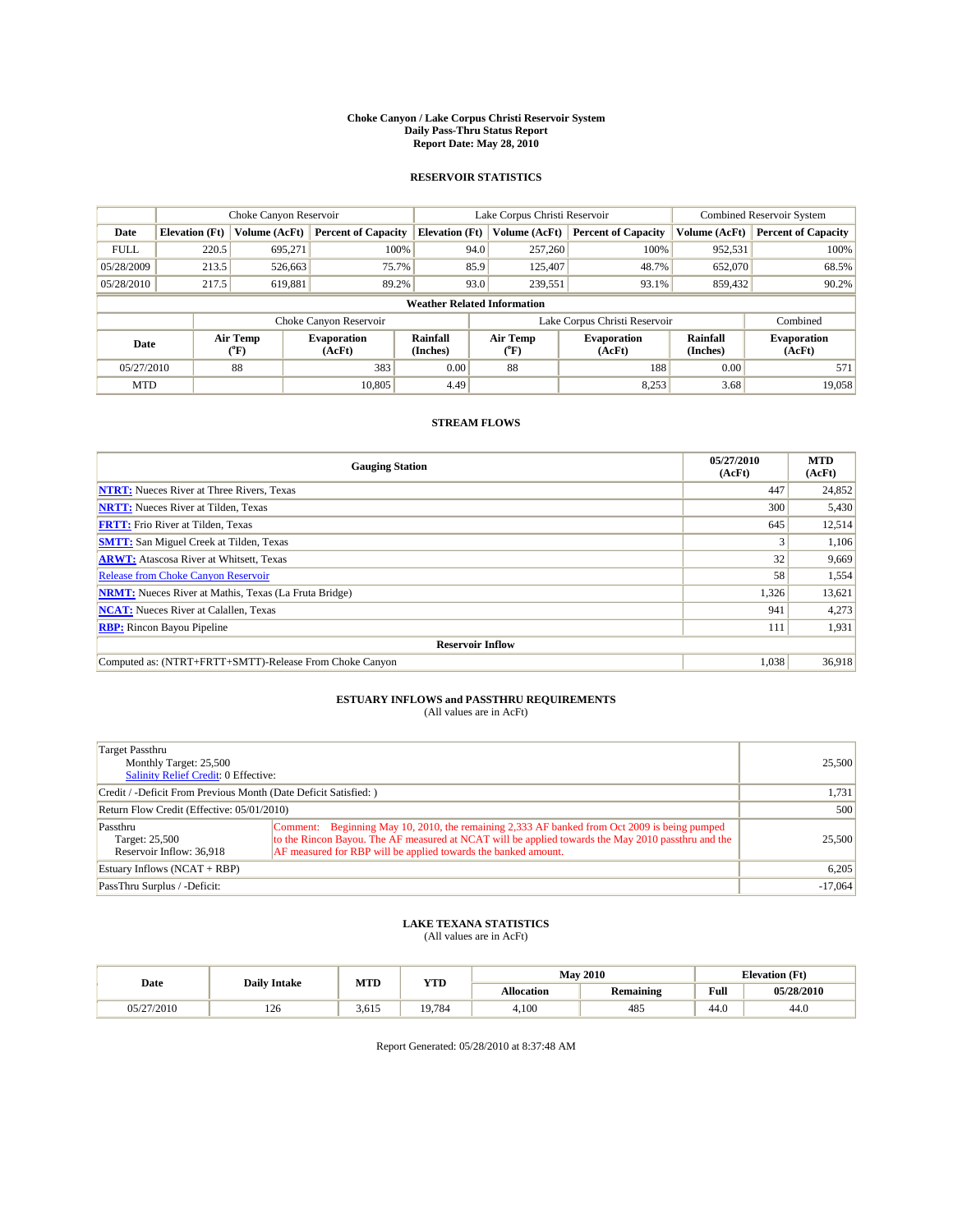#### **Choke Canyon / Lake Corpus Christi Reservoir System Daily Pass-Thru Status Report Report Date: May 29, 2010**

## **RESERVOIR STATISTICS**

|             | Choke Canyon Reservoir |                  |                              |                                    | Lake Corpus Christi Reservoir | <b>Combined Reservoir System</b>                     |               |                              |
|-------------|------------------------|------------------|------------------------------|------------------------------------|-------------------------------|------------------------------------------------------|---------------|------------------------------|
| Date        | <b>Elevation</b> (Ft)  | Volume (AcFt)    | <b>Percent of Capacity</b>   | <b>Elevation</b> (Ft)              | Volume (AcFt)                 | <b>Percent of Capacity</b>                           | Volume (AcFt) | <b>Percent of Capacity</b>   |
| <b>FULL</b> | 220.5                  | 695.271          | 100%                         | 94.0                               | 257,260                       | 100%                                                 | 952,531       | 100%                         |
| 05/29/2009  | 213.5                  | 526,883          | 75.8%                        | 86.0                               | 126,209                       | 49.1%                                                | 653,092       | 68.6%                        |
| 05/29/2010  | 217.5                  | 619,638          | 89.1%                        | 92.9                               | 238,121                       | 92.6%                                                | 857,759       | 90.1%                        |
|             |                        |                  |                              | <b>Weather Related Information</b> |                               |                                                      |               |                              |
|             |                        |                  | Choke Canyon Reservoir       |                                    | Lake Corpus Christi Reservoir |                                                      |               | Combined                     |
| Date        |                        | Air Temp<br>(°F) | <b>Evaporation</b><br>(AcFt) | Rainfall<br>(Inches)               | Air Temp<br>("F)              | Rainfall<br><b>Evaporation</b><br>(Inches)<br>(AcFt) |               | <b>Evaporation</b><br>(AcFt) |
| 05/28/2010  |                        | 91               | 411                          | 0.00                               | 92                            | 312                                                  | 0.00          | 723                          |
| <b>MTD</b>  |                        |                  | 11.216                       | 4.49                               |                               | 8,565                                                | 3.68          | 19.781                       |

## **STREAM FLOWS**

| <b>Gauging Station</b>                                       | 05/28/2010<br>(AcFt) | <b>MTD</b><br>(AcFt) |
|--------------------------------------------------------------|----------------------|----------------------|
| <b>NTRT:</b> Nueces River at Three Rivers, Texas             | 377                  | 25,229               |
| <b>NRTT:</b> Nueces River at Tilden, Texas                   | 1,034                | 6,464                |
| <b>FRTT:</b> Frio River at Tilden, Texas                     | 318                  | 12,831               |
| <b>SMTT:</b> San Miguel Creek at Tilden, Texas               |                      | 1,107                |
| <b>ARWT:</b> Atascosa River at Whitsett, Texas               | 26                   | 9,695                |
| Release from Choke Canyon Reservoir                          | 58                   | 1,612                |
| <b>NRMT:</b> Nueces River at Mathis, Texas (La Fruta Bridge) | 1,288                | 14,909               |
| <b>NCAT:</b> Nueces River at Calallen, Texas                 | 903                  | 5,176                |
| <b>RBP:</b> Rincon Bayou Pipeline                            | 111                  | 2,043                |
| <b>Reservoir Inflow</b>                                      |                      |                      |
| Computed as: (NTRT+FRTT+SMTT)-Release From Choke Canyon      | 638                  | 37,556               |

# **ESTUARY INFLOWS and PASSTHRU REQUIREMENTS**<br>(All values are in AcFt)

| Target Passthru<br>Monthly Target: 25,500<br>Salinity Relief Credit: 0 Effective: | 25,500                                                                                                                                                                                                                                                               |           |  |  |  |
|-----------------------------------------------------------------------------------|----------------------------------------------------------------------------------------------------------------------------------------------------------------------------------------------------------------------------------------------------------------------|-----------|--|--|--|
| Credit / -Deficit From Previous Month (Date Deficit Satisfied: )                  |                                                                                                                                                                                                                                                                      |           |  |  |  |
| Return Flow Credit (Effective: 05/01/2010)                                        | 500                                                                                                                                                                                                                                                                  |           |  |  |  |
| Passthru<br>Target: 25,500<br>Reservoir Inflow: 37.556                            | Comment: Beginning May 10, 2010, the remaining 2,333 AF banked from Oct 2009 is being pumped<br>to the Rincon Bayou. The AF measured at NCAT will be applied towards the May 2010 passthru and the<br>AF measured for RBP will be applied towards the banked amount. | 25,500    |  |  |  |
| Estuary Inflows (NCAT + RBP)                                                      | 7.219                                                                                                                                                                                                                                                                |           |  |  |  |
| PassThru Surplus / -Deficit:                                                      |                                                                                                                                                                                                                                                                      | $-16,050$ |  |  |  |

## **LAKE TEXANA STATISTICS** (All values are in AcFt)

|            | <b>Daily Intake</b> | <b>May 2010</b><br>MTD<br><b>YTD</b> |        |                   |                  | <b>Elevation</b> (Ft) |            |
|------------|---------------------|--------------------------------------|--------|-------------------|------------------|-----------------------|------------|
| Date       |                     |                                      |        | <b>Allocation</b> | <b>Remaining</b> | Full                  | 05/29/2010 |
| 05/28/2010 | $1.7 -$             | 3.749                                | 19.918 | 4.100             | 351              | $\sqrt{ }$<br>44.0    | 43.9       |

Report Generated: 05/29/2010 at 8:24:14 AM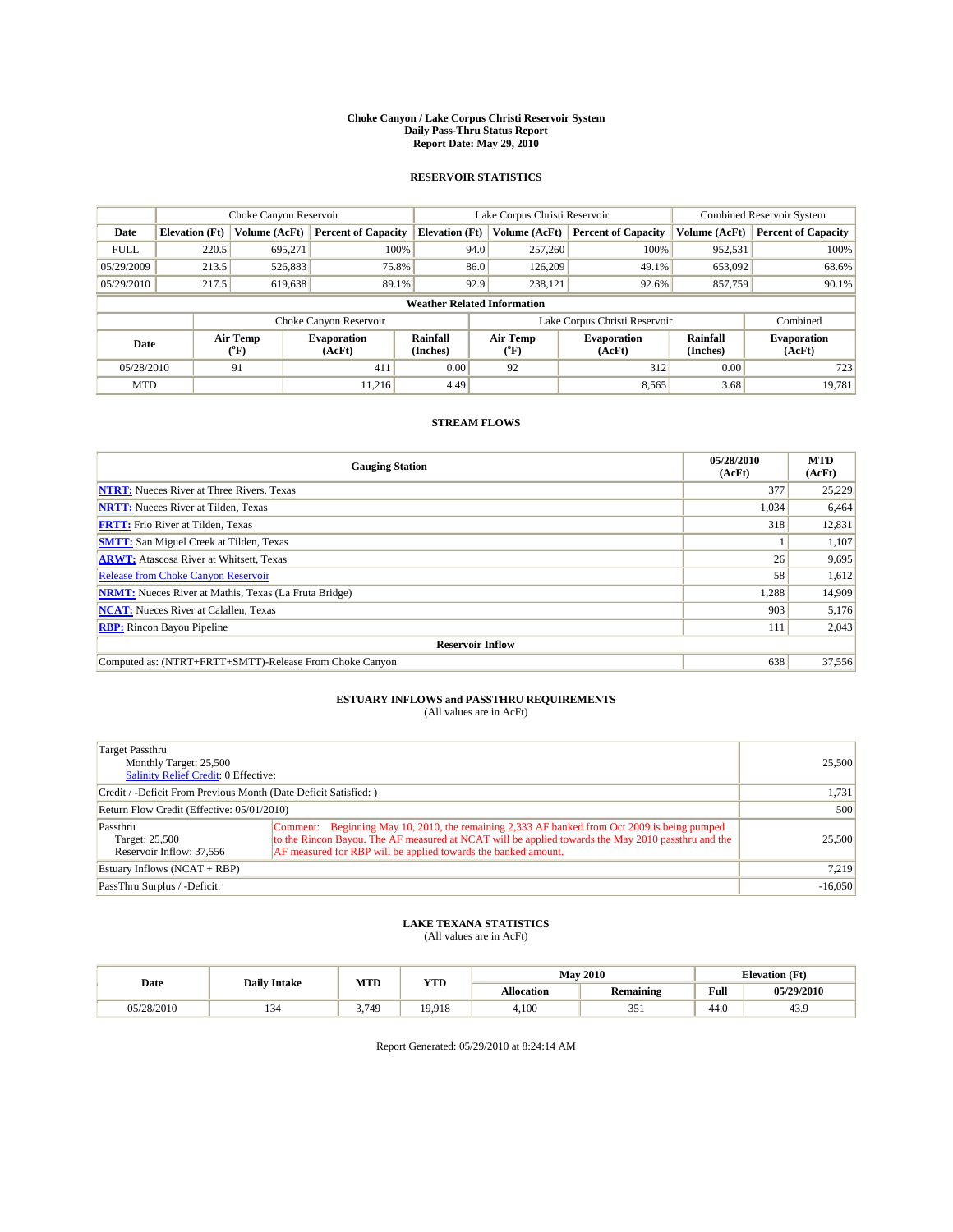#### **Choke Canyon / Lake Corpus Christi Reservoir System Daily Pass-Thru Status Report Report Date: May 30, 2010**

## **RESERVOIR STATISTICS**

|             | Choke Canyon Reservoir |                  |                              |                       | Lake Corpus Christi Reservoir      | <b>Combined Reservoir System</b> |                      |                              |
|-------------|------------------------|------------------|------------------------------|-----------------------|------------------------------------|----------------------------------|----------------------|------------------------------|
| Date        | <b>Elevation</b> (Ft)  | Volume (AcFt)    | <b>Percent of Capacity</b>   | <b>Elevation</b> (Ft) | Volume (AcFt)                      | <b>Percent of Capacity</b>       | Volume (AcFt)        | <b>Percent of Capacity</b>   |
| <b>FULL</b> | 220.5                  | 695.271          | 100%                         |                       | 94.0<br>257,260                    | 100%                             | 952,531              | 100%                         |
| 05/30/2009  | 213.5                  | 526,663          | 75.7%                        |                       | 86.0<br>125,942                    | 49.0%                            | 652,605              | 68.5%                        |
| 05/30/2010  | 217.5                  | 619,881          | 89.2%                        |                       | 92.9<br>237,229                    | 92.2%                            | 857,110              | 90.0%                        |
|             |                        |                  |                              |                       | <b>Weather Related Information</b> |                                  |                      |                              |
|             |                        |                  | Choke Canyon Reservoir       |                       | Lake Corpus Christi Reservoir      |                                  |                      | Combined                     |
| Date        |                        | Air Temp<br>(°F) | <b>Evaporation</b><br>(AcFt) | Rainfall<br>(Inches)  | Air Temp<br>("F)                   | <b>Evaporation</b><br>(AcFt)     | Rainfall<br>(Inches) | <b>Evaporation</b><br>(AcFt) |
| 05/29/2010  |                        | 91               | 468                          | 0.00                  | 93                                 | 457                              | 0.00                 | 925                          |
| <b>MTD</b>  |                        |                  | 11.684                       | 4.49                  |                                    | 9,022                            | 3.68                 | 20,706                       |

## **STREAM FLOWS**

| <b>Gauging Station</b>                                       | 05/29/2010<br>(AcFt) | <b>MTD</b><br>(AcFt) |  |  |  |  |
|--------------------------------------------------------------|----------------------|----------------------|--|--|--|--|
| <b>NTRT:</b> Nueces River at Three Rivers, Texas             | 1.042                | 26,271               |  |  |  |  |
| <b>NRTT:</b> Nueces River at Tilden, Texas                   | 1,294                | 7,758                |  |  |  |  |
| <b>FRTT:</b> Frio River at Tilden, Texas                     | 123                  | 12,955               |  |  |  |  |
| <b>SMTT:</b> San Miguel Creek at Tilden, Texas               |                      | 1,108                |  |  |  |  |
| <b>ARWT:</b> Atascosa River at Whitsett, Texas               | 24                   | 9,719                |  |  |  |  |
| <b>Release from Choke Canyon Reservoir</b>                   | 58                   | 1,669                |  |  |  |  |
| <b>NRMT:</b> Nueces River at Mathis, Texas (La Fruta Bridge) | 1,229                | 16,138               |  |  |  |  |
| <b>NCAT:</b> Nueces River at Calallen, Texas                 | 856                  | 6,032                |  |  |  |  |
| <b>RBP:</b> Rincon Bayou Pipeline                            | 111                  | 2,154                |  |  |  |  |
| <b>Reservoir Inflow</b>                                      |                      |                      |  |  |  |  |
| Computed as: (NTRT+FRTT+SMTT)-Release From Choke Canyon      | 1,108                | 38,665               |  |  |  |  |

# **ESTUARY INFLOWS and PASSTHRU REQUIREMENTS**<br>(All values are in AcFt)

| Target Passthru<br>Monthly Target: 25,500<br>Salinity Relief Credit: 0 Effective: |                                                                                                                                                                                                                                                                       | 25,500    |
|-----------------------------------------------------------------------------------|-----------------------------------------------------------------------------------------------------------------------------------------------------------------------------------------------------------------------------------------------------------------------|-----------|
| Credit / -Deficit From Previous Month (Date Deficit Satisfied:)                   | 1,731                                                                                                                                                                                                                                                                 |           |
| Return Flow Credit (Effective: 05/01/2010)                                        | 500                                                                                                                                                                                                                                                                   |           |
| Passthru<br>Target: 25,500<br>Reservoir Inflow: 38,665                            | Comment: Beginning May 10, 2010, the remaining 2,333 AF banked from Oct 2009 is being pumped<br>to the Rincon Bayou. The AF measured at NCAT will be applied towards the May 2010 passt hru and the<br>AF measured for RBP will be applied towards the banked amount. | 25,500    |
| Estuary Inflows (NCAT + RBP)                                                      |                                                                                                                                                                                                                                                                       | 8,186     |
| PassThru Surplus / -Deficit:                                                      |                                                                                                                                                                                                                                                                       | $-15.083$ |

## **LAKE TEXANA STATISTICS** (All values are in AcFt)

| Date       | <b>Daily Intake</b> | MTD   | <b>YTD</b> | <b>May 2010</b> |                                  | <b>Elevation</b> (Ft)                       |            |
|------------|---------------------|-------|------------|-----------------|----------------------------------|---------------------------------------------|------------|
|            |                     |       |            | Allocation      | Remaining                        | Full<br>the contract of the contract of the | 05/30/2010 |
| 05/29/2010 | ىر 1                | 3.883 | 20,053     | 4.100           | $\sim$ $\sim$ $\sim$<br><u>_</u> | 44.0                                        | 43.9       |

Report Generated: 05/30/2010 at 8:17:01 AM